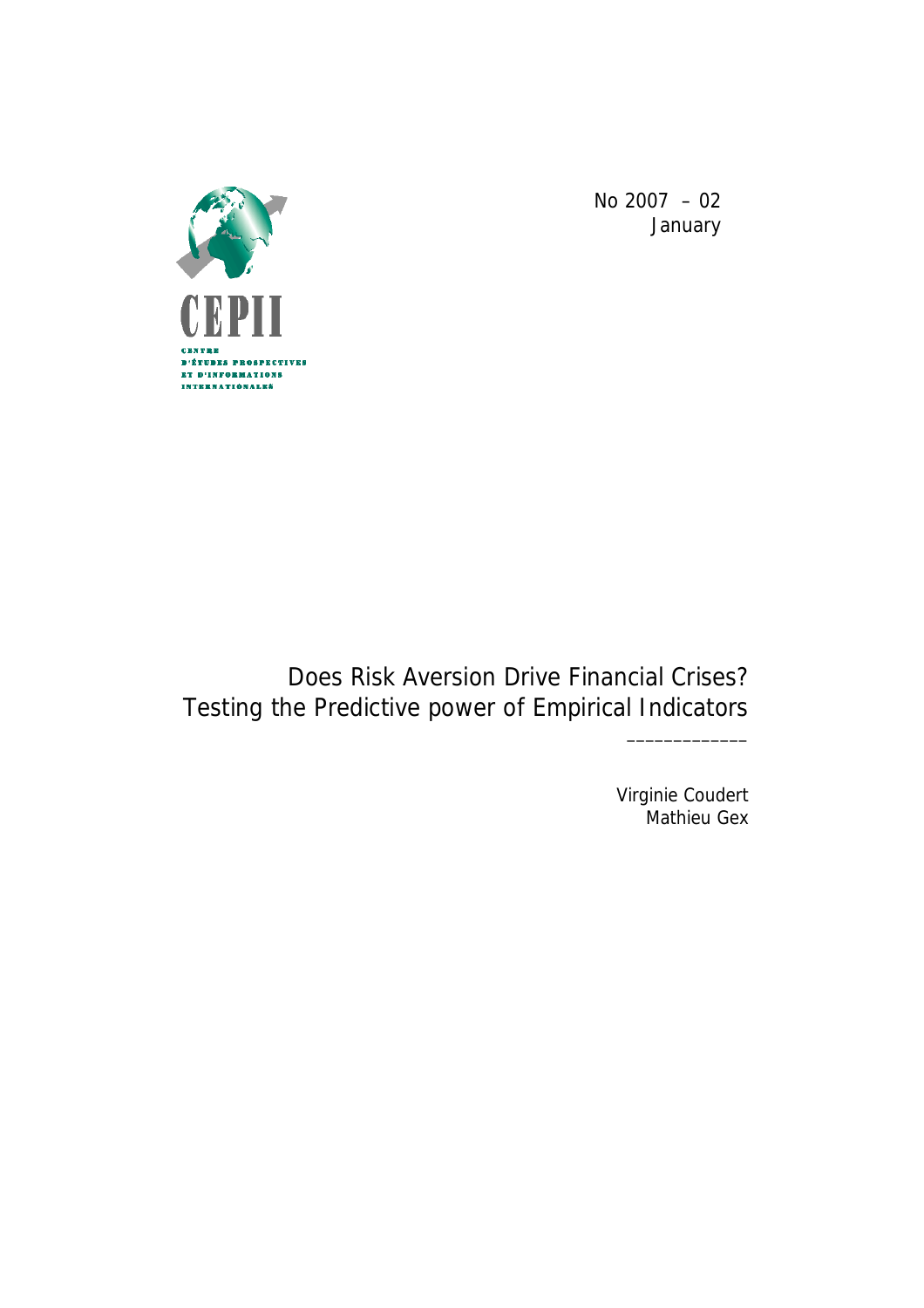Does Risk Aversion Drive Financial Crises? Testing the Predictive power of Empirical Indicators

> Virginie Coudert Mathieu Gex

\_\_\_\_\_\_\_\_\_\_\_\_\_

No 2007 – 02 January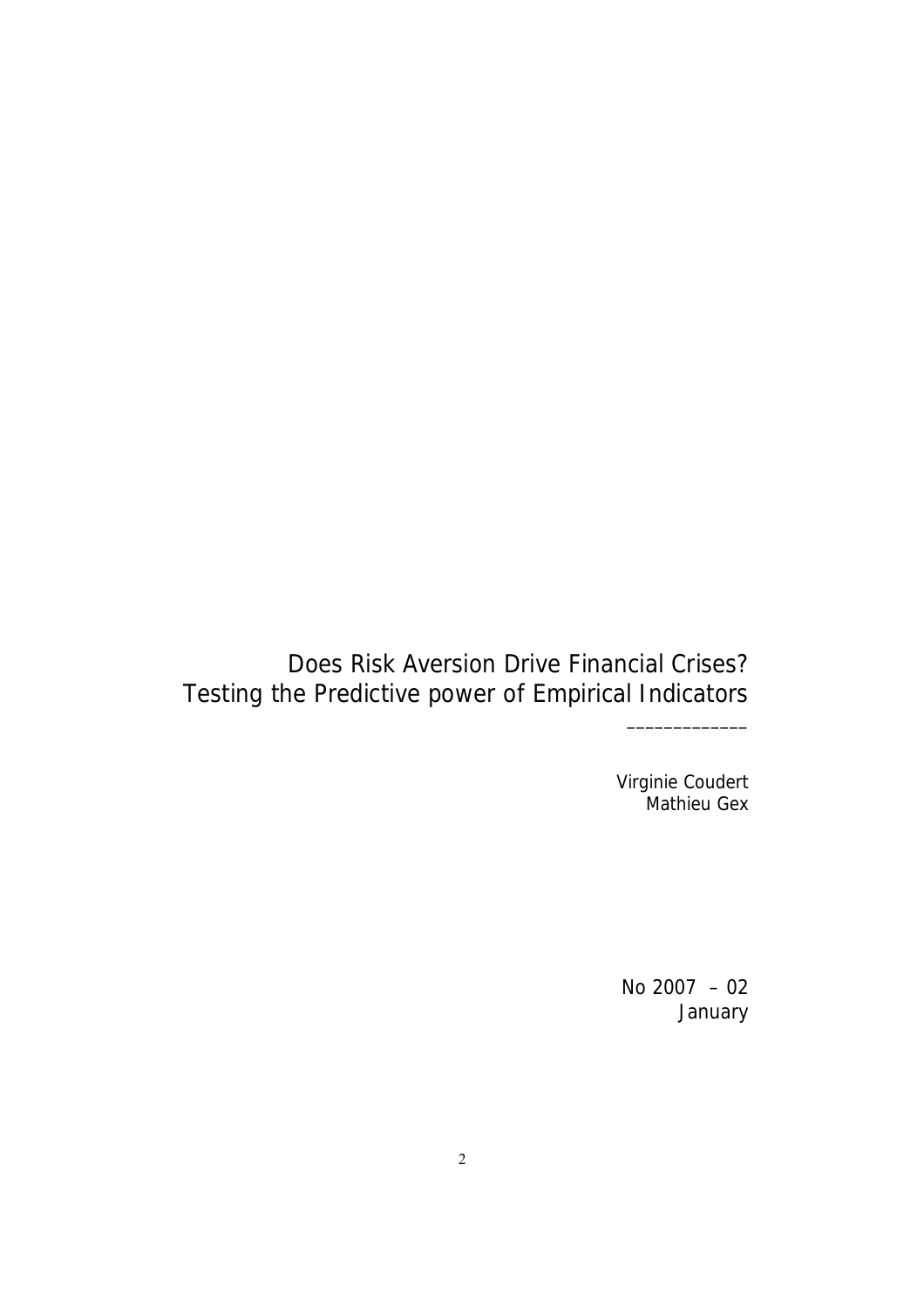| <b>TABLE OF CONTENTS</b> |  |
|--------------------------|--|
|--------------------------|--|

| 2. |                                 |                                                                          |  |
|----|---------------------------------|--------------------------------------------------------------------------|--|
|    | 2.1<br>2.2<br>2.3               |                                                                          |  |
| 3. |                                 |                                                                          |  |
|    | 3.1<br>3.2<br>3.3<br>3.4<br>3.5 |                                                                          |  |
|    |                                 |                                                                          |  |
|    | 4.1<br>4.3<br>4.4<br>4.5        |                                                                          |  |
|    |                                 |                                                                          |  |
|    | 5.1<br>5.2                      | Significance of the control variables and the risk aversion indicators24 |  |
|    |                                 |                                                                          |  |
|    | 6.1<br>6.2<br>6.3               | Significance of the control variables and the risk aversion indicators25 |  |
|    |                                 |                                                                          |  |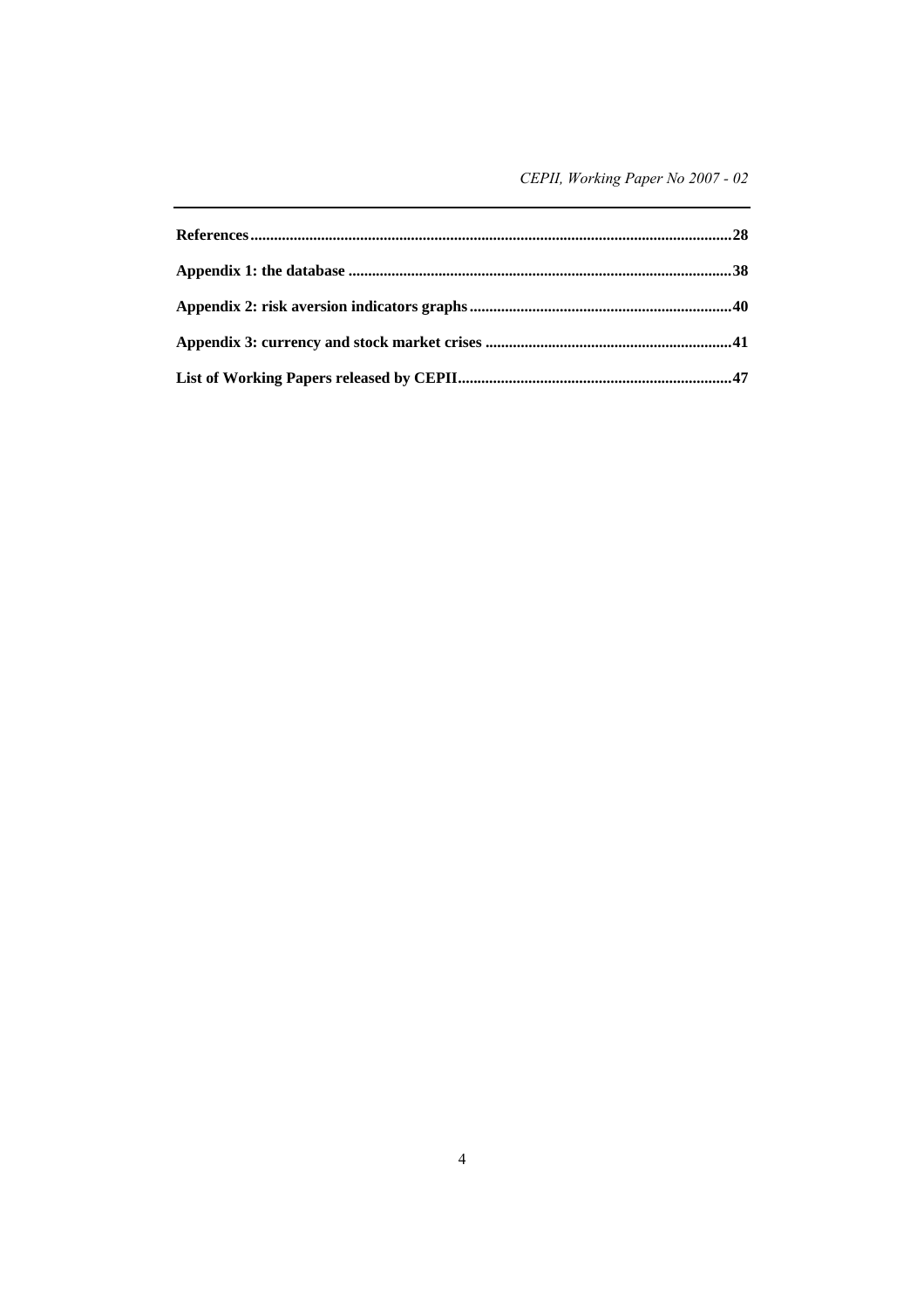## **DOES RISK AVERSION DRIVE FINANCIAL CRISES? TESTING THE PREDICTIVE POWER OF EMPIRICAL INDICATORS**

#### **NON-TECHNICAL SUMMARY**

Financial institutions often refer to empirical risk aversion indicators to gauge investors' market sentiment. Fluctuations in risk aversion are generally considered as a factor explaining crises. Periods of strong risk appetite can create speculative bubbles on financial prices, building up vulnerabilities. Then a sudden reversal in risk aversion may trigger sharp falls in asset prices and prompt a financial crisis.

A crucial point is to clearly define the concept of risk aversion. In the framework of asset pricing models, more precisely the Consumption CAPM (CCAPM), a risk premium can be decomposed into a "price of risk", which is common to all assets, and a "quantity of risk", which is specific to each asset. The empirical indicators of risk aversion used by financial institutions aim at assessing this "price of risk".

Those empirical indicators can be put together in four main groups. 1) The indicators of the GRAI (Global Risk Aversion Index) type are based on the idea that an increase in risk aversion should lead to a rise in risk premia across all markets, but the rise should be greater on the riskiest markets (Persaud, 1996, Kumar and Persaud, 2002). By using the CAPM, regarded as a special case of the CCAPM, this idea amounts to assessing changes in risk aversion as the correlation between price changes and their volatility. 2) Risk aversion can also be estimated as the common factor driving risk premia. This common factor can be evaluated through a factor analysis such as the Principal Component Analysis (PCA). 3) Some financial institutions also use raw series, as the VIX which is the implied volatility on the S&P 500, or combinations of raw series. 4) There are also other indicators, such as the State Street's one which does not fall into the previous categories.

In order to assess the relevance of all these empirical indicators, we investigate their ability to forecast exchange rate and stock market crises, by constructing "early warning signals" of crises. We use logit and multilogit models that link a qualitative variable representing crises to a set of quantitative exogenous variables. In a first model, the explanatory variables are the usual ones found in the economic literature. In a second model we add risk aversion indicators to these control variables. In a third one, risk aversion indicators are taken as the only explicative variable.

The results show that most of the considered risk aversion indicators have the expected positive sign and are significant in the regressions. Moreover, in the multilogit models, risk aversion remains high during the months following the crisis. As regard to their predictive power, which is tested in-the-sample, the results are quite different according to the type of crises. For currency crises, the indicators barely improve the prediction made by the usual control variables. By contrast, in the case of stock market crises, most indicators yield satisfactory results. The best predicting performances are obtained by a principal component analysis on risk premia.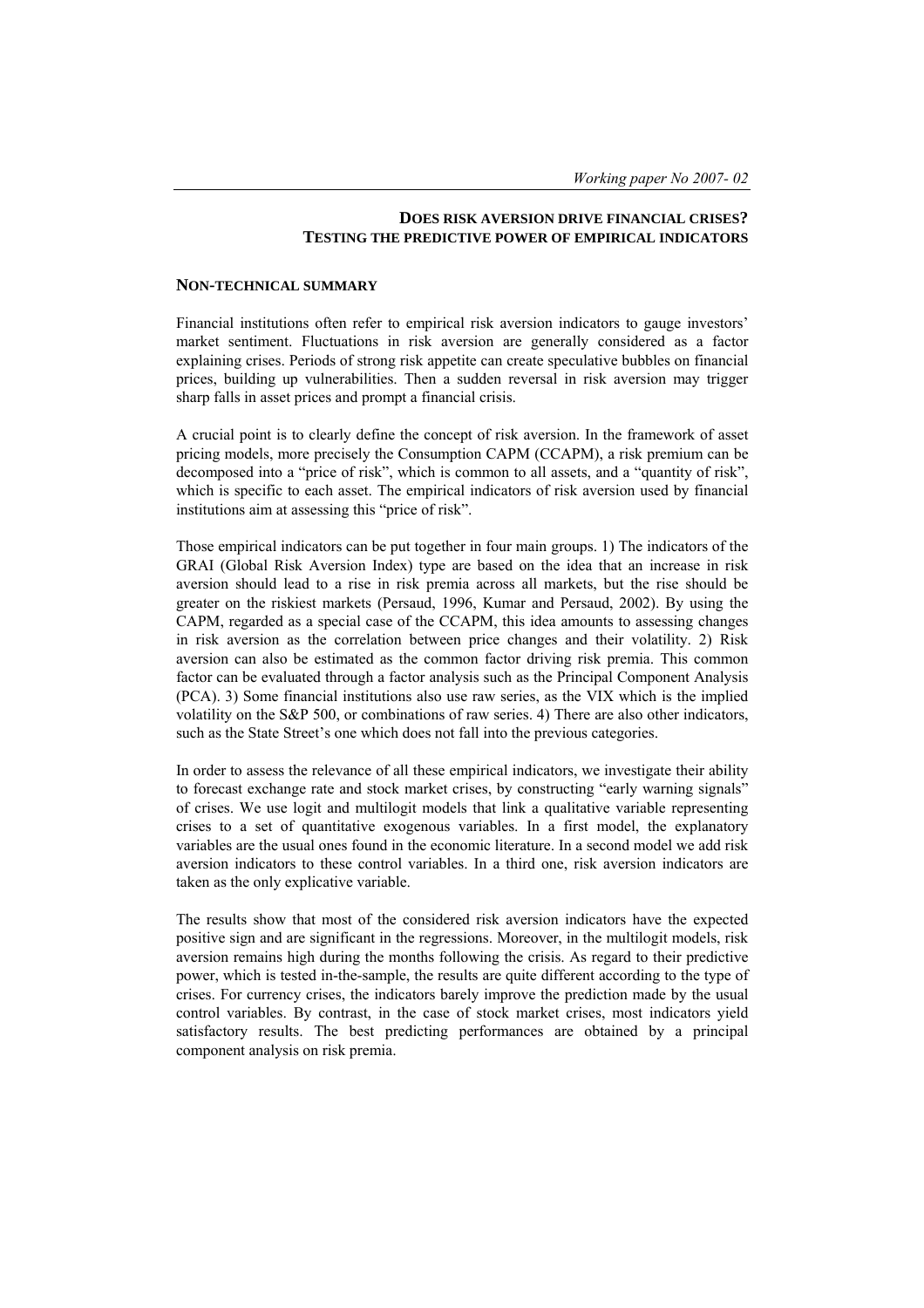## **ABSTRACT**

Financial institutions often refer to empirical risk aversion indicators to gauge investors' market sentiment. These indicators, which are estimated in diverse ways, often show differing developments, although it is not possible to directly assess which is the most appropriate. Here, we consider the most well-known of these indicators and construct others with standard methods. As financial crises generally coincide with periods in which risk aversion increases, we try to check if these indicators rise just before the crises and also if they are able to forecast crises. We estimate logit and multilogit models of financial crises – exchange rate and stock market crises – using control variables and each of the risk aversion indicators. In-sample simulations allow us to assess their respective predictive powers. Risk aversion indicators are found to be good leading indicators of stock market crises, but less so for currency crises.

*JEL Classification:* C33, E44, F37, G12.

*Keywords:* Risk aversion; Leading indicators of crises, Currency crises, Stock market crises, Crises prediction.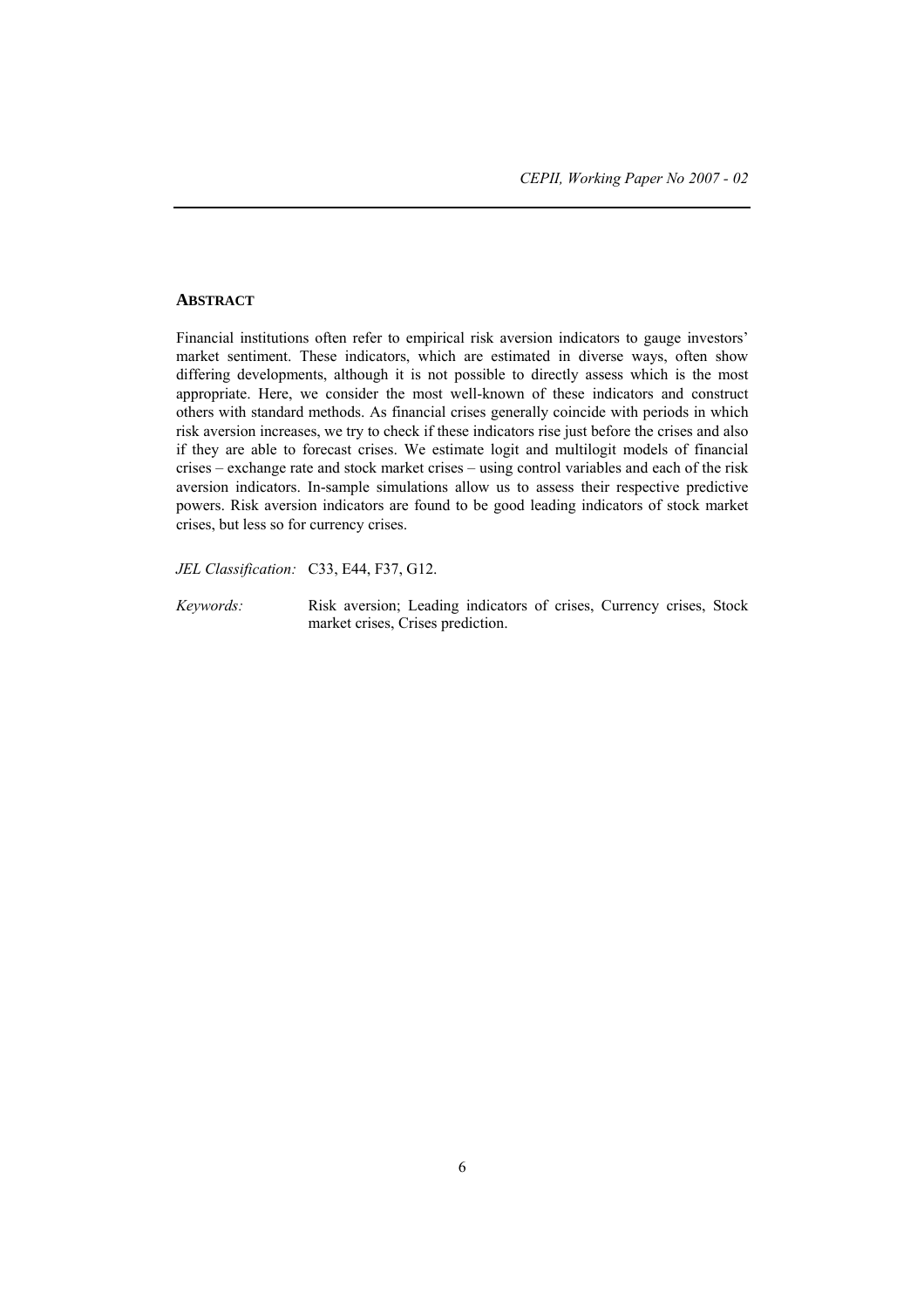## **L'AVERSION POUR LE RISQUE EXPLIQUE-T-ELLE LES CRISES FINANCIERES ? UN TEST SUR LA CAPACITÉ PRÉDICITVE DES INDICATEURS EMPIRIQUES**

#### **RÉSUMÉ NON TECHNIQUE**

De nombreuses institutions financières utilisent des indicateurs d'aversion pour le risque pour évaluer l'humeur des investisseurs. Les fluctuations de l'aversion pour le risque sont souvent considérées comme un facteur explicatif des crises. Les périodes de fort appétit pour le risque peuvent être à l'origine de bulles spéculatives sur le prix des actifs financiers, créant ainsi des vulnérabilités. Un effondrement brutal de l'optimisme des investisseurs peut ensuite conduire à une forte baisse des prix et provoquer une crise financière.

Un point déterminant consiste à définir clairement le concept d'aversion pour le risque. Le cadre théorique fourni par les modèles de détermination des prix d'actifs, et plus précisément le *Consumption* CAPM (CCAPM), permet de décomposer une prime de risque en un « prix du risque », commun à tous les actifs, et une « quantité de risque », spécifique à chaque actif. Les différents indicateurs que nous utilisons dans ce papier cherchent à évaluer ce « prix du risque ».

Ces indicateurs empiriques peuvent être classés en quatre groupes. 1) Les indicateurs de type GRAI (*Global Risk Aversion Index*) sont basés sur l'idée qu'une augmentation de l'aversion pour le risque devrait conduire à une augmentation des primes de risque sur tous les marchés, cependant cette augmentation devrait être plus importante sur les marchés les plus risqués (Persaud, 1996, Kumar et Persaud, 2002). En utilisant le CAPM, considéré comme un cas particulier du CCAPM, cette idée revient à mesurer les évolutions de l'aversion pour le risque à travers la corrélation entre les variations de prix et les volatilités de ces variations sur un panel de différents actifs. 2) Il est possible d'estimer l'aversion pour le risque comme le facteur commun à un ensemble de primes de risque. Une analyse factorielle, telle que l'Analyse en Composantes Principales (ACP) permet de mesurer ce facteur commun. 3) Quelques institutions financières utilisent également des séries brutes, comme le VIX, qui est égal à la volatilité implicite sur le S&P 500, ou des combinaisons de séries brutes. 4) D'autres indicateurs, comme celui de State Street, n'entrent dans aucune des catégories précédentes.

Pour juger de la pertinence de ces indicateurs empiriques, nous nous intéressons à leur capacité à prévoir les crises de change et les crises boursières, en construisant des « indicateurs avancés » de crise. Nous utilisons des modèles logit et multilogit qui relient une variable qualitative représentant la crise à un ensemble de variables quantitatives. Un premier modèle retient pour variables explicatives les variables habituelles trouvées dans la littérature économique. Dans un second modèle, nous ajoutons les indicateurs d'aversion pour le risque à ces variables de contrôle. Dans un troisième modèle, les indicateurs d'aversion pour le risque sont utilisés comme seules variables explicatives.

Les résultats montrent que les plupart des indicateurs considérés ont le signe positif attendu et sont significatifs dans les régressions. De plus, dans les modèles multilogit, l'aversion pour le risque reste élevée durant les mois suivant la crise. Concernant leur pouvoir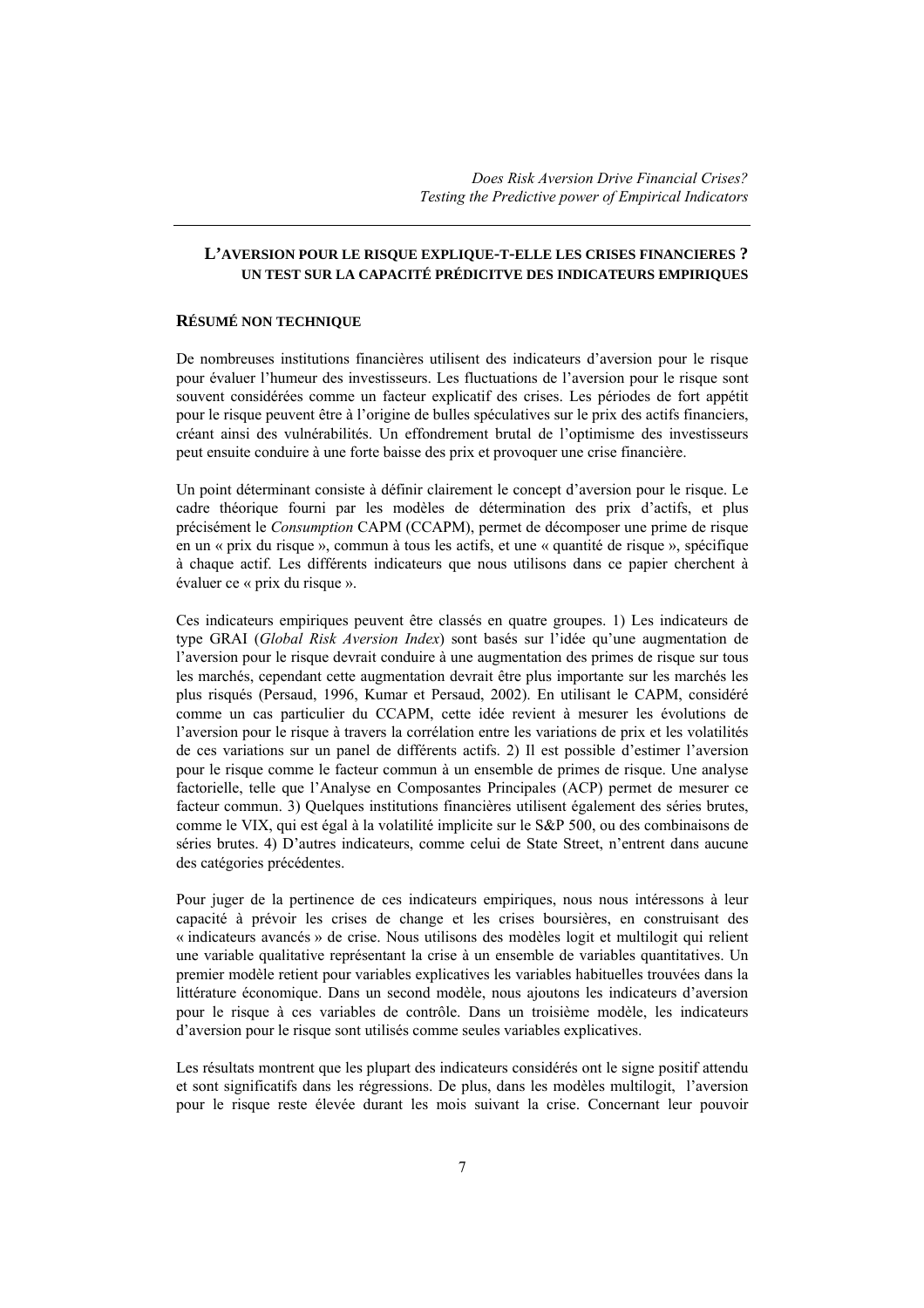prédictif, qui est testé ici à l'intérieur de l'échantillon, les résultats sont différents selon le type de crise. Pour les crises de change, les indicateurs améliorent à peine les prévisions obtenues avec les variables de contrôle habituelles. Dans le cas des crises boursières, la plupart des indicateurs donnent des résultats satisfaisants. Les meilleures performances sont obtenues par une ACP sur les primes de risque.

#### **RÉSUMÉ**

De nombreuses institutions financières utilisent des indicateurs d'aversion pour le risque pour évaluer l'humeur des investisseurs. Ces indicateurs, estimés de différentes façons, présentent souvent des évolutions hétérogènes sans qu'il soit possible de les départager directement. Ici, nous étudions les indicateurs empiriques les plus souvent utilisés et en construisons d'autres à partir des méthodes les plus connues. Les crises financières coïncident généralement avec les périodes durant lesquelles l'aversion pour le risque augmente. Nous essayons donc de voir si ces indicateurs connaissent une hausse juste avant les crises et également s'ils permettent de prédire ces crises. Nous estimons des modèles logit et multilogit des crises financières – crises de change et crises boursières – en utilisant des variables de contrôle. Les simulations réalisées sur notre échantillon nous permettent d'évaluer leur pouvoir prédictif respectif. Les résultats obtenus incitent à conclure que les indicateurs d'aversion pour le risque sont de bons indicateurs avancés des crises boursières, beaucoup moins pour les crises de change.

*Classement JEL :* C33, E44, F37, G12.

*Mots Clés :* Aversion pour le risque, Indicateurs avancés de crise, crises de change, crises boursières; prévision de crise.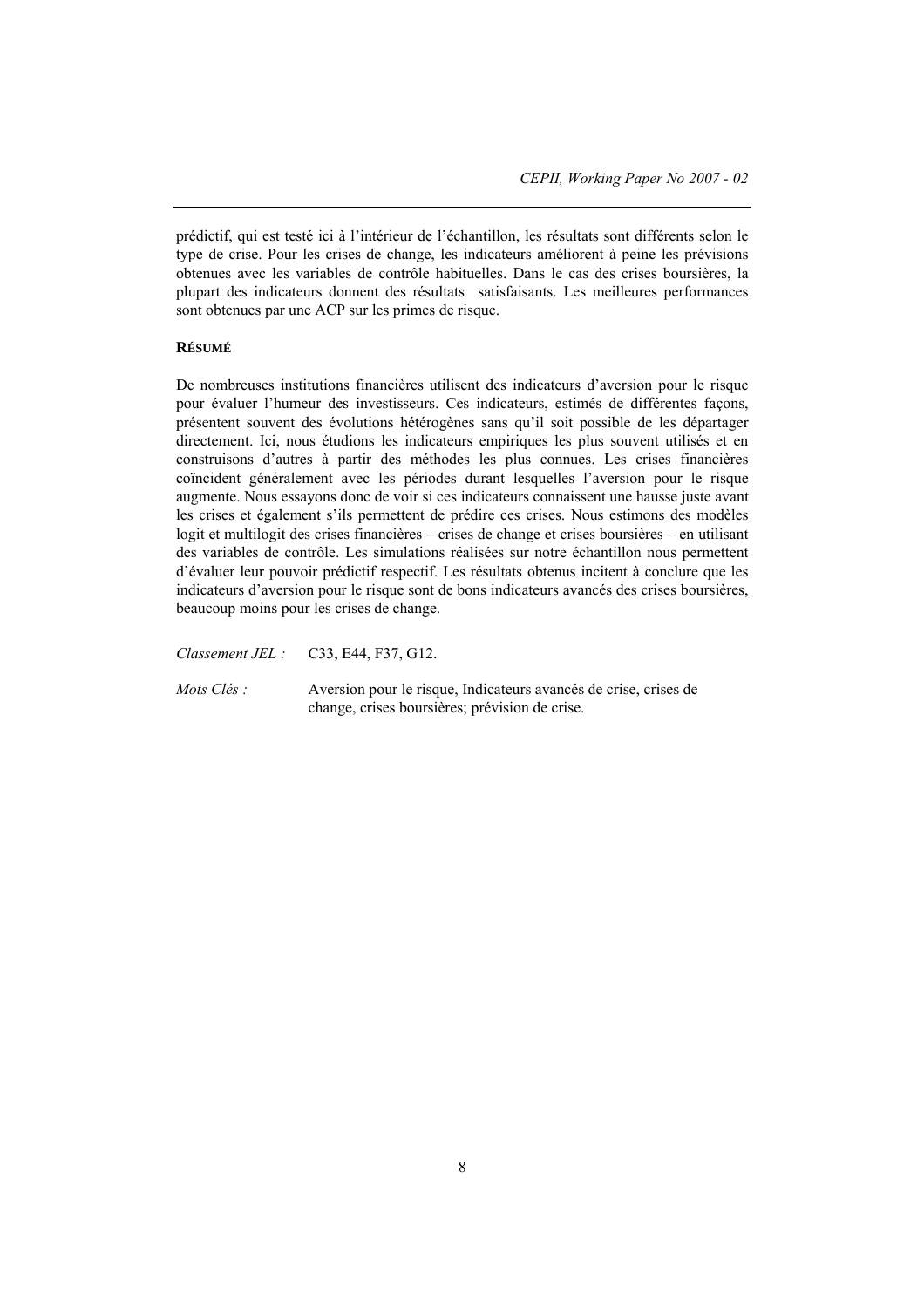## **DOES RISK AVERSION DRIVE FINANCIAL CRISES? TESTING THE PREDICTIVE POWER OF EMPIRICAL INDICATORS**

*Virginie Coudert<sup>1</sup>*, Mathieu Gex<sup>2</sup>

### **1. INTRODUCTION**

Fluctuations in investor risk aversion are often cited as a factor to explain crises on financial markets. The alternation between periods of optimism prompting investors to make risky investments, and periods of pessimism, when they retreat to the safest forms of investments, could be at the root of sharp fluctuations in asset prices (Borio, Kennedy and Prowse, 1994). Strong "risk appetite" leading to investors' excessive optimism can create speculative bubbles on financial prices, building up vulnerabilities. Then a sudden reversal in risk aversion may trigger sharp falls in asset prices and prompt a financial crisis. One problem in assessing the different periods, "risk appetite" or risk aversion, is clearly distinguishing the risk perceived by agents from risk aversion itself.

Theoretically, risk aversion can be precisely defined within the framework of asset pricing models (Campbell, Lo and MacKinlay, 1997, Cochrane, 2001). In this context, a risk premium can be decomposed into a "price of risk", which is common to all assets, and a "quantity of risk" which is specific to each asset. Risk aversion can be considered as the "price of risk" obtained in this way. Other authors refer to "risk appetite", which is just the same "price of risk" with a negative sign (Kumar and Persaud, 2002, Gai and Vause, 2006).

Empirically, several methods have been developed in order to assess risk aversion. However, they yield indicators, which often show differing developments. The aim of the paper is to assess their respective relevance and their ability to predict crises.

Here we consider the most well-known ones: the GRAI type indicators, introduced by Kumar and Persaud (2002), based on the correlation between volatilities and changes in asset prices; indicators using a principal components analysis (PCA) on risk premia, as constructed by Sløk and Kennedy (2004); the VIX, using implicit volatility of option prices, created by the Chicago Board Options Exchange (CBOE, 2004); the LCVI, a synthetic indicator constructed by J.P. Morgan (Prat-Gay and McCormick, 1999, and Kantor and Caglayan, 2002); the ICI, used by State Street and based on the movements in investors' portfolios (Froot and O'Connell, 2003). We calculate the two first categories: the GRAI and a PCA indicator with empirical data on financial prices; we use the original series provided by their authors for the VIX, LCVI and ICI.

 $\mathbf{1}$ 1 Banque de France, DGO, DCSF, 31 rue Croix des Petits Champs, 75001 Paris – email : virginie.coudert@banque-France.fr , CEPN, université Paris 13, CEPII, 9 rue Georges Pitard, 75015 Paris.

<sup>2</sup> Banque de France, 31 rue des Petits Champs, 75001 Paris, CERAG, université Grenoble 2.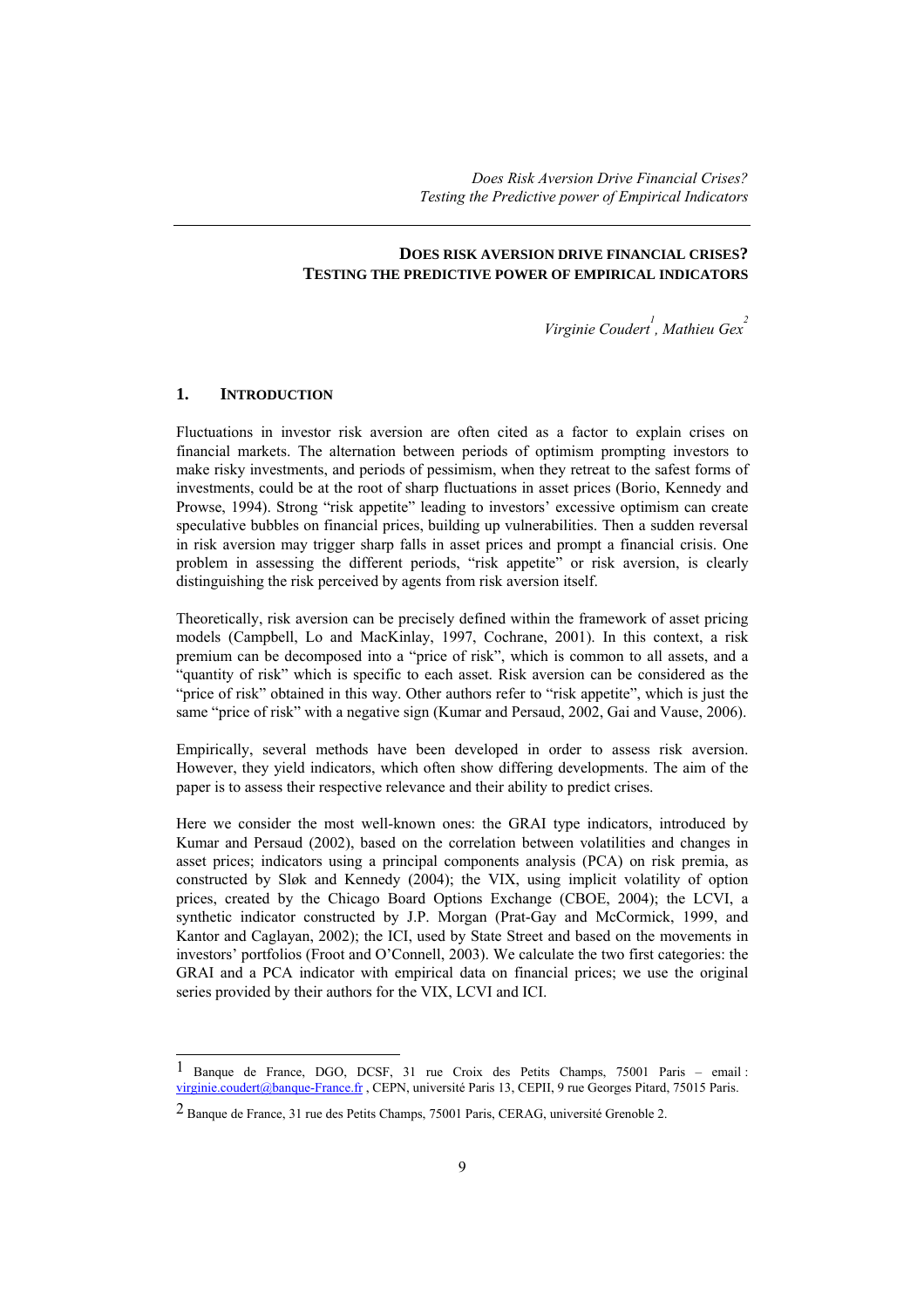We then test these indicators ability to forecast currency and stock market crises. Much work has been done to attempt to construct "leading indicators" of crises, since the Mexican crisis in 1995 (Kaminsky, Lizondo and Reinhart, 1997, Berg and Patillo, 1999, Bussière and Fratzscher, 2006). The idea underlying this research has been to identify economic variables that behave in a particular way prior to periods of crisis. Their aim is to assess probabilities of crisis at a specific horizon (generally one or two years), taking account of the information available on the economic variables. Most of them use logit models that link a qualitative endogenous variable (equal to 1 for crises and 0 for quiet periods) to a set of quantitative exogenous variables (Frankel and Rose, 1996, Sachs, Tornell and Velasco, 1996, Radelet and Sachs, 1996). These models are estimated for a large number of countries and periods. We use the same method here, adding risk aversion indicators to the usual variables.

Section 2 theoretically states the risk aversion concept which will be used in the framework of standard asset pricing models (CCAPM and CAPM). Section 3 describes the empirical methods for constructing the risk aversion indicators. Section 4 gives the definition of crises for foreign exchange and stock markets; it also presents the different logit and multilogit models used for forecasting. We successively use these models with control variables and/or with each risk aversion indicator. Section 5 gives the estimation results and in-sample simulations for currency crises; section 6 for stock market crises and reversals. Section 7 concludes.

## **2. THEORETICAL FRAMEWORK**

#### **2.1 Risk aversion in the CCAPM**

The CCAPM allows to link asset prices to the consumer's utility function. To keep it simple, we assume that there is a single risky asset, that the agent can buy and sell freely, two periods, *t* and *t*+1, constant consumer prices and a utility function that is separable over time. The agent's non-financial income in period *t*+1 is a stochastic variable depending on the state of the world in *t*+1. The agent maximises his expected utility by choosing an optimal quantity of asset to buy in the first period, as in the following programme.

$$
\begin{cases}\n\max_{\{\xi\}} u(c_t) + E_t[\delta u(c_{t+1})] \\
c_t = y_t - p_t \xi \\
c_{t+1} = y_{t+1} + x_{t+1} \xi\n\end{cases}
$$
\n(1)

We denote consumption in *t* as  $c_t$ , non-financial revenue as  $y_t$ , the price of the asset as  $p_t$ , gross income from the asset  $x_{t+1}$ , and the quantity of asset bought in *t* as  $\xi$ .  $\delta$  is the intertemporal discount factor, which captures the consumer's preference for present.

The price of the asset  $p_t$  is deduced from the first order condition: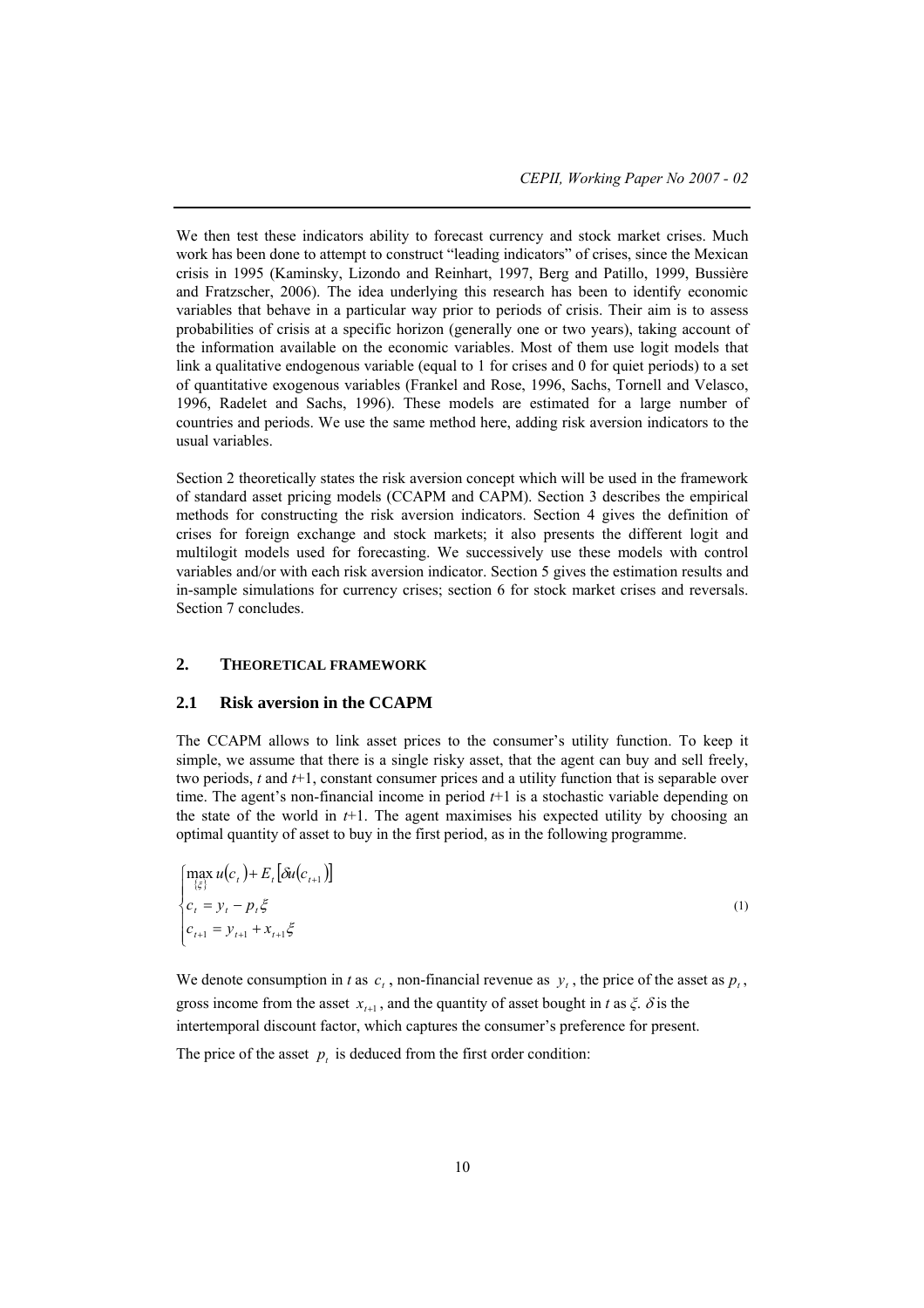$$
p_t = E_t \left[ \delta \frac{u'(c_{t+1})}{u'(c_t)} x_{t+1} \right]
$$
 (2)

The asset price expressed in equation (2) can be interpreted as the expected income  $x_{t+1}$ , discounted by a discount factor, denoted  $m_{t+1}$  and referred to as the "stochastic discount factor" (SDF, thereafter):

$$
p_t = E_t(m_{t+1}x_{t+1})
$$
\nwith

\n
$$
F(t) = \sum_{i=1}^{t} p_i(x_i) \cdot \sum_{i=1}^{t} p_i(x_i) \cdot \sum_{i=1}^{t} p_i(x_i) \cdot \sum_{i=1}^{t} p_i(x_i) \cdot \sum_{i=1}^{t} p_i(x_i) \cdot \sum_{i=1}^{t} p_i(x_i) \cdot \sum_{i=1}^{t} p_i(x_i) \cdot \sum_{i=1}^{t} p_i(x_i) \cdot \sum_{i=1}^{t} p_i(x_i) \cdot \sum_{i=1}^{t} p_i(x_i) \cdot \sum_{i=1}^{t} p_i(x_i) \cdot \sum_{i=1}^{t} p_i(x_i) \cdot \sum_{i=1}^{t} p_i(x_i) \cdot \sum_{i=1}^{t} p_i(x_i) \cdot \sum_{i=1}^{t} p_i(x_i) \cdot \sum_{i=1}^{t} p_i(x_i) \cdot \sum_{i=1}^{t} p_i(x_i) \cdot \sum_{i=1}^{t} p_i(x_i) \cdot \sum_{i=1}^{t} p_i(x_i) \cdot \sum_{i=1}^{t} p_i(x_i) \cdot \sum_{i=1}^{t} p_i(x_i) \cdot \sum_{i=1}^{t} p_i(x_i) \cdot \sum_{i=1}^{t} p_i(x_i) \cdot \sum_{i=1}^{t} p_i(x_i) \cdot \sum_{i=1}^{t} p_i(x_i) \cdot \sum_{i=1}^{t} p_i(x_i) \cdot \sum_{i=1}^{t} p_i(x_i) \cdot \sum_{i=1}^{t} p_i(x_i) \cdot \sum_{i=1}^{t} p_i(x_i) \cdot \sum_{i=1}^{t} p_i(x_i) \cdot \sum_{i=1}^{t} p_i(x_i) \cdot \sum_{i=1}^{t} p_i(x_i) \cdot \sum_{i=1}^{t} p_i(x_i) \cdot \sum_{i=1}^{t} p_i(x_i) \cdot \sum_{i=1}^{t} p_i(x_i) \cdot \sum_{i=1}^{t} p_i(x_i) \cdot \sum_{i=1}^{t} p_i(x_i) \cdot \sum_{i=1}^{t} p_i(x_i) \cdot \sum_{i=1}^{t} p_i(x_i) \cdot \sum_{i=1}^{t} p_i(x_i) \cdot \sum_{i=1}^{t} p_i(x_i) \cdot \sum_{i=1}^{t} p_i(x_i) \cdot \sum_{i=1}
$$

$$
m_{t+1} = \delta[u'(c_{t+1})/u'(c_t)]
$$
\n(4)

To express the risk premia, we use the gross return on the asset, dividing income  $x_{t+1}$  by the price  $p_t$  (i.e.  $R_{t+1} = x_{t+1} / p_t$ )<sup>1</sup>:

$$
1 = E(m_{t+1}R_{t+1})
$$
\n(5)

By definition, the income from a risk-free asset does not vary with states of the world, which amounts to saying that the risk-free rate in  $t+1$ , denoted  $R_{t+1}^f$ , is known in advance:

$$
R_{t+1}^f = \frac{1}{E(m_{t+1})} \tag{6}
$$

By definition, the risk premium equals the difference  $E(R_{i+1}) - R_{i+1}^f$ , i.e. the expected excess return on the risky asset compared to that on the risk-free asset.

Considering equations (5) and (6), we have:

l

$$
E(R_{t+1}) - R_{t+1}^f = -\cos(m_{t+1}, R_{t+})R_{t+1}^f
$$
\n(7)

The risk premium therefore equals minus the covariance of the return on the risky asset with the SDF multiplied by the risk-free rate. It can be decomposed as follows:

$$
E(R_{t+1}) - R_{t+1}^f = \left(-\frac{\text{cov}(R_{t+1}, m_{t+1})}{\text{var}(m_{t+1})}\right) \left(\frac{\text{var}(m_{t+1})}{E(m_{t+1})}\right)
$$
(8)

Generally speaking, assuming there are several assets subscripted from  $i = 1$  to  $n$ .

$$
E\left(R_{t+1}^{i}\right) - R_{t+1}^{f} = \left(-\frac{\text{cov}\left(R_{t+1}^{i}, m_{t+1}\right)}{\text{var}(m_{t+1})}\right) \left(\frac{\text{var}(m_{t+1})}{E(m_{t+1})}\right)
$$
(9)

<sup>1</sup> To lighten the notation, from now on, we suppress the subscripts on  $E<sub>t</sub>$ , as well as on the variance and covariance, for they are all calculated in time *t*.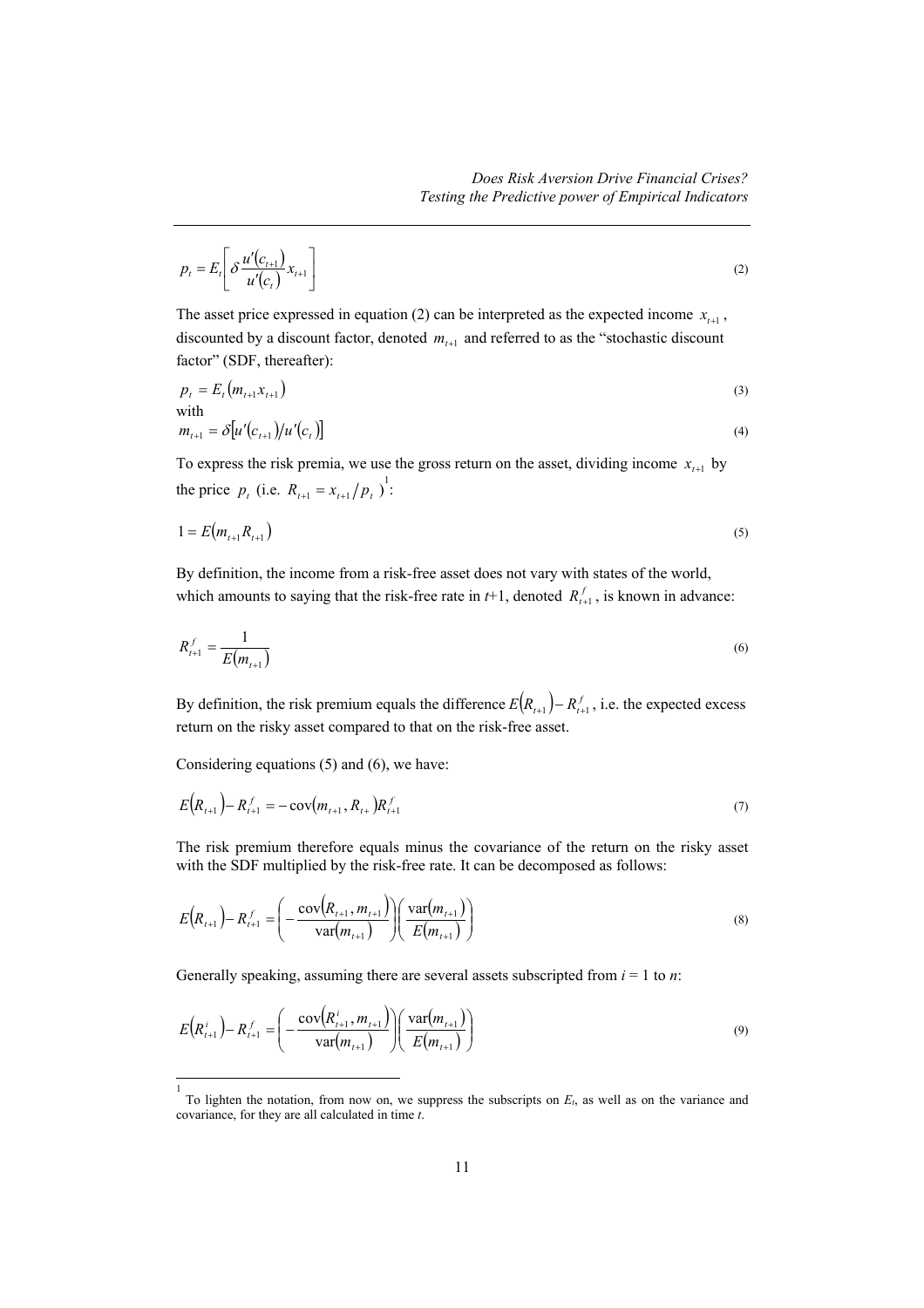which can be written in the form:

$$
E(R_{t+1}^i) - R_{t+1}^f = \beta_{i,m} \lambda_m
$$
\n(10)

with

 $\overline{a}$ 

$$
\beta_{i,m} = -\frac{\text{cov}(R_{t+1}^i, m_{t+1})}{\text{var}(m_{t+1})}
$$
\n(11)

and

 $\overline{a}$  $\lambda$ 

$$
\lambda_m = \frac{\text{var}(m_{t+1})}{E(m_{t+1})} \tag{12}
$$

We can consider that  $\lambda_m$  is the price of risk, which is common to all assets, and that  $\beta_{i,m}$  is the specific quantity of risk associated with each asset.

Often, the price of risk  $\lambda_m$  is regarded as corresponding to risk aversion. We do the same in this paper. However, to avoid any confusion, it should be distinguished from the parameter of risk aversion in the consumer's utility function. For example, using the conventional power utility function  $u(c_t) = \frac{1}{t} + c_t^{1-\gamma}$ γ  $=\frac{1}{1-\gamma}c_t^{1-\gamma}$  $u(c_t) = \frac{1}{1 - c_t^{1-\gamma}}$ , where *γ* is the coefficient of relative risk aversion, the SDF is written:

$$
m_{t+1} = \delta \big( c_{t+1} / c_t \big)^{-\gamma} \,. \tag{13}
$$

The expected return and price of risk depend on the rate of growth in consumption, denoted ∆*c* :

$$
E(R_{t+1}^i) = R_{t+1}^f + \beta_{i,\Delta c} \lambda_{\Delta c}
$$
  
\n
$$
\lambda_{\Delta c} = \gamma \operatorname{var}(\Delta c)
$$
\n(14)

#### **2.2 Consistency with the CAPM**

The CCAPM model may be regarded as being a general representation from which the other models currently used to determine asset prices can be deduced. The CAPM of Sharpe (1964) and Lintner (1965a, 1965b) may be considered a particular case of the CCAPM. We therefore express the SDF depending on the return, denoted  $R_{t+1}^W$ , on the "wealth portfolio" held by the consumer. This return  $R^{W}$  thus serves to approximate the marginal utility of consumption:

$$
m_{t+1} = a - bR_{t+1}^W
$$
 (15)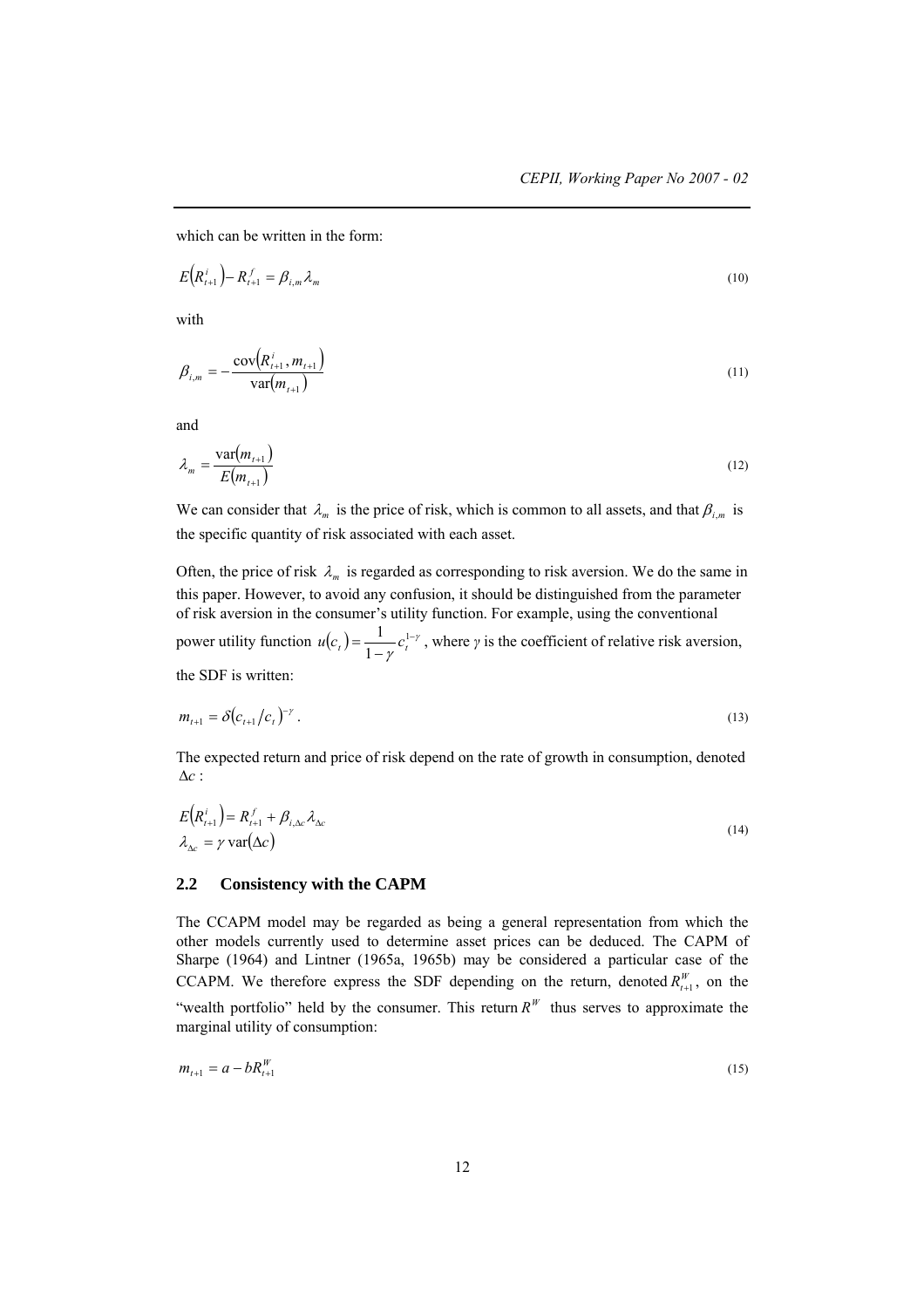*a* and *b* are parameters  $> 0$ .<sup>2</sup>

 $R$ <sup>*W*</sup> is proxied by the return on a broad portfolio of stocks regarded as "the market" portfolio". The return on the market portfolio, denoted  $R^m$ , equals the average return on all of the assets indexed by  $i = 1$  to *n* weighted by their share  $\alpha_i$ , so that:

$$
R_{t+1}^m = \sum_i \alpha_i R_{t+1}^i \tag{16}
$$

This assumes that the consumer's wealth is invested across the whole of the market. If the return on the market portfolio is denoted  $R^m$ , the SDF will then be:

$$
m_{t+1} = a - bR_{t+1}^m \tag{17}
$$

Using equations (7) and (17) and assuming again that there are several assets, indexed by  $i = 1$  to *n*, then:

$$
E(R_{t+1}^i) = R_{t+1}^f - R_{t+1}^f \operatorname{cov}(R_{t+1}^i, a - b R_{t+1}^m) = R_{t+1}^f + R_{t+1}^f b \operatorname{cov}(R_{t+1}^i, R_{t+1}^m)
$$
(18)

The expression of the risk premium is obtained by dividing and multiplying the right side of equation (18) by  $var(R_{t+1}^m)$ :

$$
E(R_{t+1}^i) = R_{t+1}^f + R_{t+1}^f b \, \text{var}\big(R_{t+1}^m\big) \bigg(\frac{\text{cov}\big(R_{t+1}^i, R_{t+1}^m\big)}{\text{var}\big(R_{t+1}^m\big)}\bigg)
$$
(19)

Identifying to equation (6), we can write (19) in the following form, which is consistent with the CCAPM:

$$
E(R_{t+1}^i) = R_{t+1}^f + \beta_{i,m}\lambda_m
$$
\n(20)

with

 $\overline{a}$ 

$$
\beta_{i,m} = \frac{\text{cov}(R_{t+1}^i, R_{t+1}^m)}{\text{var}(R_{t+1}^m)}
$$
(21)

and

$$
\lambda_m = b \frac{\text{var}\left(R_{t+1}^m\right)}{E\left(R_{t+1}^m\right)}\tag{22}
$$

<sup>&</sup>lt;sup>2</sup> The theoretical values of these parameters are obtained by setting:  $1 = E_t(m_{t+1} R^{W}_{t+1})$  et  $1 = E_t(m_{t+1}) R^{f}_{t+1}$ .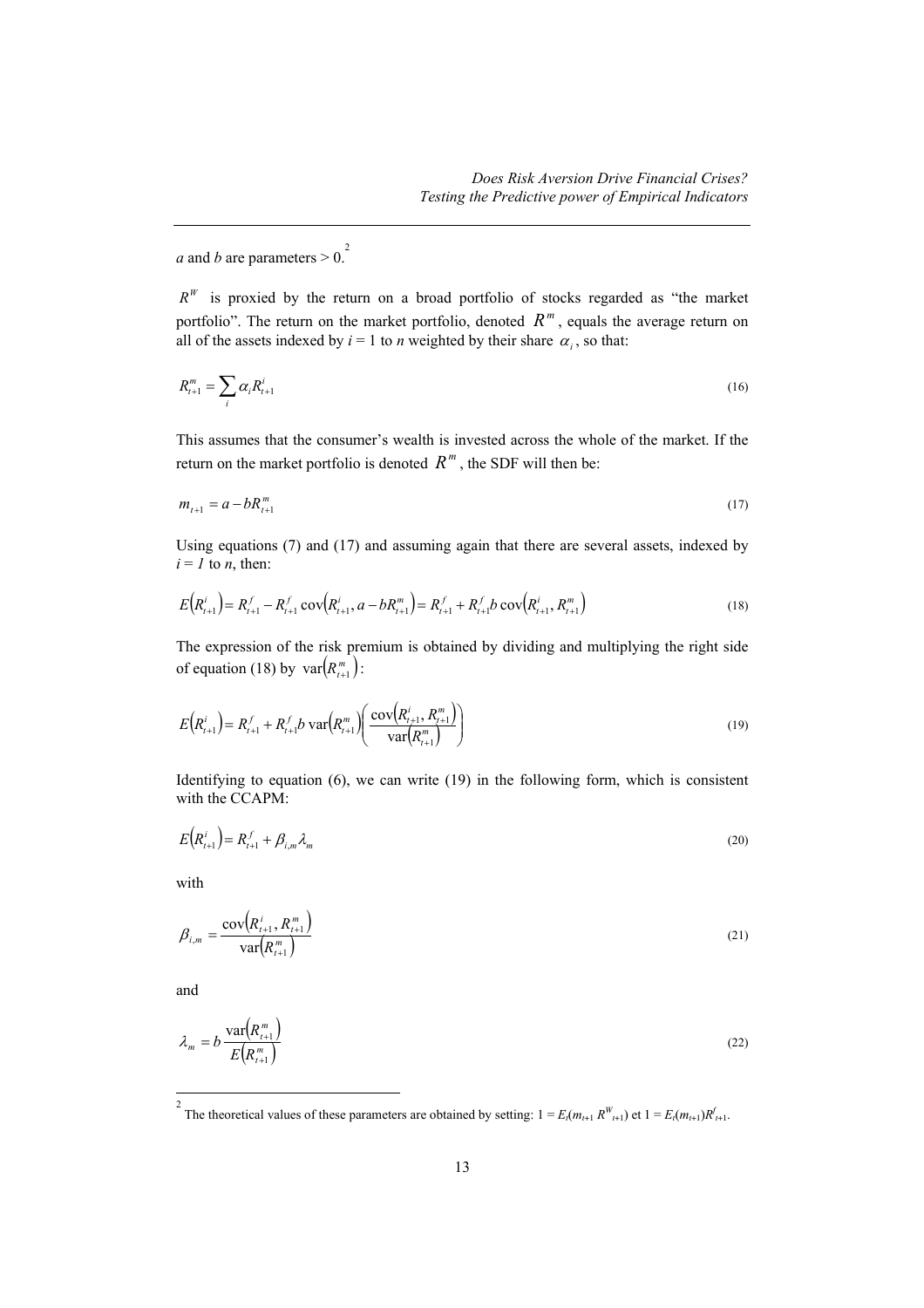The market return plays a similar role to that of changes in consumption in the previous model.

#### **2.3 Consistency with factor models**

The Arbitrage Pricing Theory (APT) (Ross, 1976), based on the lack of arbitrage opportunities, relies on the assumption that yields on different securities depend on one or more common factors which are not directly observable. APT specifies neither their number nor their nature. In the framework of the CAPM, the only factor to consider is the market return. In other models, several factors are retained. For instance, Fama and French (1996) show that a three-factor model may explain the change in excess return of US stocks portfolios. The SDF is expressed according to a number of factors *f*, which may be different from consumption or market returns.

$$
m_{t+1} = f_{t+1} b \tag{23}
$$

As the factors *f* are not directly observable, a factor analysis method, such as a Principal Component Analysis (PCA), is needed to estimate them (see Cochrane, 2001, p. 175).

#### **3. THE RISK AVERSION INDICATORS**

#### **3.1 Indicators of the GRAI type**

An increase in risk aversion should lead to a rise in risk premia across all markets, but the rise should be greater on the riskiest markets. This is the idea on which the Global Risk Aversion Index (GRAI) is based, devised by Persaud (1996): changes in risk aversion may therefore be represented by the correlation across different assets between price variations and their volatility.

The framework is given by a CAPM model of the type that we can express as in (20), (21) and (22). If we add an assumption of independent returns on different markets, the risk premium on each security *i* no longer depends on the covariance with other premia, but only on the security's variance (denoted  $\sigma_i^2$ ).

$$
E\left(R_{t+1}^i\right) - R_{t+1}^f = \lambda \frac{\text{cov}\left(R_{t+1}^i, \alpha_i R_{t+1}^i\right)}{\text{var}\left(R_{t+1}^m\right)} = \lambda \frac{\alpha_i \sigma_i^2}{\sigma_m^2} \tag{24}
$$

By deriving formula (24) in relation to  $\lambda$ , we obtain the change in the expected risk premium when risk aversion increases:

$$
\frac{\partial \left[E\left(R_{t+1}^{i}\right) - R_{t+1}^{f}\right]}{\partial \lambda} = \frac{\alpha_i \sigma_i^2}{\sigma_m^2} \tag{25}
$$

Thus, an increase in risk aversion results in an increase in the expected risk premium of the asset *i* that is proportional to the volatility of asset *i*'s return, according to equation (25).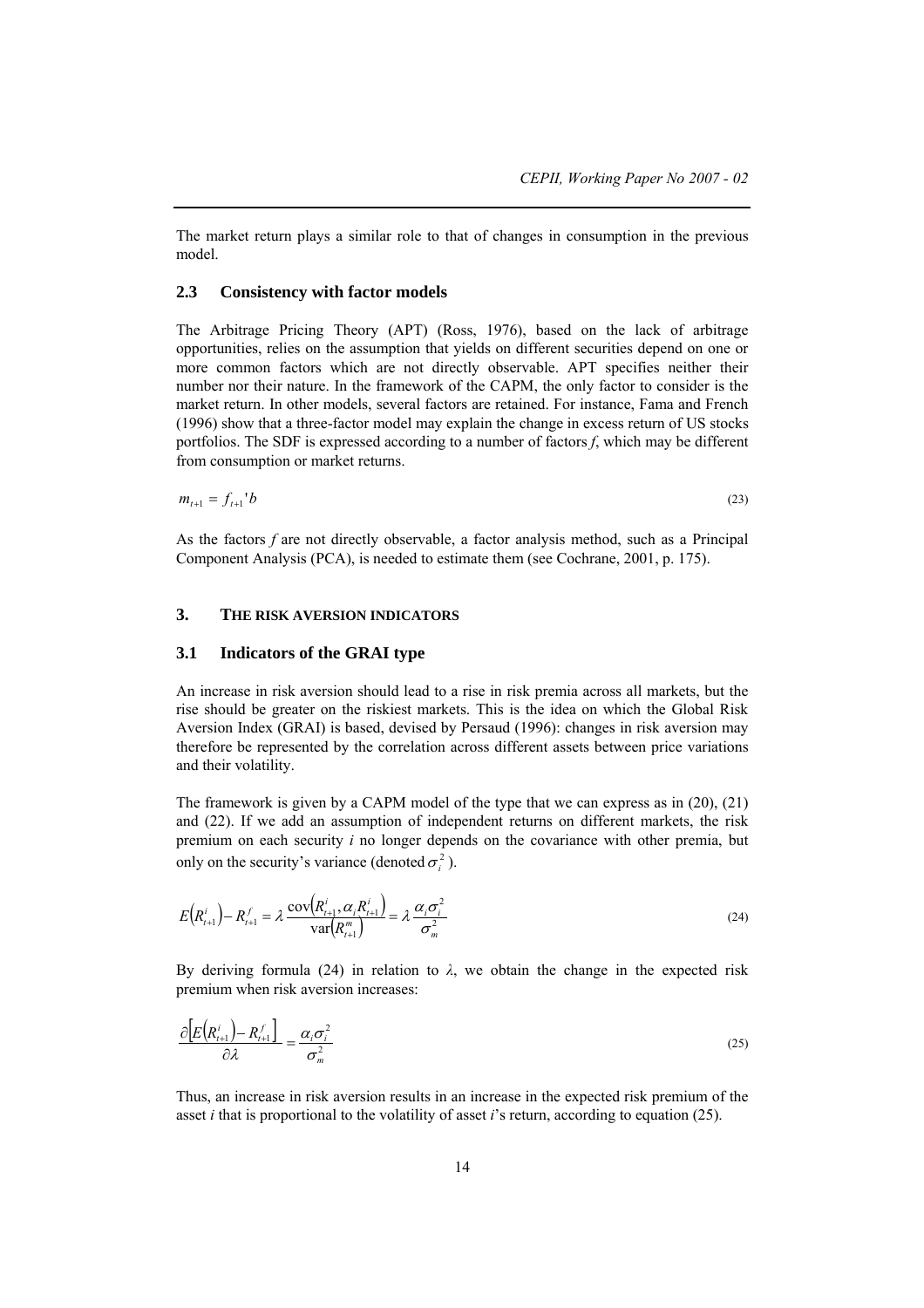By deriving formula (24) in relation to  $\sigma_i^2$ , we obtain the change in the risk premium across the different assets 1,…, *n* when the asset's volatility, i.e. the risk associated with *i*, increases:

$$
\frac{\partial \left[E\left(R_{i+1}^i\right) - R_{i+1}^f\right]}{\partial \sigma_i^2} = \frac{\alpha_i \lambda}{\sigma_m^2} \tag{26}
$$

Equation (26) shows that an increase in asset *i*'s volatility brings about an increase in the risk premium of *i* that is proportional to the risk aversion, but does not depend on *i*'s volatility.

The GRAI indicators calculated use variations in prices rather than in expected excess returns, which explains the change in sign in the correlation.

The expected return equals the anticipated change in price:

 $\lambda$ 

$$
E(R_{t+1}^i) = E(P_{t+1}^i) - P_t \tag{27}
$$

By assuming that  $E(P_{t+1}^i)$  is constant and using (27) and (24), we obtain:

$$
\frac{\partial [P_t]}{\partial \lambda} = -\frac{\alpha_i \sigma_i^2}{\sigma_m^2} \tag{28}
$$

The GRAI is therefore calculated as a correlation with a negative sign between price changes of the different assets and their volatility. By construction, the GRAI does not measure levels of risk aversion but rather changes in it. Spearman's correlation is often used, which is a correlation between ranks of variables. Instead of a correlation, a regression coefficient between price variations and volatilities may also be used (which is also given a negative sign). The indicator is then called the Risk Aversion Index (RAI), as proposed by Wilmot, Mielczarski and Sweeney, (2004).

In order to be entirely rigorous, confidence intervals need to be constructed around the estimated values. When this is done, GRAI indicators are often found to be in a nonsignificant area (more than half of the values in Kumar and Persaud's study). However, it must be admitted that these confidence intervals are not calculated for other empirical risk aversion indicators. Kumar and Persaud (2002) applied this approach to ex post excess returns on foreign exchange markets, Baek *et al*. (2005) on developed and emerging stock markets. Several financial institutions and private banks, such as the IMF and J.P. Morgan, subsequently constructed their own GRAI. Other like Crédit Suisse First Boston (Wilmot, Mielczarski and Sweeney, 2004) and the Deutsche Bundesbank (2005) have constructed RAIs.

From a theoretical standpoint, the construction is based on simplifying assumptions that are probably not borne out in reality, notably, the independence of excess returns and the independence between expected future prices and variations in risk aversion (Misina, 2003,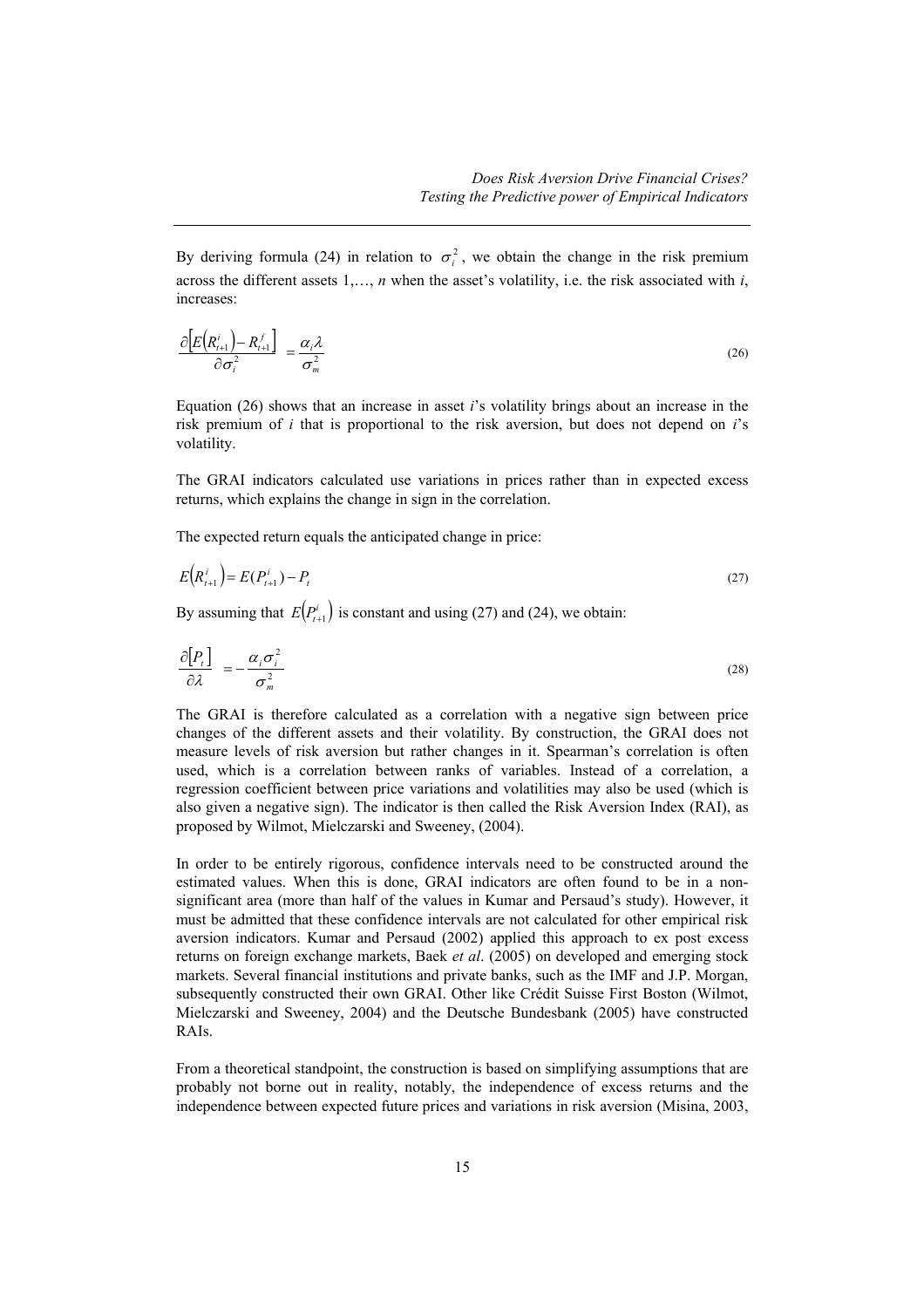2006). From an empirical point of view, the GRAI and RAI also display some limitations. The measurements show that these indicators are very volatile. This seems counterintuitive, as a good indicator should be stable during quiet periods. Moreover, changes in the indicator over time differ quite markedly depending on the period chosen for the calculations of volatility of returns as well as on the market concerned.

We calculate a GRAI and a RAI for the foreign exchange and stock markets using monthly data. Volatility is calculated over the two previous years. For the currency GRAI, the sample comprises 12 to 15 currencies quoted against the US dollar depending on the periods for which data are available; excess returns are equal to the spread between the 3 month forward rate and the actual spot rate three months later. For the stock market GRAI, the sample is made up of the main stock market indices of 27 developed and emerging economies.

#### **3.2 A PCA indicator**

As shown in section 2.3, in the framework of a factor model, a PCA should be applied to risk premia in order to identify common factors in their variations. The first common factor can generally be interpreted as the price of risk, if certain conditions are met, notably that it increases with each risk premium. In fact, this indicator is constructed exactly like a weighted average of risk premia, the weighting being given by the PCA.

PCA allows to extract from a set of *n* quantitative variables correlated among one another a list of *p* new variables called "factors"  $f_1, \ldots, f_p$  ( $p \leq n$ ) that are uncorrelated among one another. The common factors are constructed as linear combinations of *n* initial variables. In order to condense the information, only the *k* first factors are considered, as they explain, by construction, the bulk of total variance. The proportion of total variance accounted for by these *k* first factors constitutes an overall measure of the quality of the PCA. Choosing how many factors to use is difficult. Two criteria are often used to make this choice: the Joliffe criterion – which consists in cutting off once the percentage of explained variance reaches a certain threshold (for example 80%) – and the Kaiser criterion, which only keeps eigenvalues greater than one if the correlation matrix is worked on.

This PCA approach is used by Sløk and Kennedy (2004) on stock and bond markets in developed and emerging market countries. According to them, the variance-explained weighted average of the first two common factors is strongly correlated with the OECD's leading indicator of industrial production and a measure of global liquidity. In this case, therefore, PCA captures the impact of the risk of the overall macroeconomic environment and liquidity risk on changes in risk premia. McGuire and Schrijvers (2003) studied – also using PCA – common developments in risk premia in 15 emerging market countries. The first factor, which explains the bulk of the common variation, is interpreted as representing the investor risk aversion. The Deutsche Bundesbank (2004) calculates a risk aversion indicator by means of PCA using risk premia on investment and speculative grade corporate bonds in developed countries and sovereign risk premia for some Asian and Latin American countries.

Here we calculate a PCA indicator on risk premia. The risk premia used have been chosen so as to be representative of the changes observed across the fixed income market as a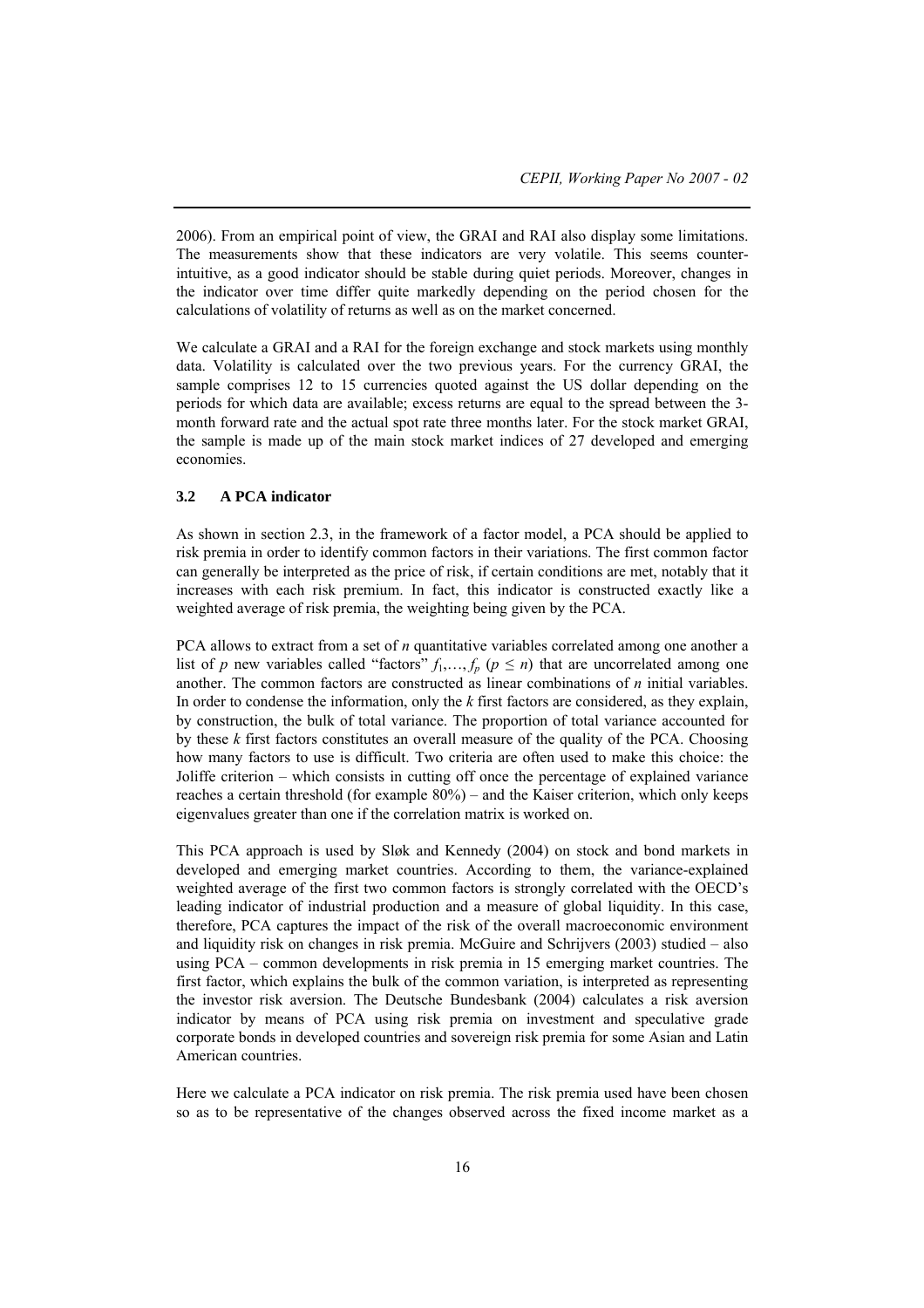whole. These are, on the one hand, option adjusted spreads (OAS) on corporate bonds and swap spreads for the major developed markets; and, on the other, the EMBI Global sovereign spread and a corporate spread for emerging market economies.<sup>3</sup> Details of these series are given in Appendix 1. The estimation period is from December 1998, when the indices used for emerging market countries were introduced, to December 2005. The method used here is PCA carried out using a set of standardised risk premia.

The results show that the first factor explains 68% of the common variation of risk premia. The correlation of each of the risk premia with this first factor is positive. In addition, all of the original risk premia are well represented in this first factor, the weightings being of comparable order of magnitude (Table 1); there is therefore no problem of over- or underrepresentation of certain series. For these reasons, we can consider that this first common factor gives a good representation of risk aversion.

The second factor explains 19% of the common variation of risk premia. We analyse it since it satisfies the Joliffe criterion, at the 80% threshold, and the Kaiser criterion. This second factor is negatively correlated with a measure of global liquidity. This is approximated here by the inverse of average short-term rates of the four largest economies (United States, euro area, United Kingdom and Japan), weighted by GDP ( $\rho$  = -0,69). We also note a high positive correlation between the second factor and swap spreads, which are often regarded as being strongly influenced by global liquidity developments.

### **3.3 Simple and aggregated indicators: the VIX and the LCVI**

Some analysts use raw series to estimate changes in investors' perception of risk. For instance, the price of gold is sometimes used on the basis that, during periods of uncertainty, investors reallocate their wealth to assets traditionally perceived as safe, such as gold. The same is true of the Swiss franc exchange rate.

The implied volatility of options is also used to provide an indication of the amounts an investor is prepared to pay to protect himself from the risk of price fluctuations. The Volatility Index (VIX), used in the following sections, equals the implied volatility on the S&P 500. It is regarded by many market analysts as a direct gauge of fear (CBOE, 2004).

Several indicators have been created by aggregating elementary series. These measures are relatively simple to put in place and can be easily interpreted. In most cases, they are weighted averages of a number of variables. The best-known indicators of this type are J.P. Morgan's Liquidity, Credit and Volatility Index or LCVI (Prat-Gay and McCormick, 1999, and Kantor and Caglayan, 2002), UBS's Risk Index (Germanier, 2003), Merrill Lynch's Financial Stress Index (Rosenberg, 2003) and the Risk Perception Indicator of the *Caisse des Dépôts et Consignations* (Tampereau and Teiletche, 2001).

l

<sup>3</sup> Risk premia on stock markets are not used on account of the great disparity in results obtained using the principal methods, which are mainly based on the Gordon-Shapiro model but with different underlying assumptions.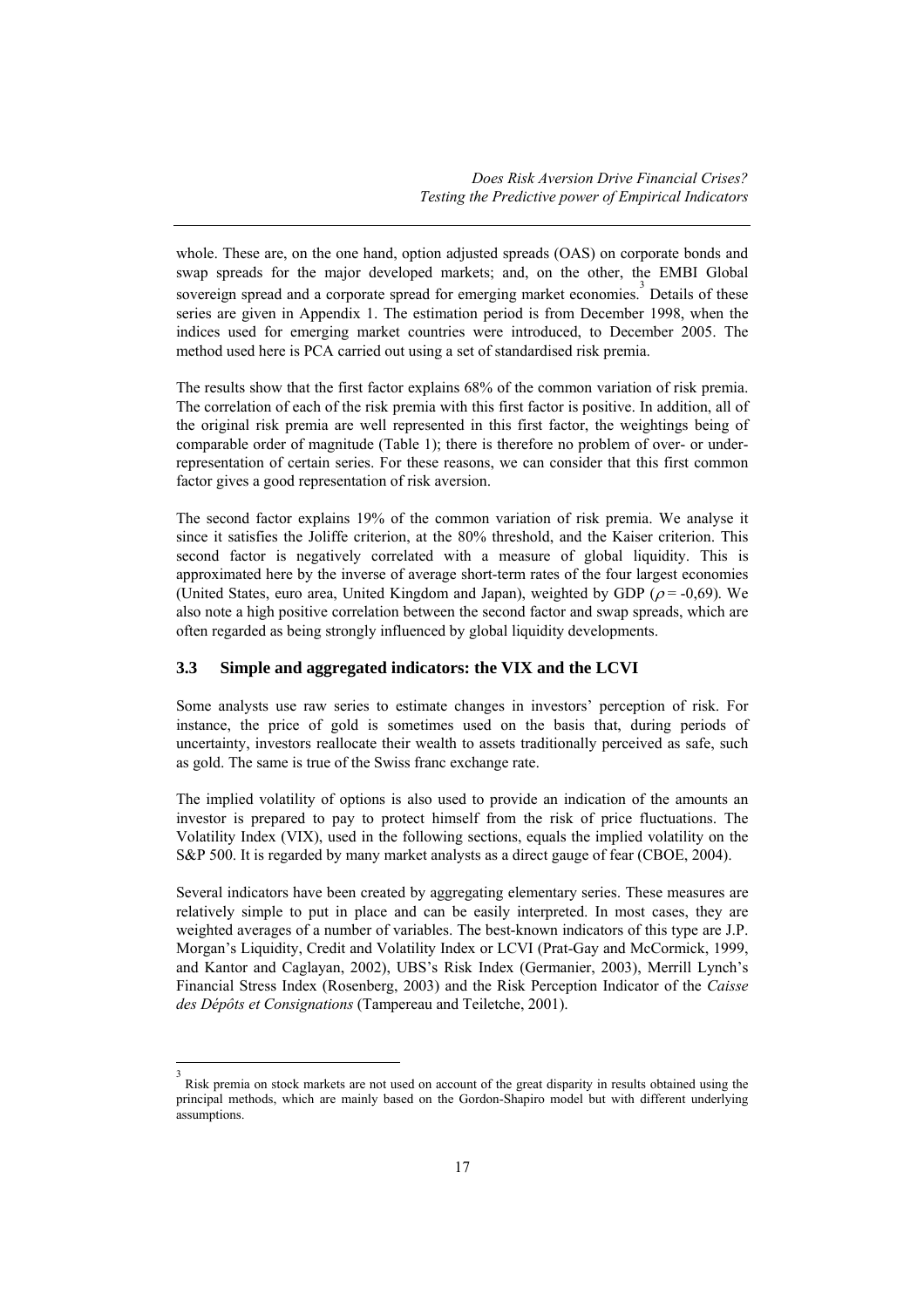We select the LCVI, often regarded as being a satisfactory measure of risk aversion. Dungey *et al.* (2003), for example, use it to study changes in risk aversion during the financial crises in emerging markets. The LCVI aggregates three types of information: first, two series capturing liquidity developments (yield spreads between a benchmark and littletraded US Treasury bills and spreads on US swaps); second, two risk premia indicators (yield spreads on speculative grade corporate bonds and the EMBI); and third, three measures regarded in this approach as representative of market volatility (the VIX, volatility on foreign exchange markets and the Global Risk Aversion Index – GRAI).

These aggregate indicators may seem limited in their power to explain risk perception, as the underlying elementary variables are influenced by many factors other than investors' propensity to take risks. This is not offset by aggregating them, which consists, more or less, in calculating an arithmetical average, with an arbitrary weighting of the different series.

#### **3.4 Other measures: the ICI**

We also select the State Street's Investor Confidence Index (ICI) which is based on a measure in volume terms rather than prices (Froot and O'Connell, 2003). This index can be regarded as a GRAI calculated in terms of quantities. A rise in it corresponds to an increase in risky assets in the portfolio of a range of investors. It thus points to a trend of growing risk appetite, and a fall signals the reverse. In order to compare it directly with other risk aversion indicators, we give it a negative sign. The index is calculated every month using State Street's proprietary database on the portfolios of institutional investors.

Option prices are also used to extract information on risk aversion. Indicators based on option prices are obtained by comparing risk-neutral probabilities, calculated on options prices, with investors' subjective probabilities (Tarashev *et al.*, 2003, Scheicher, 2003, Bliss and Panigirtzoglou, 2004, for a survey, see Gai and Vause, 2004). We have not used this type of indicator here as it is tricky to estimate empirically subjective probabilities using historical data. We have not used either in our comparison indicators based on the optimisation under constraint of a consumption model, of which the Goldman Sachs indicator is an example (Ades and Fuentes, 2003). Indeed, many studies have shown that the CCAPM underperform models that use market data, such as the CAPM, and conclude to its low explicative power (Mankiw and Shapiro, 1986, Cochrane, 1996, Hansen and Singleton, 1982, 1983 and Wheatley, 1988). However, the CCAPM theoretical model is still not discredited since these poor empirical findings may come from specifications on the utility function or on the parameters (Campbell and Cochrane, 2000).

#### **3.5 Comparison of the indicators**

The different indicators react more or less to periods of crisis (see Appendix 2, these periods are identified by vertical columns). Prior to the Asian crisis in 1997 and the Russian crisis in the summer of 1998, the VIX and LCVI show a rise in risk aversion. Prior to the Asian crisis in 1997 and the Russian crisis in the summer of 1998, the VIX and LCVI show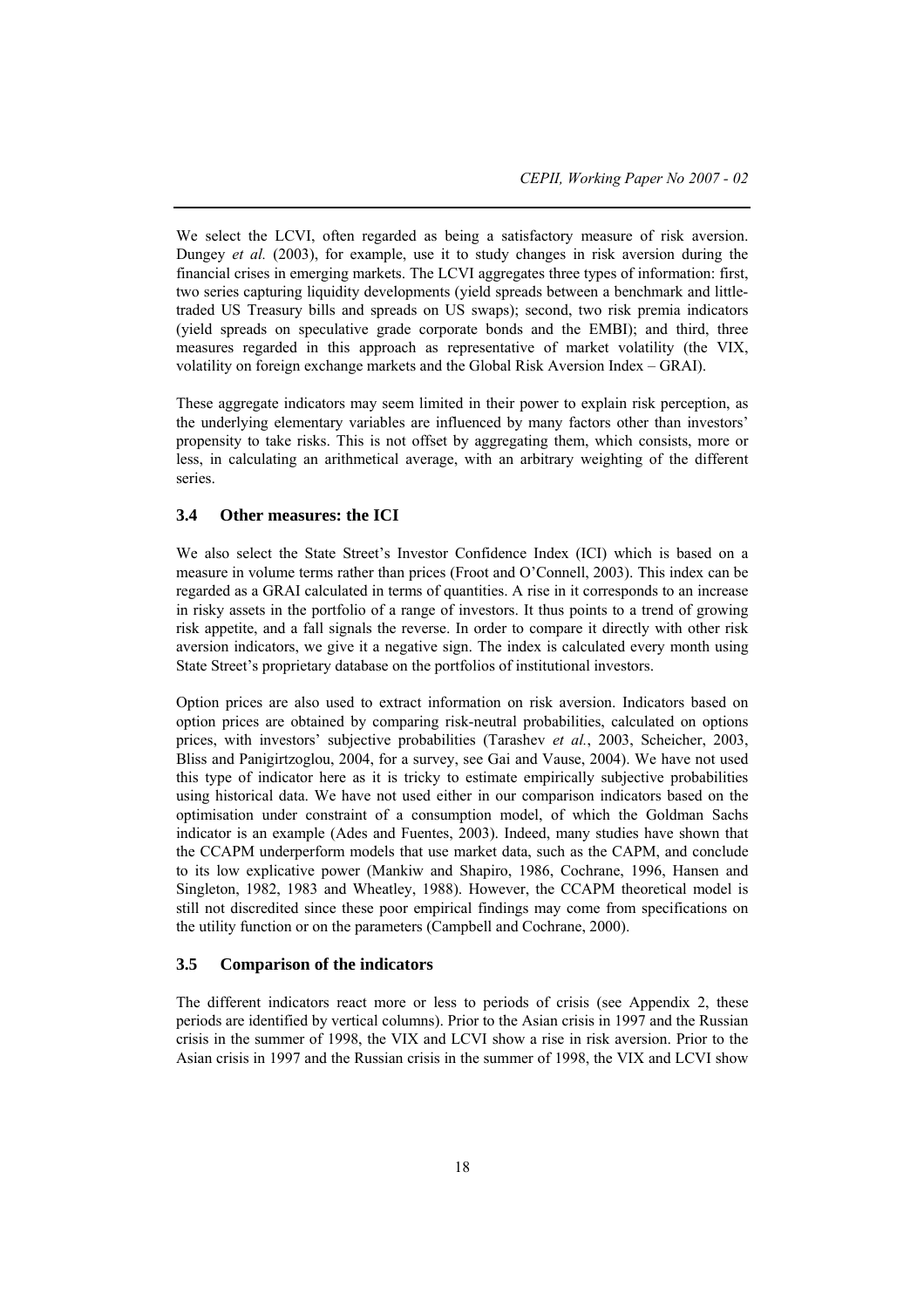a rise in risk aversion.<sup>4</sup> However, the GRAI and RAI do not display any very clear trend. During the stock market crisis in the early 2000s, several indicators signal an increase in risk aversion: the PCA, the GRAI and the RAI (which are positive as they point to a rise in risk aversion). The VIX, LCVI and ICI do not show any very clear trend. The terrorist attacks of 11 September 2001 coincide with a peak of risk aversion in the VIX, the LCVI and the PCA. The other indicators do not record any particular change at this time.

One reassuring point to be underlined, however, is that these indicators are positively correlated between one another, even if the variations in them differ. The cross-correlations of these indicators show that 21 out of 28 of these correlations are positive (Table 2). Of the seven remaining, only three are significantly different from zero.

## **4. TESTING THE PREDICTIVE POWER OF THE INDICATORS**

We attempt to determine whether the risk aversion indicators described above can serve as leading indicators of crises, or whether they can help to improve forecasts using existing models. All along, we assume that a "good" risk aversion indicator should increase before a currency or stock market crisis.

We carry out two estimates: on the foreign exchange market and on the stock market. Theoretically, investor risk aversion is the same on all markets, as a rational investor maximises his expected gains by making investment choices across all types of assets. We will therefore use the same risk aversion indicators, except for the GRAI where we have two distinct indicators. The sample of panel data includes monthly data for the period from July 1995 to September 2005 for 20 emerging countries for currency crises and 27 countries for stock market crises. The countries and exact sources of the series are given in Appendix 1.

## **4.1 Definition of currency crises**

l

In order to construct leading indicators of crises, an essential first step is to identify the crisis periods that occurred in the sample under review. Crisis periods are identified by socalled "simultaneous" indicators, which will be used to construct the model's dependent variable. The usual method consists in first of all constructing a "pressure" indicator on the foreign exchange market (for example, Sachs, Tornell and Velasco, 1996, Kaminsky, Lizondo and Reinhart, 1997, Corsetti, Pesenti and Roubini, 1998, Burkart and Coudert, 2002, Bussière and Fratzscher, 2006).

For each country *i*, the pressure indicator, denoted  $C'_{i,t}$ , equals a weighted average of the currency's depreciation,  $e_{it}$ , and relative losses in international reserves,  $r_{it}$ .

<sup>4</sup> In the case of the LCVI, only the Russian crisis is concerned, as the series is only available from the end of 1997.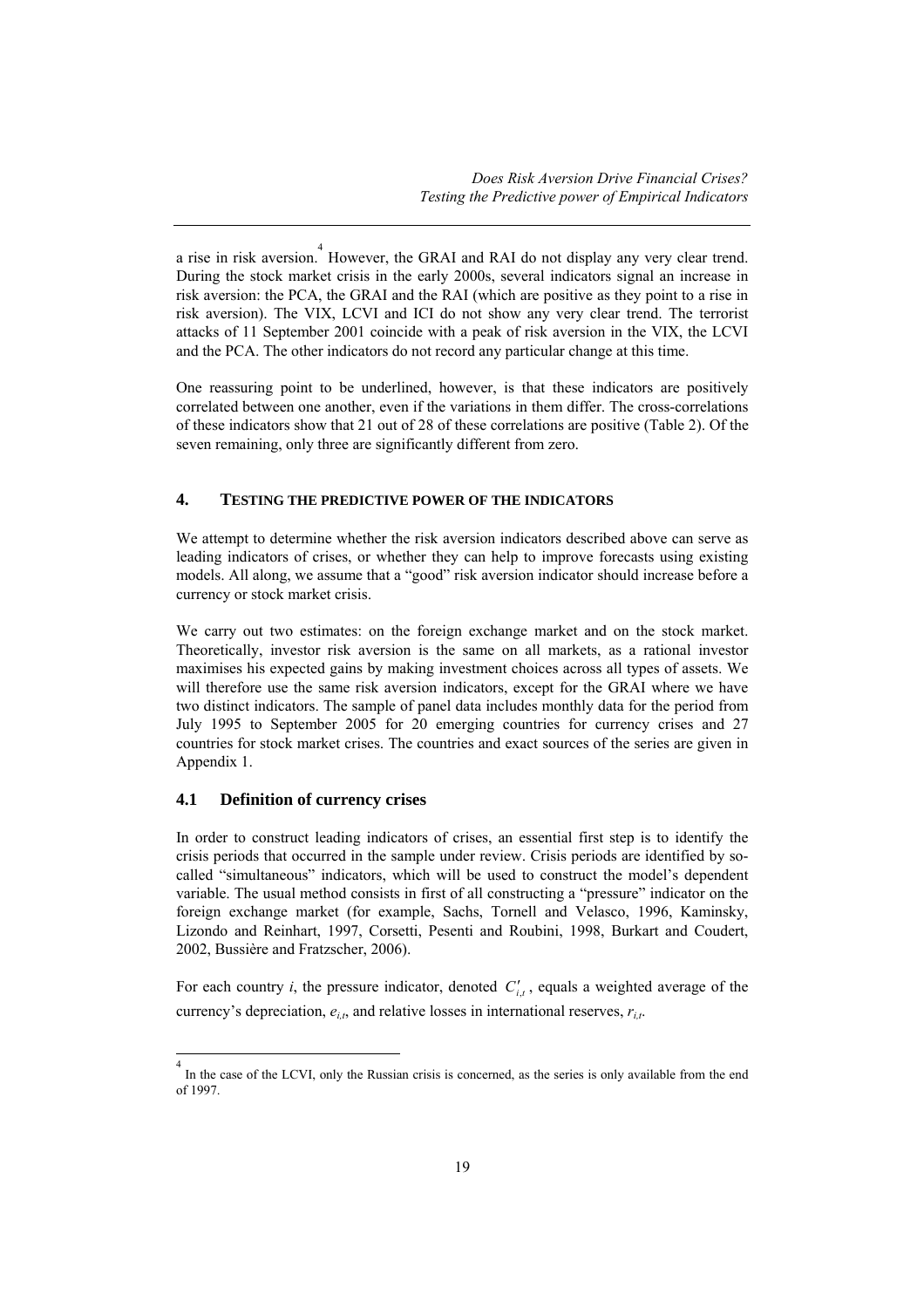$$
C'_{i,t} = \alpha_{i,t} e_{i,t} + (1 - \alpha_{i,t}) r_{i,t}
$$
  
\n
$$
\alpha_{i,t} = 1/\text{var}_t(e_{i,t}) / [1/\text{var}_t(e_{i,t}) + 1/\text{var}_t(r_{i,t})]
$$
\n(29)

The weighting used between the two series is inversely proportional to their conditional variance. The reference currency to measure depreciation is the dollar for all the currencies of Latin America and Asia, since they are regarded as being more or less part of a "dollar area". In the case of European currencies, we have used the euro (and the Deutsche Mark before 1999) except when the currency was pegged to another currency. For example, when currencies were pegged to a basket, it is the change relative to this basket that is considered (for example, Hungary and Poland from July 1995 to December 1999). Countries that have had periods of hyperinflation (defined here by inflation higher than 150% in the six preceding months) are given particular treatment (in our sample, Bulgaria and Romania). In this case, we split the sample into two sub-samples: a sub-period of normal inflation and another of hyperinflation, as the measurement of averages and standard deviations is different for these two types of period.

When the pressure indicator goes above a certain threshold, it is deemed that there is a currency crisis. The threshold used is generally two or three standard deviations above the mean. The greater the number of standard deviations, the smaller the number of identified crises. Here we set the number of standard deviations to 3. This threshold allows to detect all the known crises in the sample (the Asian countries in the second half of 1997 or in Brazil in January 1999 and Argentina in January 2002). The currency crisis indicator  $C_{i,t}$  is then defined as

$$
C_{i,t}^{Current} = 1 \quad \text{if} \quad C'_{i,t} >_t \overline{C'_{i,t}} + 3\sigma_{i,t}
$$
  
\n
$$
C_{i,t}^{Current} = 0, \quad \text{otherwise.}
$$
\n(30)

The average  $\overline{C'_{i,t}}$  and standard deviation  $\sigma_{i,t}$  are first calculated on data from August 1993 to December 1997, then conditionally by gradually adding one month to the sample. Here again in the case of hyperinflation countries, we split the sample into two sub-samples.

We add an extra criterion to avoid counting the same crisis several times: if a crisis is detected within a 12-month period following another crisis, it is automatically cancelled out. In total, 18 crises are detected, that is, an average 0.9 crisis per country over the period (Appendix 3.1).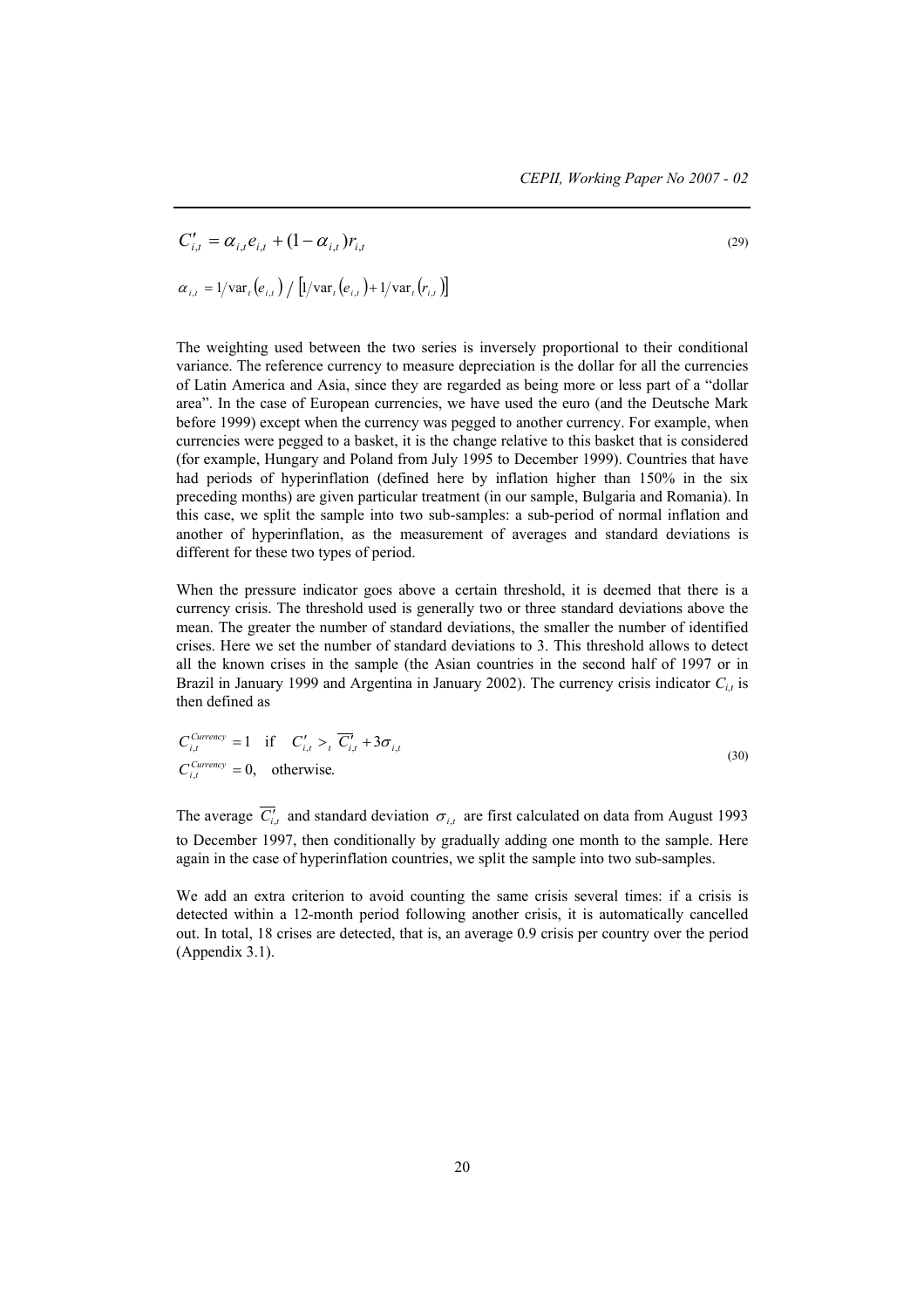## **4.2 Definition of stock market crises**

There are fewer studies that address stock market crises. Nonetheless, it seems reasonable to define a stock market crisis as a sharp and rapid drop in share prices or in an index. Two methods are used. Mishkin and White (2002) identify crises as falls in the price of a security or an index below a certain threshold (set arbitrarily at 20%) over a chosen time period (which may be a week, a month, a year, etc.)

Patel and Sarkar's approach (1998) consists in calculating an indicator, the *CMAX*, which detects extreme price levels over a given period (set to 24 months). This involves dividing the current price by the maximum price over the previous 2-year period. If  $P_{i}$  is the stock price at time *t* and *i*, the country, then:

$$
CMAX_{i,t} = \frac{P_{i,t}}{\max(P_{i,t}, \dots, P_{i,t-24})}
$$
(31)

This indicator equals 1 when  $P_{i,t} = \max(P_{i,t}, \ldots, P_{i,t-24})$ . This is the case when that is a monotonous upward trend during the preceding 2 years. The more prices fall, the closer  $CMAX_{i,t}$  gets to 0. Here again, to define crises, a threshold is used to identify periods when *CMAXi,t* is abnormally low. The threshold used is generally equal to the mean less two or three standard deviations.

Over our sample, by using a threshold of two standard deviations below the mean, we identify crises that correspond to recognised events over the period (see Appendix 3.1). The stock market crisis indicator  $C_{i,t}^{Stock}$  is defined as following:

$$
C_{i,t}^{Slock} = 1 \quad \text{if} \quad CMAX_{i,t} < CMAX_{i,t} - 2\sigma_{i,t} \tag{32}
$$
\n
$$
C_{i,t}^{Slock} = 0, \quad \text{otherwise.}
$$

In order to have a sufficiently large sample, the mean  $\overline{CMAX}_{i,t}$  and standard deviation  $\sigma_{i,t}$  are first calculated over 10 years from March 1995 to March 2005 and then conditionally by gradually adding one month at a time to the sample. As with currency crises, if a crisis is detected within a 12-month period following another crisis, it is automatically cancelled out. There are 30 crises in the sample, i.e. an average of 1.1 crises per country. They all occur during the stock market fall in the early 2000s (see Appendix 2).

l

<sup>5</sup> An alternative approach consists in seeking to detect the bursting of speculative bubbles, defined as the emergence of a substantial and lasting deviation of a share price or index from its fundamental price, followed by an adjustment period then a return to the fundamental equilibrium. The difficulty in applying/implementing this method lies in the practical determination of the fundamental value as well as the econometric identification of these bubbles (Boucher, 2004).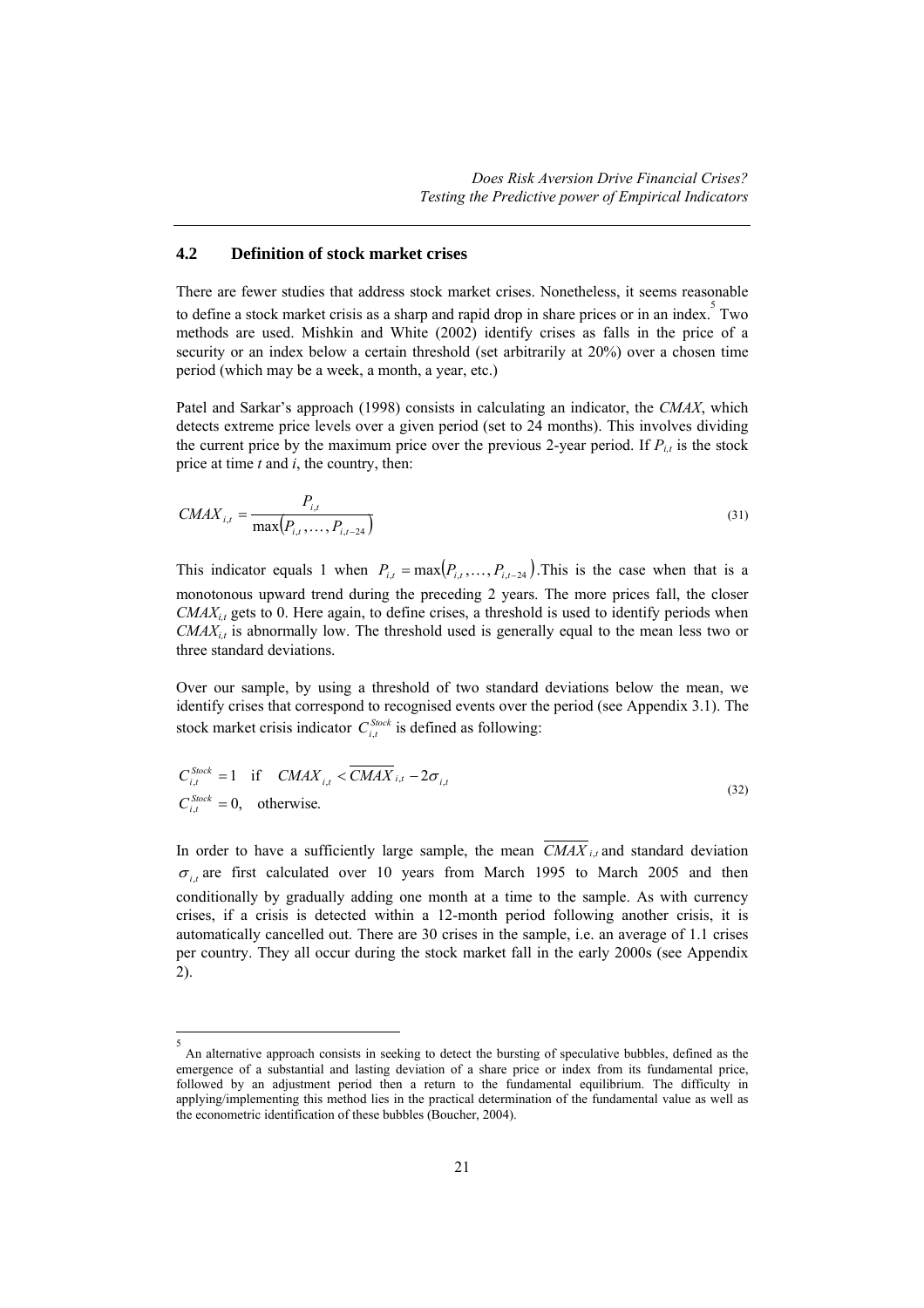Given the indicator's construction, the fall in share prices is already well under way when it signals a crisis. It is not, therefore, the turning point that is identified, but rather the point at which there has already been an abnormal drop in prices. On the other hand, the advantage of this indicator is that it only identifies confirmed crises that wipe out a substantial share of the gains made over the two previous years.

#### **4.3 The dependent variable**

Using the crises defined above, we construct an indicator denoted  $I_{i,t}$  composed solely of 0s and 1s. It equals 1 for the 12 months preceding crises and the crisis itself, and 0 in the quiet periods. The 11 months following the crisis are excluded from the sample as the post-crisis period is irrelevant for the estimates and may even distort estimates if it is aggregated with quiet periods:

$$
I_{i,t} = 1 \quad \text{if} \quad \exists k \in \{0, \dots, 12\} \quad \text{such as} \quad C_{i,t+k} = 1
$$
\n
$$
I_{i,t} = n.a. \quad \text{if} \quad \exists k \in \{1, \dots, 11\} \quad \text{such as} \quad C_{i,t-k} = 1
$$
\n
$$
I_{i,t} = 0, \quad \text{otherwise.}
$$
\n
$$
(33)
$$

The number of 1s in this indicator is therefore roughly 12 times bigger than the number of crises actually spotted. This is the indicator used as a dependent variable in the regressions that follow. In seeking to estimate the probability that the variable  $I_{it}$  is equal to 1, we estimate the probability of a crisis within a one-year horizon. For the sake of brevity, we will refer to this indicator  $I_{i,t}$  as a "crisis indicator", using a misnomer.

For multilogit models, a second variable  $J_{i,t}$  is constructed in order to discriminate the periods just following the crises. It is equal to the previous one, except that it is set to 2 during the 11 periods following the crises.

$$
J_{i,t} = 2 \quad \text{if} \quad \exists k \in \{1, \dots, 11\} \quad \text{such as} \quad C_{i,t-k} = 1
$$
\n
$$
J_{i,t} = I_{i,t}, \quad \text{otherwise.} \tag{34}
$$

#### **4.4 The models used**

We carry out three types of estimate in turn. First, we estimate a base model, denoted Model (1), with the explanatory variables that are generally used to predict crises. This model is as follows:

$$
\Pr(I_{i,t} = 1) = f\left(\alpha_0 + \sum_{k=1}^{n} \alpha_k X_{i,t}^k\right)
$$
\n(35)

where  $I_{i,t}$  is the crisis indicator variable described above,  $X_{i,t}^{k}$  the explanatory variables for crises, and *f* a logistical function of the type:  $f(z) = \frac{e^z}{1 + z^2}$  $f(z) = \frac{e^z}{1 + e^z}$ .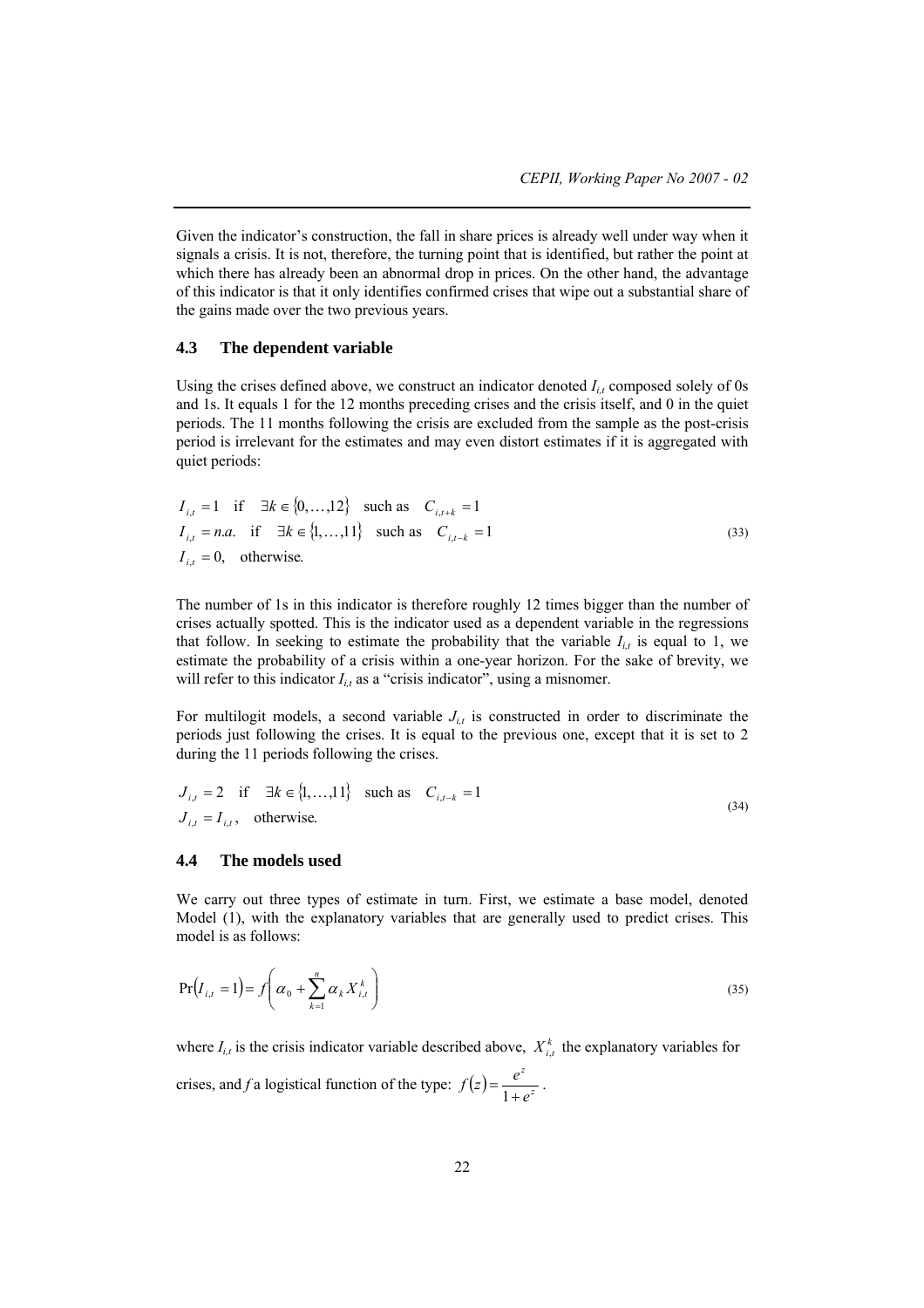Secondly, Model (2) estimates the same equation with the control variables  $X_{i,t}^{k}$  by adding a risk aversion indicator  $\lambda_t$  among the explanatory variables:

$$
Pr(I_{i,t} = 1) = f\left(\alpha_0 + \sum_{k=1}^{n} \alpha_k X_{i,t}^k + \alpha_{n+1} \lambda_t\right)
$$
\n(36)

We try out, in turn, the VIX, the LCVI, the PCA, the GRAI, the RAI and the ICI as the risk aversion indicator λ*t*.

Thirdly, Model (3) estimates the same equation with the risk aversion indicator as the only explanatory:

$$
Pr(I_{i,t} = 1) = f(\alpha_0 + \alpha_{n+1}\lambda_t)
$$
\n(37)

The aim is to compare the results obtained with these three similar types of model. To do this, the estimation sample must be identical. However, as some of our indicators (LCVI, PCA and ICI) start later – in December 1998 – we estimate Models (2) and (3), which use these variables over this truncated period. In order to be able to compare them with the base models, we re-estimate this model over the same period.

In the same way, we estimate successively three multilogit models which include postcrisis periods by using  $J_{i,t}$  as the crisis indicator variable. We want to see if this method improves the quality of the models as well as their predictive power.

For currency crises, most studies use the same explanatory variables in their model (for an exhaustive list, see Berg and Patillo, 1999). Here we tried out a number of variables and used those that are significant for our sample. These are the real exchange rate (against the dollar for Asian and Latin American countries and against the euro for European countries, quoted directly, with an increase corresponding to a depreciation of the emerging economy's currency); official international reserves as a ratio of broad money, in year-onyear terms; and the interest rate on the money market taken in real terms.

For the stock market, the explanatory variables used, among those proposed by Boucher (2004), are the following: the price earnings ratio (PER) in level terms, the year-on-year change in stock prices, and real interest rates. All of these explanatory variables have been standardised for each country in order to obtain homogenous data for all countries.

#### **4.5 Assessing the predictive power**

 $\sim$ 

l

The fitted values of the regression results give the estimated probabilities of a crisis. In order to obtain genuine crisis "predictions", we should estimate the models over a given period, then simulate them out-of-sample, that is, over a period subsequent to the estimates.

<sup>6</sup> For a detailed discussion of multilogit models, see Pindyck and Rubinfeld (1998), section 11.2.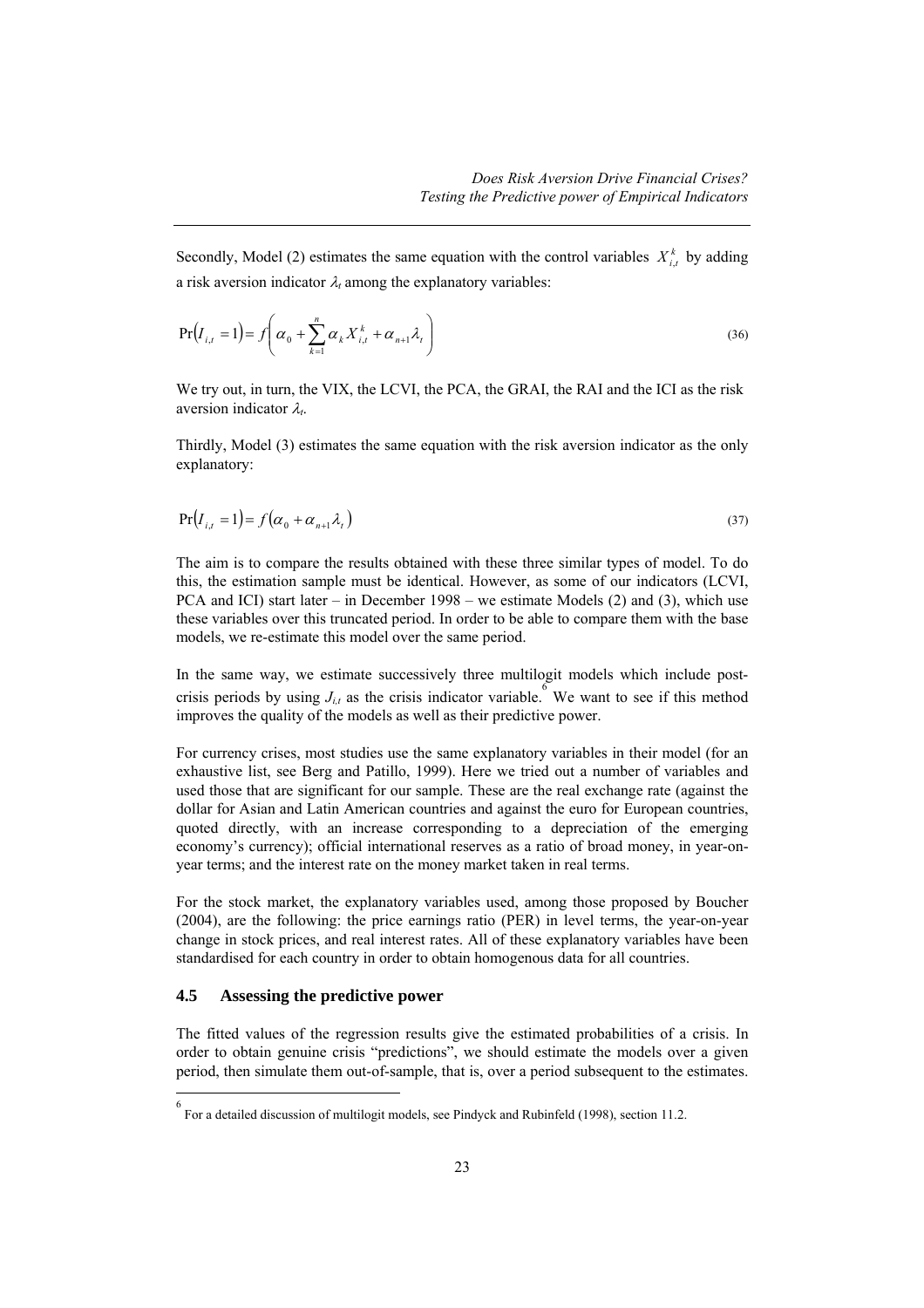Here we calculate these fitted values in the sample, because the time span of our data is too limited to shorten the estimation period. In addition, it would have been difficult to use this as a basis to assess the model's power to predict crises, as the sample includes very few crises at the end of the period.

In order to obtain crisis predictions, a probability threshold needs to be set, above which it is decided that a crisis is predicted by the model. Here we have used 20%, to present the results. This level is comparable to those chosen in similar studies (see, for example, Berg and Patillo, who review existing models in order to compare them and set thresholds at 25% and 50%).

We assess the predictive power of the models by calculating two ratios: the percentage of correctly predicted crises, which equals the number of crises correctly predicted divided by the total number of crises; the ratio of "false alarms", which equals the number of crises wrongly predicted divided by the number of crises predicted.

## **5. FORECASTING OF CURRENCY CRISES**

#### **5.1 Significance of the control variables and the risk aversion indicators**

In Models (1) and (2), the explanatory variables of currency crises have the expected signs (Table 3). Appreciation of the real exchange rate and a fall in international reserves relative to broad money are supposed to increase the risk of crisis, which corresponds to the negative signs found. The sign is positive on the real interest rate, an increase in which may signal a central bank's difficulty in maintaining the currency's parity. These three variables are significantly different from zero at the 99% level over the two estimation periods. The estimates are markedly more fragile for the shorter period as the number of crises is smaller, falling from 18 to 7 (for example, the Asian crises in 1997 disappear from the sample).

In Models (2) and (3), the risk aversion variables have the expected positive sign, which means that a rise in them contributes to increasing the probability of a crisis. The only exceptions are the ICI, which is found negative, and the LCVI, not significantly different from zero (Table 3 and 4).

The multilogit estimates confirm the results for the pre-crisis periods. They also improve the regression quality (McFadden pseudo  $R<sup>2</sup>$  and likelihood). In the post-crisis periods, most significant risk aversion indicators have a positive coefficient (except the PCA in Model (2)) (Tables 5 and 6). The positive sign found could be interpreted by the fact that investors remain timid during a certain period of time after the crises. On the contrary, if there was an instant renewal of optimism after the crisis, the sign would have been negative.

### **5.2 Predictive power for currency crises**

Sixty-one percent of crises are correctly predicted by the base Model, when estimated on the longer period (July 1995 to September 2005); the ratio of false alarms is 59% (Table 3).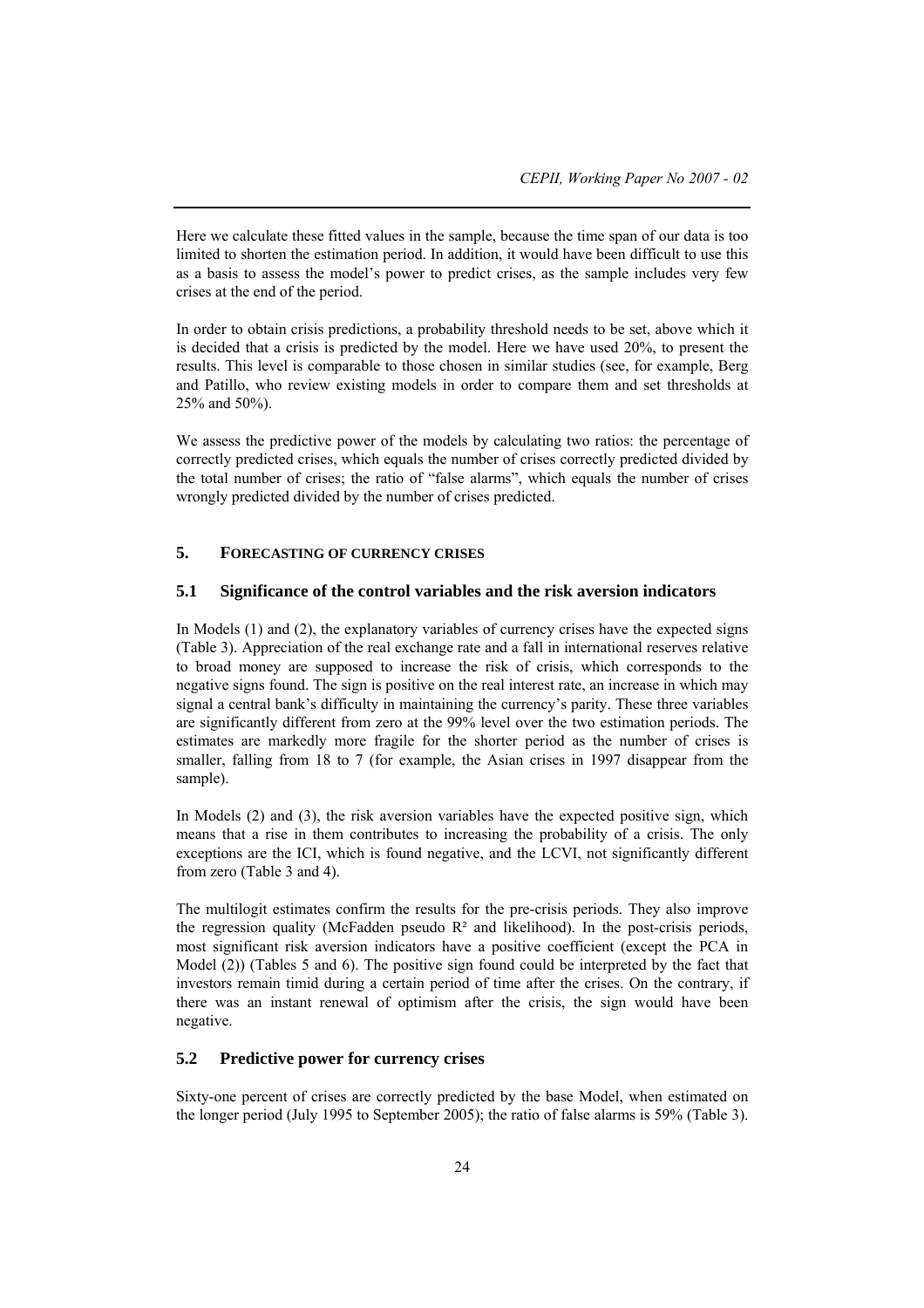Graphs of estimated probabilities of crises are given for four countries in Appendix 3.2. As previously noticed, when estimation is made on the reduced period (starting in December 1998), results are less reliable, which implies that the percentage of correctly predicted crises falls (to 24%).

Introducing a risk aversion indicator only slightly improves the model's forecasts. The best performing risk aversion indicators – the GRAI and the PCA – only add 2% to the percentage of correctly predicted crises compared to the base model, while slightly reducing the ratio of false alarms. The RAI and the VIX only add 1%, the LCVI 0%. When taken alone in model (3), the predictive capacity of all risk aversion indicators is null (Table 4). Results are not very different with multilogit models (Table 5 and 6). Here, the indicators PCA and LCVI improve the predictive power of the model by 4% on the reduced period.

### **6. FORECASTING OF STOCK MARKET CRISES**

#### **6.1 Significance of the control variables and the risk aversion indicators**

Unlike in the previous case, shortening the estimation period does not reduce the quality of the estimates. Indeed, the number of crises in the sample is not affected if we start our estimates in December 1998, given that all of the stock market crises took place in the early 2000s. As a result, here we only present the results for the shorter period, which makes it possible to compare the accuracy of the different indicators directly.

All of the explanatory variables introduced into the base model of stock market crises are significant (Table 7). The sign is positive for the PER, an increase in which may indicate an overvaluation of stock prices. It is negative for returns, which already tend to decline at the onset of the crisis, as well as for real interest rates.

When they are introduced into the regressions on stock market crises, the risk aversion indicators are significant and positive both with the other explanatory variables (Table 7) or when taken alone (Table 8). Here again, the only exception is the ICI.

In the multilogit estimates, the post-crisis periods are mainly associated with negative coefficients for risk aversion indicators, (Tables 9 and 10), which means that the risk aversion decreases just after the crisis.

## **6.2 Predictive power for stock market crises**

The base model predicts 84% of stock market crises, with a false alarm ratio of 50%. Appendix 3.2 gives the results for 4 selected countries. Added into a regression with the control variables, the risk aversion indicators lightly increase these good results in terms of prediction (Table 7). One interesting result is that even when they are taken alone, all the risk aversion indicators obtain good results (with the exception of the LCVI). The PCA perform best, with 75% of crises correctly predicted and 62% of false alarms, then come the GRAI and the RAI (with 56% to 67% of crises correctly predicted and around 70% of false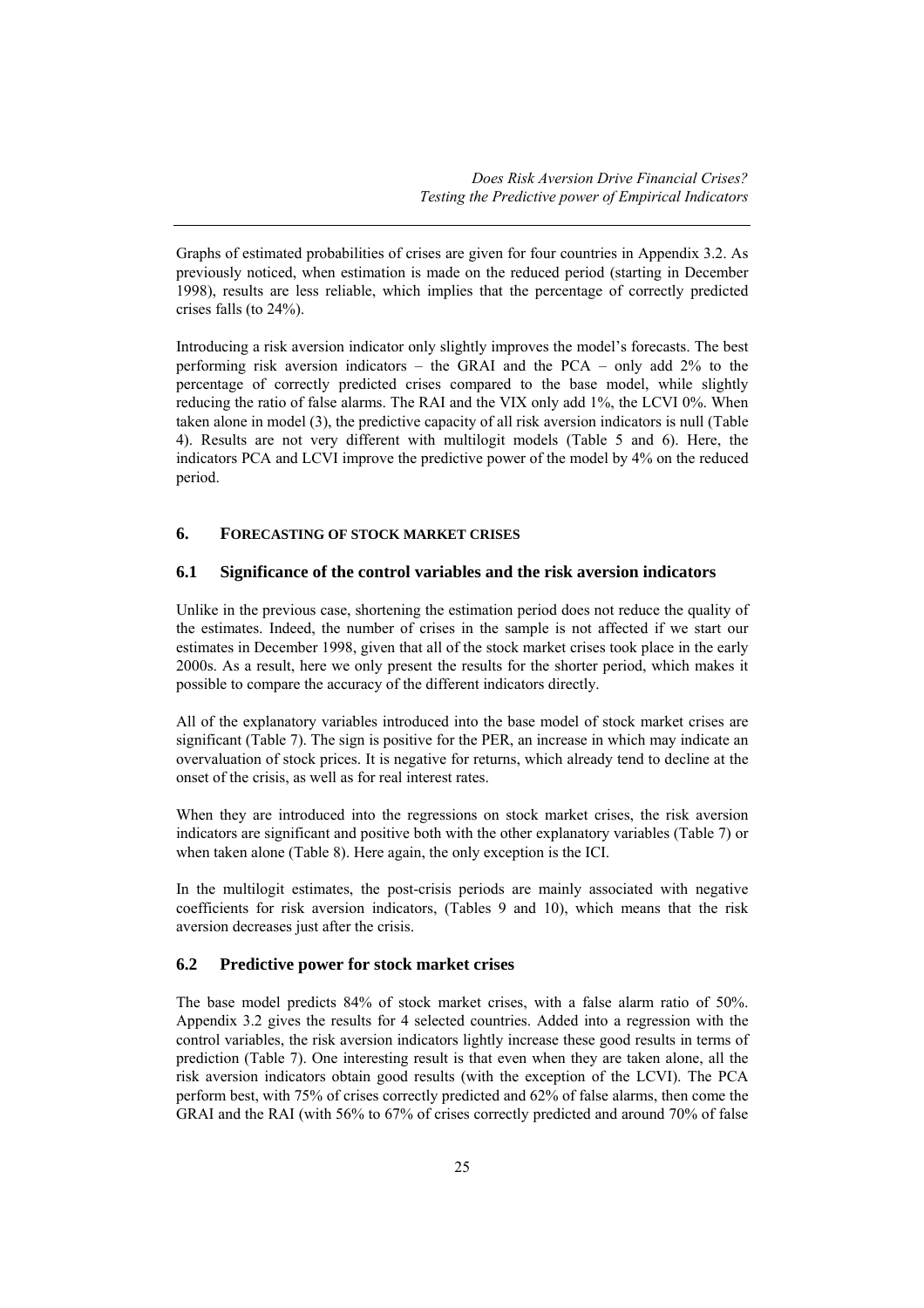alarms) (Table 8). As for currency crises, multilogit models do not improve these forecasts (Tables 9 and 10).

How can the PCA's good performance be explained? As the PCA is a linear combination of the eight spreads on which it is calculated, we may wonder whether the estimates would be further improved by replacing this PCA indicator in regressions by the spreads themselves. The results show that the eight spreads give estimates that are more or less equivalent to those obtained with the PCA (Table 11): for example 88% of correctly predicted crises, versus 87% with the PCA in Model (2); 76% versus 75% in Model (3). Using a synthetic indicator such as the PCA is therefore preferable.

These good results in predicting stock market crises should be interpreted, recalling that it is not the turning point that is predicted by the model, but a point when the drop in stock prices is already such that the situation is "abnormal". Consequently, it is not surprising that risk aversion has already started to increase before the crisis thus defined breaks out.

#### **6.3 Can stock market reversals be predicted?**

By construction, the previous indicator detects stock market crisis once the prices have already strongly fallen down. So it detects crises when they are already well developed. It is also interesting to observe the behaviour of the risk aversion indicators around the reversal points, when the prices are the highest.

We detect stock market reversals using the stock market crises previously displayed. When a crisis is identified, we detect the reversal point as the maximum price over the two previous years:

$$
R_{i,t} = 1 \quad \text{if } \begin{cases} \exists k \in \{0, \dots, 24\} & \text{such as} \quad C_{i,t+k} = 1 \\ \text{and} \\ P_{i,t} = \max(P_{i,t}, \dots, P_{i,t+24}) \end{cases} \tag{38}
$$

As for previous crisis indicators, we construct the reversal indicator  $I'_{i,t}$  that equals 1 during the reversal and the 12 preceding months; 0 during the quiet periods. The 11 months following the reversal are excluded from the sample. For multilogit models, the reversal indicator  $J'_{i,t}$  equals  $I'_{i,t}$  except for the post crises periods, for which it is set to 2.

All the dependent variables are significant in Model (1) (Table 12). The risk aversion indicators are significant and positive in Model (2) and (3), except the ICI (Tables 12 and 13). Therefore, risk aversion increases during the periods preceding the crises. This matches the investor's feeling of wariness regarding the carrying on with the market upward trend.

Here again, multilogit models improve the estimates. The behaviour of risk aversion indicators is homogenous during the post-crisis period: in Models (2) and (3), the indicators' coefficients are significant and positive, except the ICI (Tables 14 and 15). The positive sign means that risk aversion carries on increasing after the reversal. This is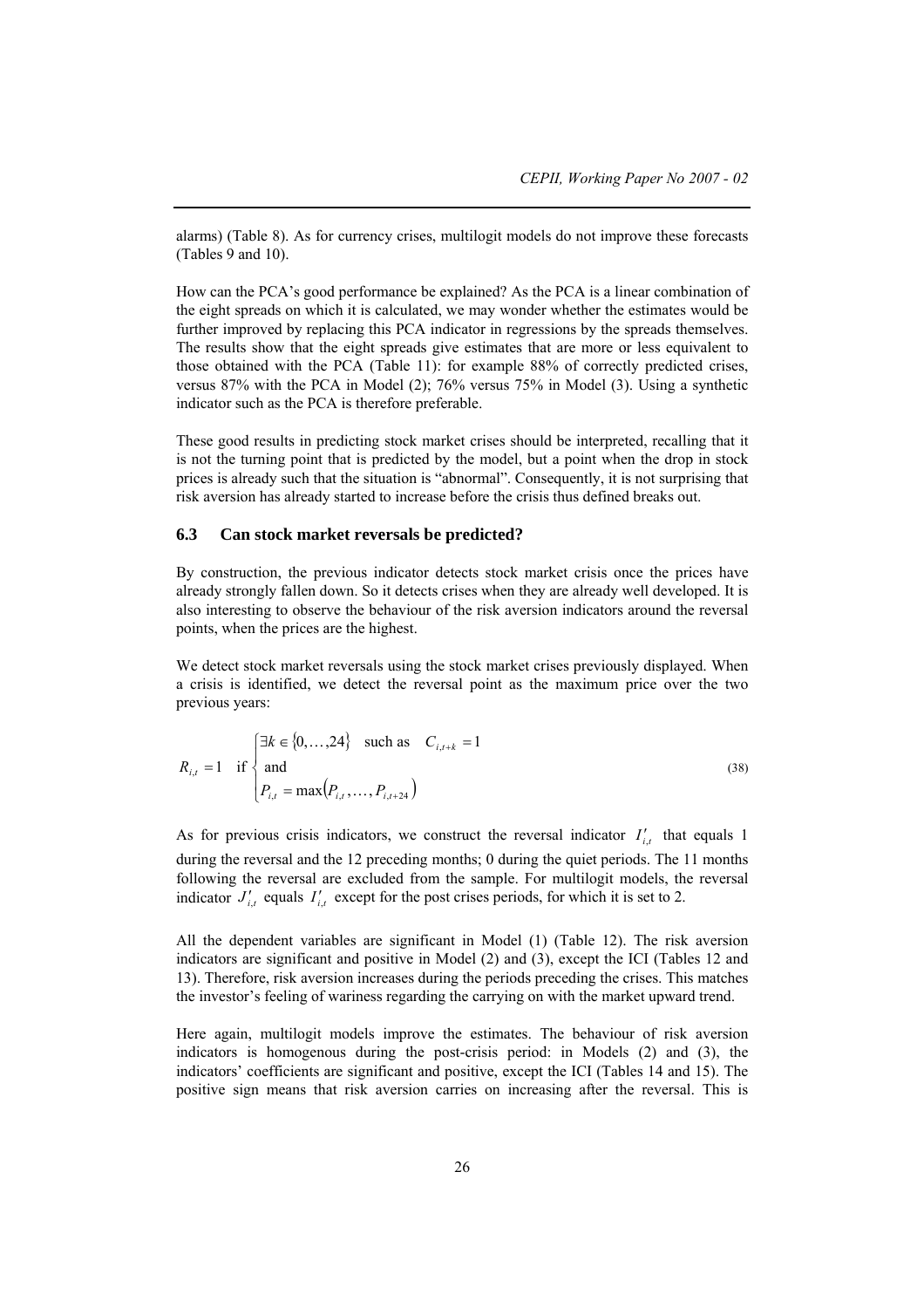consistent with the fact that the crisis is not instantly cleared up, but span a certain amount of time.

Model (1) allows to predict 51% of the reversals, with a false alarms ratio of 65%. Some of the risk aversion indicators improve the forecasts, notably the PCA and the LCVI (70% and 66% of correctly predicted crises) (Table 12). When used alone, the best performances in reversals detection are also obtained by the PCA and the LCVI (35% and 46%). On the other hand, the VIX and the RAI's predictive power are null (Table 13). The false alarms ratio remains high for all the indicators (more than 70%). The multilogit models do not improve significantly these forecasts (Tables 14 and 15). Finally, predicting reversals gives weaker performances than forecasting crises, as previously defined. An explanation could be that risk aversion keeps increasing after the reversal, along with the development of the crisis.

## **7. CONCLUSION**

Empirical risk aversion indicators are intended to provide a synthetic indication of market sentiment with regard to risk. Here, we try to test the relevance of the most commonly used indicators. Assuming that risk aversion increases before crises, we compare the ability of these indicators to forecast financial crises. For this, we use logit and multilogit models of currency and stock market crises successively with and without control variables. The results show that most of them are significant as leading indicators in the regressions. The multilogit models also show that risk aversion indicators remain high during the months following the crisis.

As regard to their predictive power, the results are quite different according to the type of crises. For currency crises, the indicators barely improve the prediction made by the usual control variables, such as the real exchange rate, the ratio of reserves to money supply and the real interest rates. They also perform poorly when taken alone in the regression. By contrast, in the case of stock market crises and reversals, most of the risk aversion indicators tested yield satisfactory results. The best predicting performances are obtained by a principal component analysis on risk premia.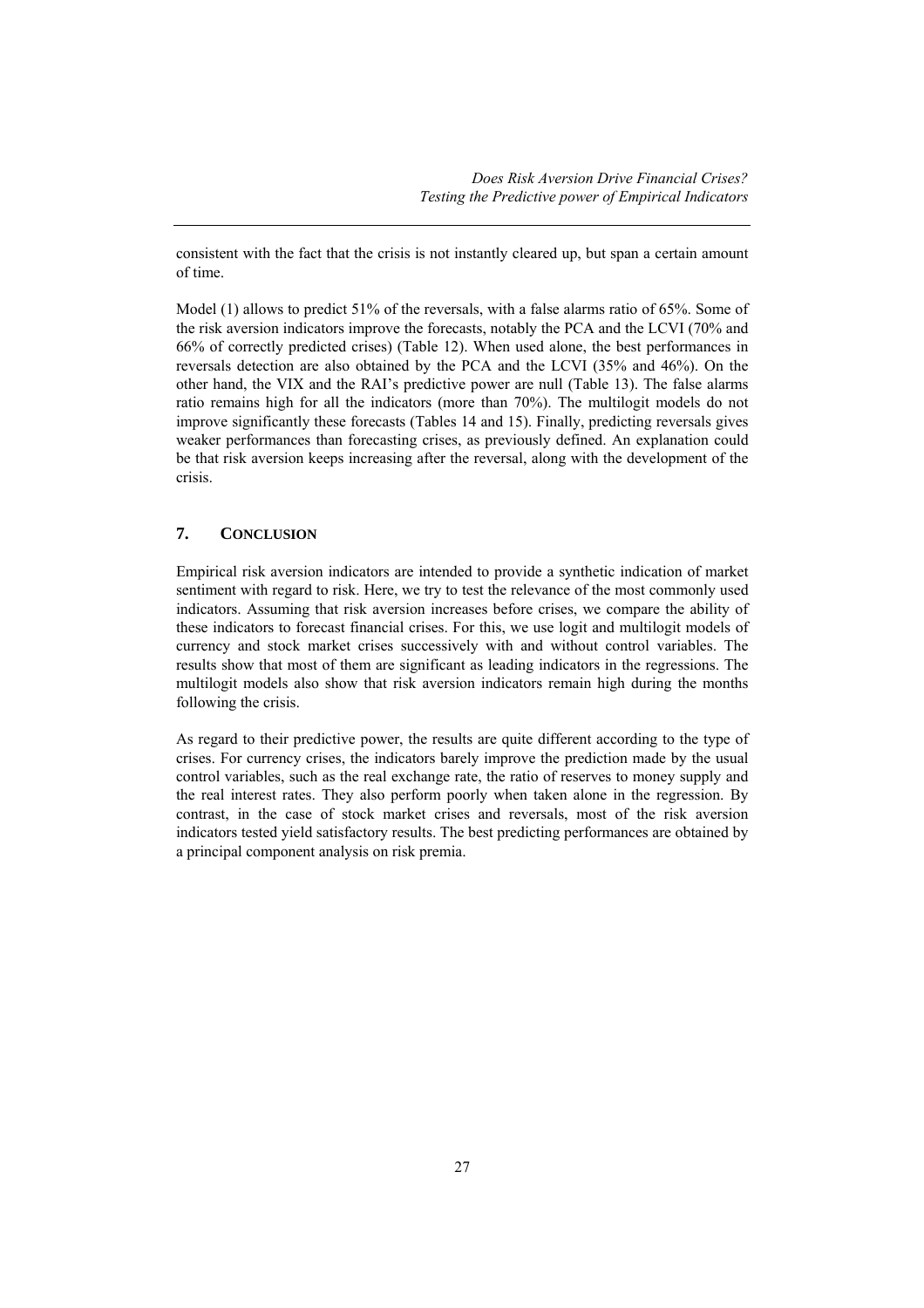#### **REFERENCES**

- Ades A., Fuentes M., 2003. Risk aversion. Goldman Sachs, Foreign Exchange Market, October, pp. 28-31.
- Baek I., Bandopadhyaya A., Du C., 2005. Determinants of market-assessed sovereign risk: economic fundamentals or market risk appetite?. Journal of International Money and Finance 24 (4), 533-548.
- Berg A., Pattilo C., 1999. Are currency crises predictable? A test. IMF Staff Paper No 46-2.
- Bliss R., Panigirtzoglou N., 2004. Option-implied risk aversion estimates, Journal of Finance 59 (1), 407-446.
- Borio C., Kennedy N., Prowse S., 1994. Exploring aggregate asset price fluctuations across countries: measurement, determinants, and monetary policy implications. BIS Economic Paper No 40.
- Boucher C., 2004. Identification et comparaison des crises boursières. In Boyer R., Dehove M., Plihon D. (Eds.), Les crises financières, Conseil d'Analyse Economique, report No 50, pp. 375-396.
- Burkart O., Coudert V., 2002. Leading indicators of currency crises for emerging countries. Emerging Markets Review 3 (2), 107-133.
- Bussière M., Fratzscher M., 2006. Towards a new early warning system of financial crises. Journal of International Money and Finance 25 (6), 953-973.
- Campbell J., Cochrane J., 2000. Explaining the poor performance of consumption-based asset pricing models. Journal of Finance 50 (6), 2863-2878.
- Campbell J., Lo A., MacKinlay A., 1997. The econometrics of financial markets. Princeton University Press, Princeton, New Jersey.
- Chicago Board Options Exchange, 2004. VIX, CBOE volatility index. White Paper.
- Cochrane J., 1996. A cross-sectional test of an investment-based asset pricing model. Journal of Political Economy 104 (3), 572-621.
- Cochrane J., 2001. Asset pricing. Princeton University Press, Princeton, New Jersey.
- Corsetti G., Pesenti P., Roubini N., 1998. Paper tigers? A model of the Asian crisis. NBER Working Paper No 6783.
- Deutsche Bundesbank, 2004. Indicators of international investors' risk aversion. Monthly Report No 56-10, pp. 69-73.
- Deutsche Bundesbank, 2005. Risk appetite in a dynamical financial market environment. Monthly Report No 57-10, pp. 85-97.
- Dungey M., Fry R., González-Hermosillo B., Martin V., 2003. Characterizing global risk aversion for emerging markets during financial crises. IMF Working Paper No 03/251.
- Fama E., French K., 1996. The CAPM is wanted, dead or alive. Journal of Finance 49 (5), 1579-1593.
- Frankel J., Rose A., 1996. Currency crashes in emerging markets: empirical indicators. Journal of International Economics 41 (3-4), 351-366.
- Froot K., O'Connell P., 2003. The risk tolerance of international investors, NBER Working Paper No 10157.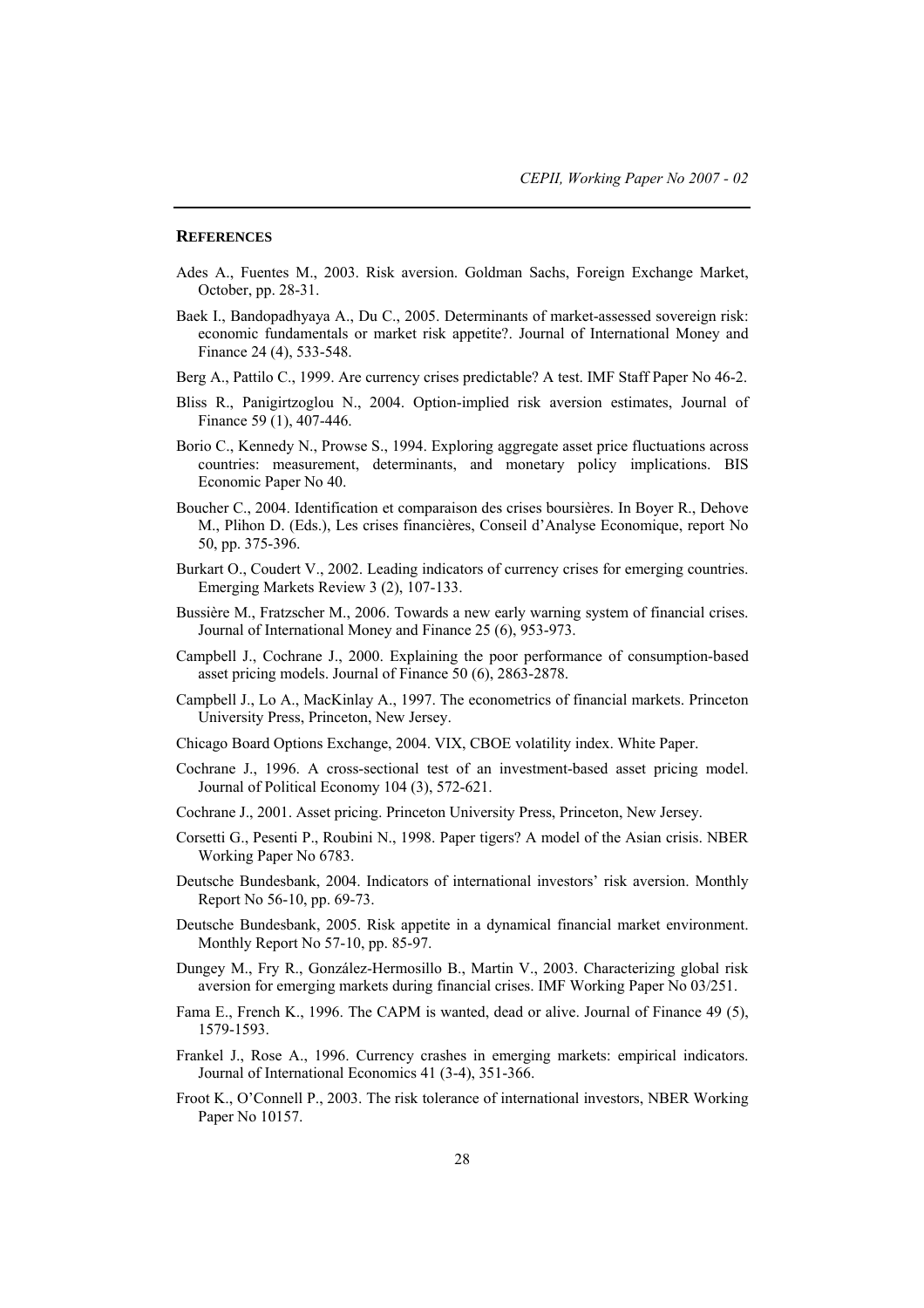- Gai P., Vause N., 2006. Measuring investors' risk appetite. International Journal of Central Banking 2 (1), 167-188.
- Germanier B, 2003. Updated risk index. Foreign exchange note, Union des Banques Suisses, September.
- Hansen L., Singleton K., 1982. Generalized instrumental variables estimation of nonlinear rational expectations models. Econometrica 50 (5), 1269-1286.
- Hansen L., Singleton K., 1983. Stochastic consumption, risk aversion, and the temporal behaviour of asset returns. Journal of Political Economy 91 (2), 249-265.
- Kamnisky G., Lizondo S., Reinhart C., 1997. Leading indicators of currency crises. IMF Working Paper No 97/79.
- Kantor L., Caglayan M., 2002. Using equities to trade FX: introducing the LCVI. J.P. Morgan Chase Bank, Global Foreign Exchange Research, Investment Strategies No 7.
- Kumar M., Persaud A., 2002. Pure contagion and investors' shifting risk appetite: analytical issues and empirical evidence. International Finance 5 (3), 401-436.
- Lintner J., 1965a. The valuation of risky assets and the selection of risky investment in stock portfolios and capital budgets. Review of Economics and Statistics 47 (1), 13-37.
- Lintner J., 1965b. Security prices and maximal gains from diversification. Journal of Finance 20 (4), 587-615.
- Lubochinsky C., 2002. Quel crédit accorder aux spreads de crédit ?. Banque de France, Revue de la Stabilité Financière No 1, pp. 85-102.
- Mankiw G., Shapiro M., 1986. Risk and return: consumption versus market beta. Review of Economics and Statistics 68 (3), 452-459.
- McGuire P., Schrijvers M., 2003. Common factors in emerging market spreads. BIS Quarterly Review, December, pp. 65-78.
- Mishkin F., White E., 2002. US stock market crashes and their aftermath: implications for monetary policy. NBER Working Paper No 8992.
- Misina M., 2003. What does the risk-appetite index measure?. Bank of Canada Working Paper No 2003-23.
- Misina M., 2006. Benchmark index of risk appetite. Bank of Canada Working Paper No 2006-16.
- Patel S., Sarkar A., 1998. Crises in developed and emerging stock markets. Financial Analysts Journal 54 (6), 50-59.
- Persaud A., 1996. Investors' changing appetite for risk. J.P. Morgan Securities, Global Foreign Exchange Research, July.
- Pindyck R., Rubinfeld D., 1998. Econometric models and financial forecasts. McGraw-Hill, fourth edition, Boston, Massachusetts.
- Prat-Gay X., McCormick J., 1999. Introducing our new "Liquidity and credit premia update". J.P. Morgan Securities, Global FX and Precious Metals Research, August.
- Radelet S., Sachs J., 1998. The east Asian financial crisis: diagnosis, remedies, prospects. Brookings Paper 28 (1), 1-74.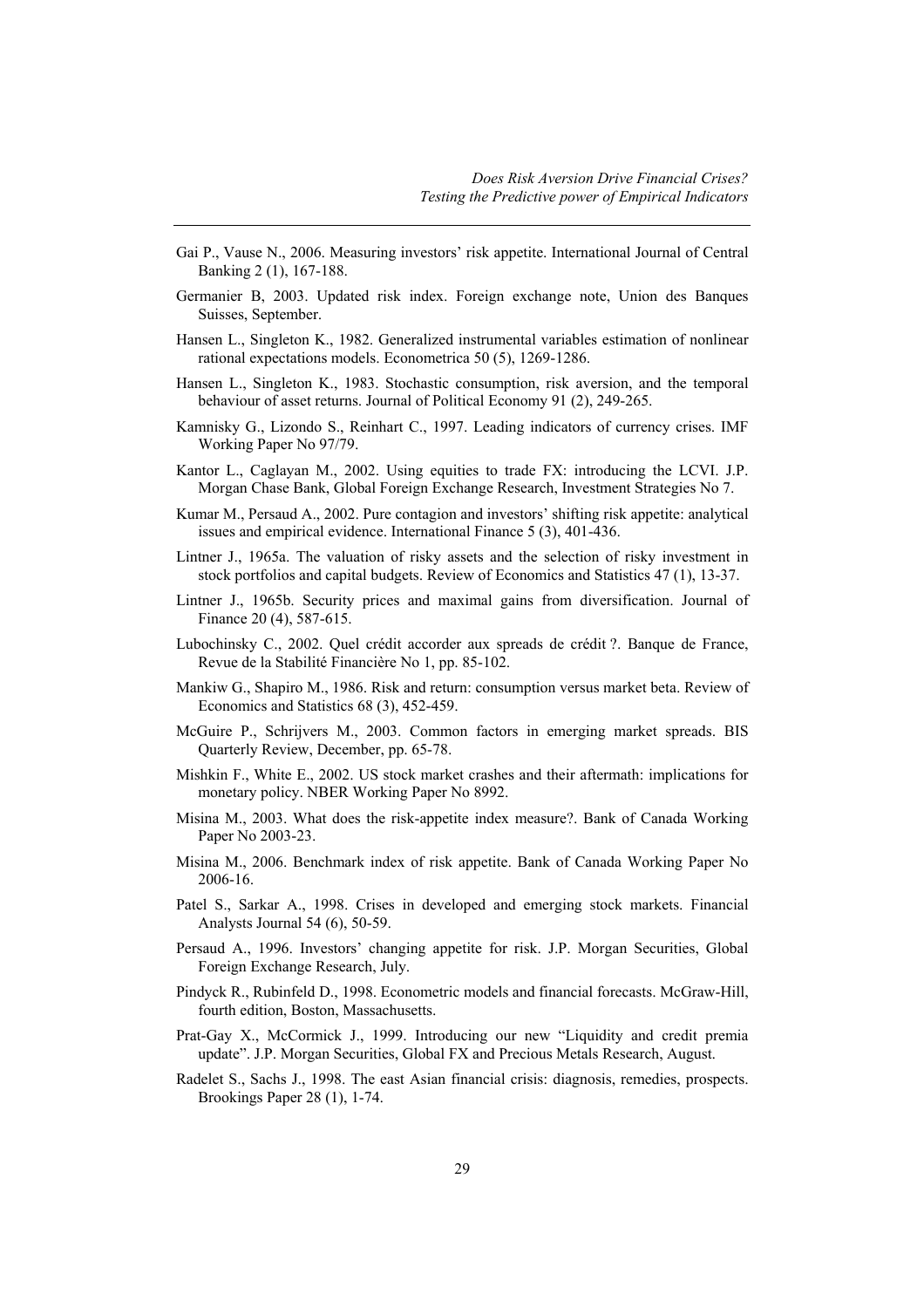- Rosenberg D., 2003. Introducing Merrill Lynch's proprietary weekly indicators. Merrill Lynch, The Market Economist, June, pp. 4-10.
- Ross S., 1976. The arbitrage theory of capital asset pricing. Journal of Economic Theory 13 (3), 341-360.
- Sachs J., Tornell A., Velasco A., 1996. Financial crises in emerging markets: the lessons from 1995. Brookings Paper 27 (1), 147-199.
- Scheicher M., 2003. What drives investor risk aversion? Daily evidence from the German equity market. BIS Quarterly Bulletin, June, pp. 69-77.
- Sharpe W., 1964, "Capital asset prices: a theory of market equilibrium under condition of risk", Journal of Finance 19 (3), 425-442.
- Sløk T., Kennedy M., 2004. Factors driving risk premia. OECD Working Paper No 385.
- Tampereau Y., Teiletche J., 2001. Comment mesurer l'aversion pour le risque ?. CDC Ixis Capital Markets, Note Flash No 2001-155.
- Tarashev N., Tsatsaronis K., Karampatos D., 2003. Investors' attitude towards risk: what can we learn from options?. BIS Quarterly Bulletin, June, pp. 59-68.
- Wheatley S., 1988. Some tests of international equity integration. Journal of Financial Economics 21 (2), 177-212.
- Wilmot J., Mielczarski P., Sweeney J., 2004. Global risk appetite index. Credit Suisse First Boston, Global Strategy Research, Market Focus, February.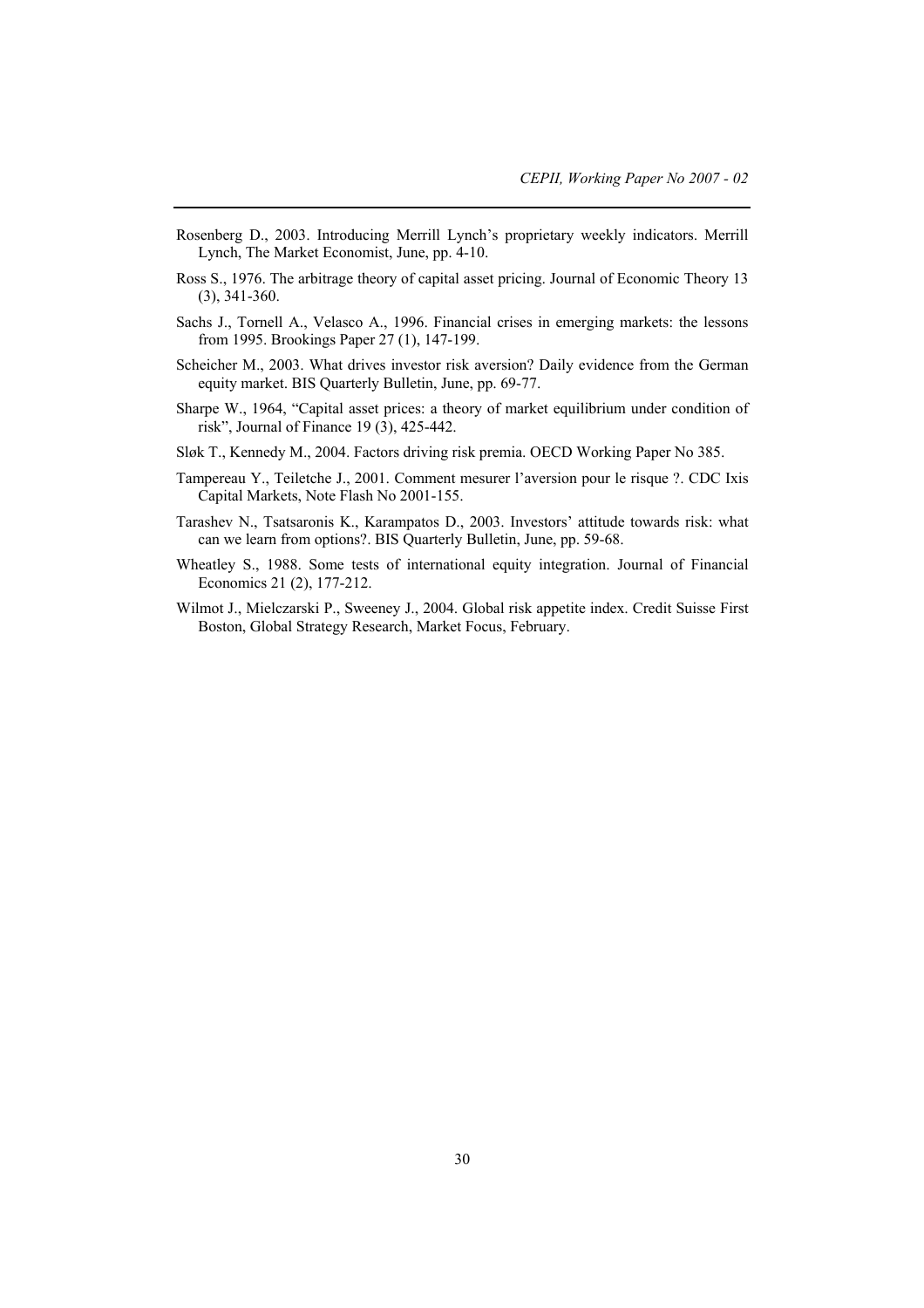|                                             |                                             | $1st$ factor | $2nd$ factor |
|---------------------------------------------|---------------------------------------------|--------------|--------------|
| Eigenvalue                                  |                                             | 5.46         | 1.51         |
| Proportion of explained variance            |                                             | 68.3%        | 18.9%        |
| Proportion of cumulative explained variance |                                             | 68.3%        | 87.1%        |
| Eigenvectors                                |                                             |              |              |
| <b>United States</b>                        | OAS speculative grade corporate bond spread | 0.36         | $-0.38$      |
|                                             | OAS investment grade corporate bond spread  | 0.40         | $-0.01$      |
|                                             | Swap spread                                 | 0.31         | 0.53         |
| Euro area                                   | OAS speculative grade corporate bond spread | 0.39         | $-0.31$      |
|                                             | OAS investment grade corporate bond spread  | 0.41         | 0.06         |
|                                             | Swap spread                                 | 0.32         | 0.50         |
| Emerging countries                          | <b>EMBI</b> Global spread                   | 0.31         | 0.16         |
|                                             | Corporate bond spread                       | 0.31         | $-0.44$      |

## **Table 1 - Principal components**

#### **Table 2 - Cross-correlations of risk aversion indicators**

|                   | Stock market<br>GRAI | Currency<br>RAI | Stock market<br>RAI | <b>PCA</b> | <b>VIX</b> | <b>LCVI</b> | ICI        |
|-------------------|----------------------|-----------------|---------------------|------------|------------|-------------|------------|
| Currency GRAI     | 0.08                 | $0.85***$       | 0.07                | 0.00       | $-0.19**$  | 0.08        | 0.03       |
| Stock market GRAI |                      | $0.18*$         | $0.85***$           | $0.59***$  | $0.31***$  | $0.36***$   | $-0.25$    |
| Currency RAI      |                      |                 | 0.15                | 0.11       | $-0.13$    | 0.13        | $-0.07$    |
| Stock market RAI  |                      |                 |                     | $0.45***$  | $0.20*$    | $0.26**$    | $-0.27$    |
| <b>PCA</b>        |                      |                 |                     |            | $0.84***$  | $0.50***$   | $-0.48***$ |
| <b>VIX</b>        |                      |                 |                     |            |            | $0.55***$   | $-0.32*$   |
| <b>LCVI</b>       |                      |                 |                     |            |            |             | 0.00       |

*Significantly different from zero at the* \* *90%,* \*\* *95%,* \*\*\* *99% confidence levels.*

## **Table 3 - Logit estimates, currency crises, Models (1) and (2)**

|                                                            |                  | Estimation period: $07/1995 - 09/2005$<br>Number of observations $= 2186$ |                     |                            |                      |                           | Estimation period: $12/1998 - 09/2005$<br>Number of observations $= 1521$ |                    |  |  |
|------------------------------------------------------------|------------------|---------------------------------------------------------------------------|---------------------|----------------------------|----------------------|---------------------------|---------------------------------------------------------------------------|--------------------|--|--|
|                                                            | Base<br>Model(1) | Model<br>(2)<br><b>GRAI</b>                                               | Model<br>(2)<br>RAI | Model<br>(2)<br><b>VIX</b> | Base<br>Model<br>(1) | Model $(2)$<br><b>PCA</b> | Model $(2)$<br><b>LCVI</b>                                                | Model $(2)$<br>ICI |  |  |
| Constant                                                   | $1.50***$        | $0.29***$                                                                 | $1.43***$           | $1.17***$                  | $-0.20$              | $2.03**$                  | $-0.07$                                                                   | $-2.83*$           |  |  |
| Real exchange rate                                         | $-4.47***$       | $-4.26***$                                                                | $-4.42***$          | $-5.21***$                 | $-2.93***$           | $-5.43***$                | $-2.86***$                                                                | $-3.35***$         |  |  |
| Reserves/M2                                                | $-0.96***$       | $-0.92***$                                                                | $-0.92***$          | $-0.97***$                 | $-0.89***$           | $-0.93***$                | $-0.91***$                                                                | $-0.93***$         |  |  |
| Real interest rate                                         | $1.19***$        | $1.21***$                                                                 | $1.21***$           | $112***$                   | $1.76***$            | $0.60***$                 | $0.78***$                                                                 | $0.72***$          |  |  |
| Risk aversion<br>indicator                                 |                  | $0.86***$                                                                 | $0.26***$           | $0.05***$                  |                      | $0.34***$                 | 0.00                                                                      | $-0.03*$           |  |  |
| Log likelihood                                             | $-508.2$         | $-501.4$                                                                  | $-504.0$            | $-502.9$                   | $-289.6$             | $-249.1$                  | $-289.6$                                                                  | $-256.0$           |  |  |
| Pseudo $R^2$                                               | 0.16             | 0.17                                                                      | 0.17                | 0.17                       | 0.04                 | 0.06                      | 0.04                                                                      | 0.05               |  |  |
| Correctly predicted<br>$c$ rises <sup><math>a</math></sup> | 61.2%            | 63.4%                                                                     | 62.5%               | 62.9%                      | 24.1%                | 26.6%                     | 24.1%                                                                     | 26.6%              |  |  |
| False alarms <sup>b</sup>                                  | 59.1%            | 57.6%                                                                     | 58.8%               | 57.8%                      | 65.5%                | 61.1%                     | 66.1%                                                                     | 65.0%              |  |  |

Significantly different from zero at the \* 90%, \*\* 95%, \*\*\* 99% confidence levels (Student's t).<br><sup>a</sup> Number of crises predicted correctly as % of total number of crises.<br><sup>b</sup> Number of crises wrongly correctly as % of numbe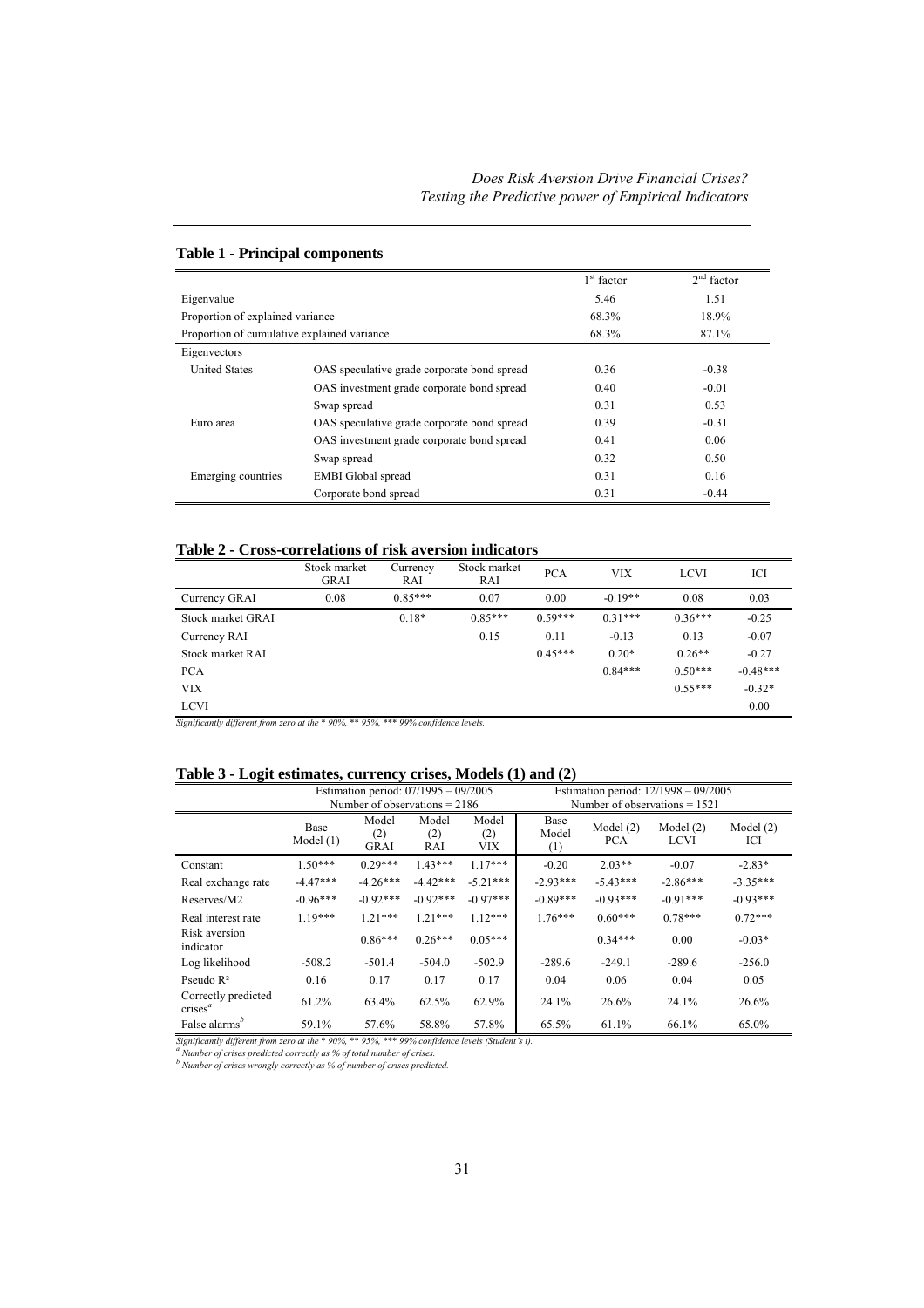#### **Table 4 - Logit estimates, currency crises, Model (3)**

| $-0.5$                                  |            |                                                                           | $\cdots$   |            |                                                                         |            |
|-----------------------------------------|------------|---------------------------------------------------------------------------|------------|------------|-------------------------------------------------------------------------|------------|
|                                         |            | Estimation period: $07/1995 - 09/2005$<br>Number of observations $= 2186$ |            |            | Estimation period: 12/1998 - 09/2005<br>Number of observations $= 1521$ |            |
|                                         | GRAI       | RAI                                                                       | VIX        | <b>PCA</b> | <b>LCVI</b>                                                             | IСI        |
| Constant                                | $-2.20***$ | $-2.20***$                                                                | $-2.80***$ | $-3.00***$ | $-3.24***$                                                              | $-4.54***$ |
| Risk aversion indicator                 | $0.35***$  | $111***$                                                                  | $0.03***$  | $0.15***$  | 0.00                                                                    | $-0.02$    |
| Log likelihood                          | $-736.9$   | $-732.0$                                                                  | $-647.2$   | $-307.3$   | $-311.1$                                                                | $-311.1$   |
| Pseudo $\mathbb{R}^2$                   | 0.01       | 0.01                                                                      | 0.00       | 0.01       | 0.00                                                                    | 0.00       |
| Correctly predicted crises <sup>a</sup> | $0\%$      | 0.9%                                                                      | $0\%$      | 0%         | $0\%$                                                                   | $0\%$      |
| False alarms <sup>b</sup>               | n.a.       | 88.9%                                                                     | n.a.       | n.a.       | n.a.                                                                    | n.a.       |

*Notes: see Table 3. n.a.: no crisis predicted by the model.*

## **Table 5 - Multilogit estimates, currency crises, Models (1) and (2)**

|                                       |                     |                            | Estimation period: 07/1995 - 09/2005<br>Number of observations $= 2391$ |                        |                  |                           | Estimation period: 12/1998 - 09/2005<br>Number of observations $= 1618$ |                    |
|---------------------------------------|---------------------|----------------------------|-------------------------------------------------------------------------|------------------------|------------------|---------------------------|-------------------------------------------------------------------------|--------------------|
|                                       | Base<br>Model $(1)$ | Model $(2)$<br><b>GRAI</b> | Model $(2)$<br>RAI                                                      | Model(2)<br><b>VIX</b> | Base<br>Model(1) | Model $(2)$<br><b>PCA</b> | Model $(2)$<br><b>LCVI</b>                                              | Model $(2)$<br>ICI |
| Pre-crisis period                     |                     |                            |                                                                         |                        |                  |                           |                                                                         |                    |
| Constant                              | $1.53***$           | $132***$                   | $1.44***$                                                               | $118***$               | $-0.44$          | $183**$                   | $-0.30$                                                                 | $-2.71$            |
| Real exchange rate                    | $-4.31***$          | $-421***$                  | $-4.36***$                                                              | $-5.04***$             | $-2.72***$       | $-5.28***$                | $-2.67***$                                                              | $-3.04***$         |
| Reserves/M2                           | $-0.97***$          | $-0.94***$                 | $-0.93***$                                                              | $-0.98***$             | $-0.99***$       | $-1.04***$                | $-1.00***$                                                              | $-1.03***$         |
| Real interest rate                    | $0.92***$           | $0.96***$                  | $0.96***$                                                               | $0.86***$              | $0.83***$        | $0.71***$                 | $0.84***$                                                               | $0.80***$          |
| Risk aversion indicator               |                     | $0.98***$                  | $0.31***$                                                               | $0.04***$              |                  | $0.35***$                 | 0.00                                                                    | $-0.03$            |
| Post-crisis period                    |                     |                            |                                                                         |                        |                  |                           |                                                                         |                    |
| Constant                              | $-3.18***$          | $-3.27***$                 | $-3.25***$                                                              | $-3.22***$             | $-3.51***$       | $-375***$                 | $-391***$                                                               | 0.16               |
| Real exchange rate                    | $0.58**$            | $0.67**$                   | $0.64**$                                                                | $0.55**$               | 0.33             | 0.58                      | 0.39                                                                    | 0.43               |
| Reserves/M2                           | $-0.93***$          | $-0.91***$                 | $-0.91***$                                                              | $-0.92***$             | $110***$         | $-114***$                 | $-1.08***$                                                              | $-1.08***$         |
| Real interest rate                    | $0.65***$           | $0.66***$                  | $0.66***$                                                               | $0.63***$              | $0.82***$        | $0.90***$                 | $0.81***$                                                               | $0.86***$          |
| Risk aversion indicator               |                     | $0.55**$                   | 0.13                                                                    | 0.00                   |                  | $-0.17**$                 | 0.01                                                                    | $0.03**$           |
| Log likelihood                        | $-1382.9$           | $-1098.0$                  | $-11016$                                                                | $-1103.5$              | $-540.0$         | $-526.2$                  | $-539.2$                                                                | $-535.8$           |
| Pseudo $R^2$                          | 0.23                | 0.23                       | 0.23                                                                    | 0.23                   | 0.15             | 0.17                      | 0.15                                                                    | 0.15               |
| Correctly predicted<br>$c$ rises $^a$ | 60.8%               | 61.2%                      | 59.9%                                                                   | 61.6%                  | 25.3%            | 29.1%                     | 29.1%                                                                   | 31.7%              |
| False alarms <sup>b</sup>             | 57.4%               | 58.1%                      | 58.3%                                                                   | 58.2%                  | 69.2%            | 68.9%                     | 66.2%                                                                   | 65.3%              |

*Notes: see Table 3.*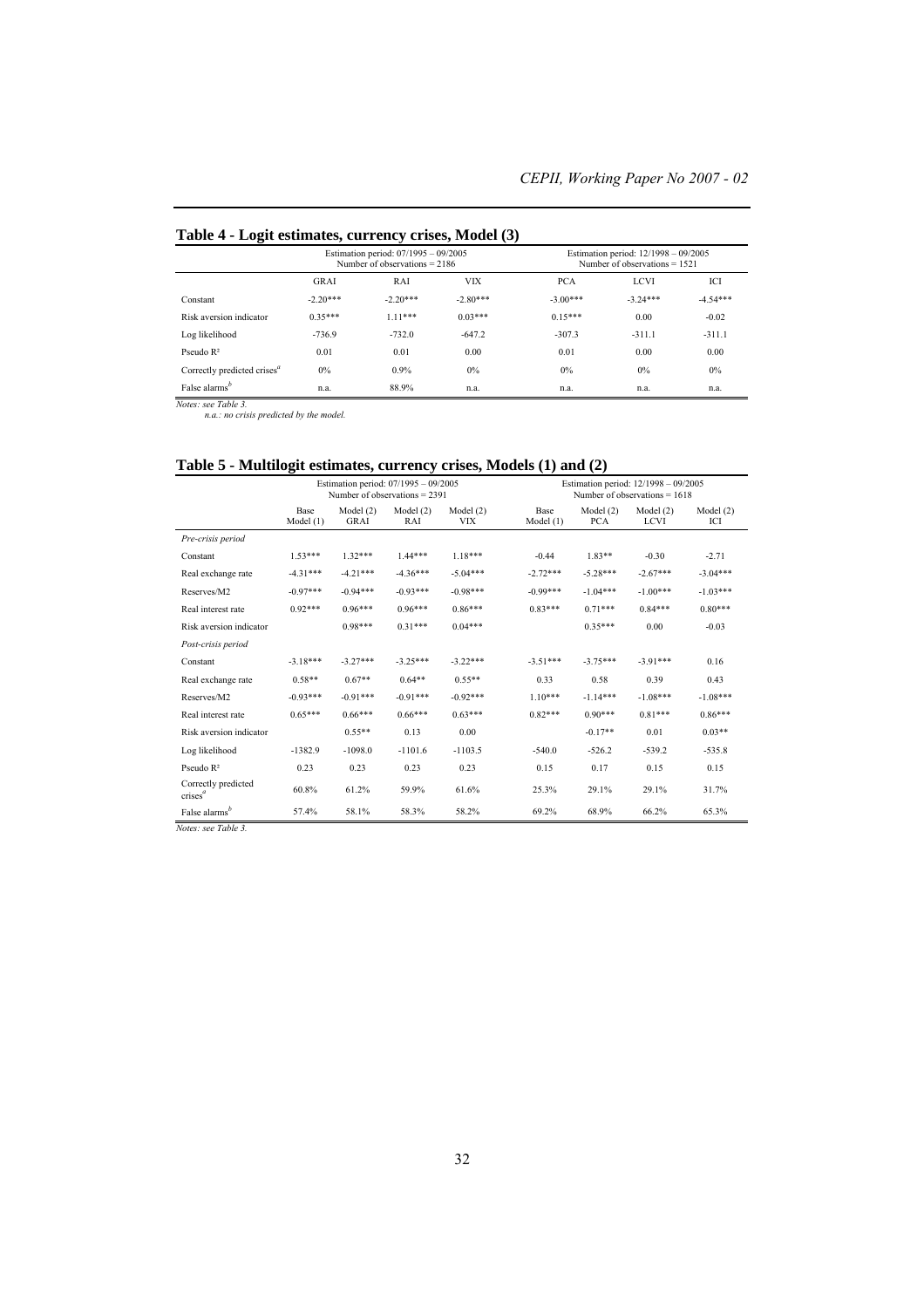## **Table 6 - Multilogit estimates, currency crises, Model (3)**

| ັ                                       | Estimation period: 07/1995 - 09/2005<br>Number of observations $= 2460$ |                   |            | $\sim$<br>Estimation period: 12/1998 - 09/2005<br>Number of observations $= 1640$ |             |            |  |
|-----------------------------------------|-------------------------------------------------------------------------|-------------------|------------|-----------------------------------------------------------------------------------|-------------|------------|--|
|                                         | GRAI                                                                    | <b>VIX</b><br>RAI |            |                                                                                   | <b>LCVI</b> | ICI        |  |
| Pre-crisis period                       |                                                                         |                   |            |                                                                                   |             |            |  |
| Constant                                | $-219***$                                                               | $-2.19***$        | $-2.79***$ | $-3.00***$                                                                        | $-3.24***$  | $-4.56***$ |  |
| Risk aversion indicator                 | $1.10***$                                                               | $0.34***$         | $0.03**$   | $0.15***$                                                                         | 0.01        | $-0.02$    |  |
| Post-crisis period                      |                                                                         |                   |            |                                                                                   |             |            |  |
| Constant                                | $-2.28***$                                                              | $-2.29***$        | $-3.26***$ | $-2.75***$                                                                        | $-3.56***$  | $-1.26$    |  |
| Risk aversion indicator                 | 0.28                                                                    | 0.10              | $0.04***$  | $0.10*$                                                                           | $0.02***$   | 0.01       |  |
| Log likelihood                          | $-1452.9$                                                               | $-1442.4$         | $-1452.9$  | $-680.1$                                                                          | $-674.8$    | $-678.8$   |  |
| Pseudo $R^2$                            | 0.01                                                                    | 0.01              | 0.01       | 0.01                                                                              | 0.01        | 0.00       |  |
| Correctly predicted crises <sup>a</sup> | $0\%$                                                                   | $0\%$             | $0\%$      | $0\%$                                                                             | $0\%$       | $0\%$      |  |
| False alarms <sup>b</sup>               | n.a.                                                                    | n.a.              | n.a.       | n.a.                                                                              | n.a.        | n.a.       |  |

*Notes: see Table 3. n.a.: no crisis predicted by the model.*

## **Table 7 - Logit estimates, stock market crises, Models (1) and (2)**

|                                         |                  |                            |                    | Estimation period: $12/1998 - 09/2005$<br>Number of observations $= 1950$ |                           |                     |                    |
|-----------------------------------------|------------------|----------------------------|--------------------|---------------------------------------------------------------------------|---------------------------|---------------------|--------------------|
|                                         | Base<br>Model(1) | Model $(2)$<br><b>GRAI</b> | Model $(2)$<br>RAI | Model $(2)$<br>VIX                                                        | Model $(2)$<br><b>PCA</b> | Model $(2)$<br>LCVI | Model $(2)$<br>ICI |
| Constant                                | $-2.97***$       | $-2.96***$                 | $-2.84***$         | $-379***$                                                                 | $-3.37***$                | $-2.51***$          | $-5.74***$         |
| PER                                     | $0.43***$        | $0.46***$                  | $0.44***$          | $0.42***$                                                                 | $0.43***$                 | $0.41***$           | $0.42***$          |
| Returns                                 | $-2.33***$       | $-2.22***$                 | $-2.22**$          | $-2.18***$                                                                | $-1.80***$                | $-2.36***$          | $-2.28***$         |
| Real interest rate                      | $-0.20**$        | $-0.25***$                 | $-0.25***$         | $-0.23***$                                                                | $-0.33***$                | $-0.16*$            | $-0.21**$          |
| Risk aversion indicator                 |                  | $127***$                   | $0.60***$          | $0.04***$                                                                 | $0.53***$                 | $-0.01**$           | $0.03***$          |
| Log likelihood                          | $-555.5$         | $-540.6$                   | $-538.8$           | $-552.1$                                                                  | $-497.0$                  | $-552.5$            | $-552.2$           |
| Pseudo $R^2$                            | 0.33             | 0.35                       | 0.35               | 0.34                                                                      | 0.40                      | 0.34                | 0.34               |
| Correctly predicted crises <sup>a</sup> | 84.4%            | 86.0%                      | 84.1%              | 84.4%                                                                     | 86.6%                     | 84.8%               | 84.4%              |
| False alarms <sup>b</sup>               | 49.9%            | 48.3%                      | 48.1%              | 48.8%                                                                     | 48.5%                     | 50.0%               | 48.9%              |

*Notes: see Table 3.*

#### **Table 8 - Logit estimates, stock market crises, Model (3)**

|                                         |            |            |            | Estimation period: 12/1998 - 09/2005<br>Number of observations $= 1950$ |             |            |
|-----------------------------------------|------------|------------|------------|-------------------------------------------------------------------------|-------------|------------|
|                                         | GRAI       | RAI        | <b>VIX</b> | <b>PCA</b>                                                              | <b>LCVI</b> | ICI        |
| Constant                                | $-1.66***$ | $-1.54***$ | $-4.86***$ | $-2.40***$                                                              | $-1.44***$  | $-6.94***$ |
| Risk aversion indicator                 | $178***$   | $0.97***$  | $0.14***$  | $0.68***$                                                               | 0.00        | $-0.06***$ |
| Log likelihood                          | $-822.9$   | $-816.0$   | $-784.4$   | $-669.1$                                                                | $-871.4$    | $-848.2$   |
| Pseudo $\mathbb{R}^2$                   | 0.05       | 0.06       | 0.09       | 0.21                                                                    | 0.01        | $-0.02$    |
| Correctly predicted crises <sup>a</sup> | 56.7%      | 66.4%      | 43.3%      | 74.5%                                                                   | 0%          | 26.5%      |
| False alarms <sup>b</sup>               | 73 2%      | 70.6%      | 77.5%      | 61.9%                                                                   | n.a.        | 84.1%      |

*Notes: see Table 3. n.a.: no crisis predicted by the model.*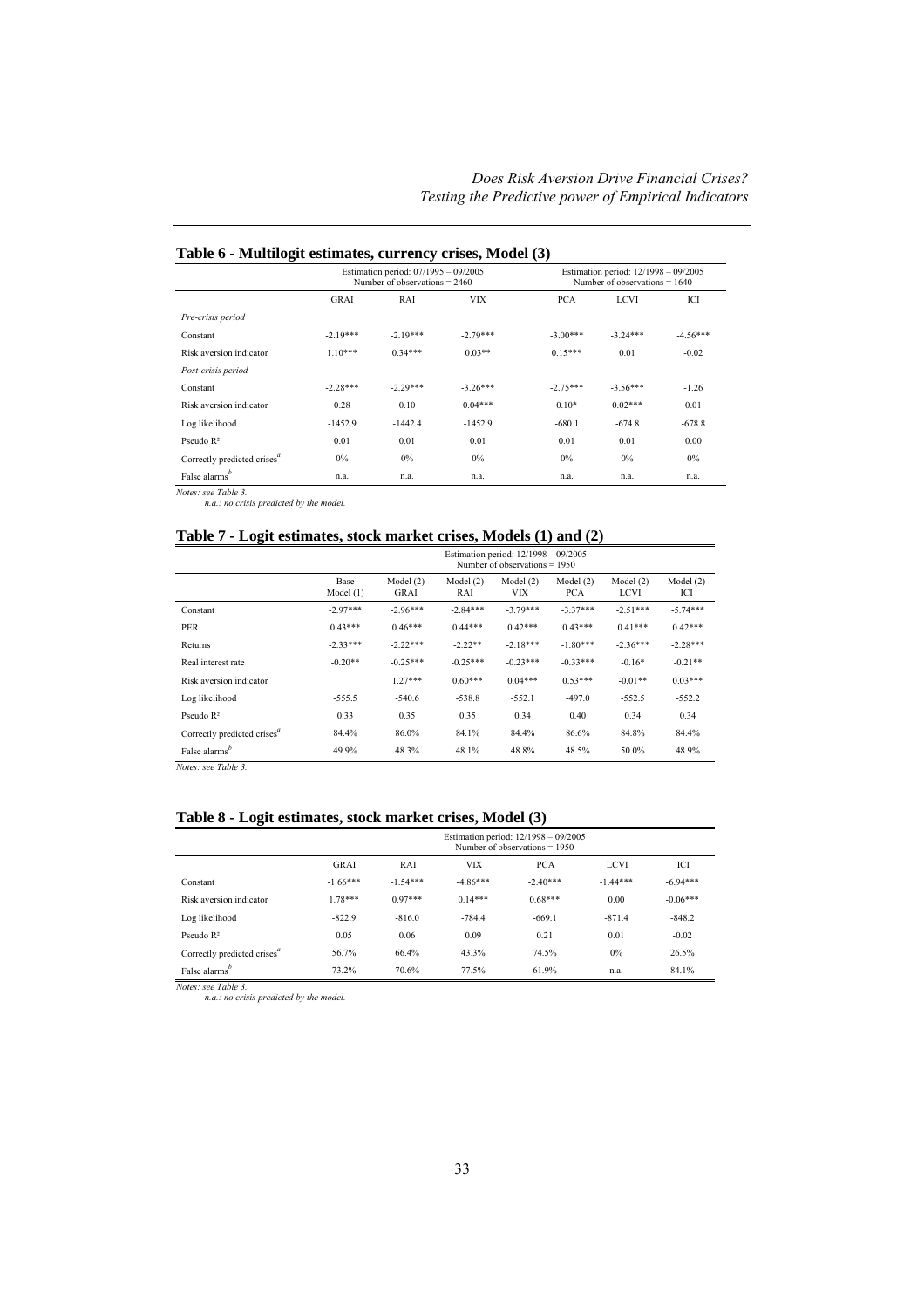## **Table 9 - Multilogit estimates, stock market crises, Models (1) and (2)**

|                                         | Estimation period: 12/1998 - 09/2005<br>Number of observations $= 2214$ |                            |                    |                           |                           |                          |                  |  |  |  |  |
|-----------------------------------------|-------------------------------------------------------------------------|----------------------------|--------------------|---------------------------|---------------------------|--------------------------|------------------|--|--|--|--|
|                                         | Base<br>Model $(1)$                                                     | Model $(2)$<br><b>GRAI</b> | Model $(2)$<br>RAI | Model $(2)$<br><b>VIX</b> | Model $(2)$<br><b>PCA</b> | Model (2)<br><b>LCVI</b> | Model (2)<br>ICI |  |  |  |  |
| Pre-crisis period                       |                                                                         |                            |                    |                           |                           |                          |                  |  |  |  |  |
| Constant                                | $-2.88***$                                                              | $-290***$                  | $-2.77***$         | $-3.70***$                | $-3.25***$                | $-2.50***$               | $-6.81***$       |  |  |  |  |
| <b>PER</b>                              | $0.43***$                                                               | $0.46***$                  | $0.44***$          | $0.42***$                 | $0.41***$                 | $0.42***$                | $0.43***$        |  |  |  |  |
| Returns                                 | $-2.21***$                                                              | $-2.11***$                 | $-212***$          | $-2.05***$                | $-1.75***$                | $-2.23***$               | $-2.18***$       |  |  |  |  |
| Real interest rate                      | $-0.17**$                                                               | $-0.23***$                 | $-0.25***$         | $-0.20**$                 | $-0.30***$                | $-0.13$                  | $-0.18**$        |  |  |  |  |
| Risk aversion indicator                 |                                                                         | $1.46***$                  | $0.78***$          | $0.04**$                  | $0.49***$                 | $-0.01*$                 | $-0.04***$       |  |  |  |  |
| Post-crisis period                      |                                                                         |                            |                    |                           |                           |                          |                  |  |  |  |  |
| Constant                                | $-3.99***$                                                              | $-4.26***$                 | $-4.21***$         | $-4.85***$                | $-3.95***$                | $-3.27***$               | $-2.21$          |  |  |  |  |
| <b>PER</b>                              | $0.26***$                                                               | $0.22***$                  | $0.25***$          | $0.26***$                 | $0.24***$                 | $0.23***$                | $0.24***$        |  |  |  |  |
| Returns                                 | $-3.02***$                                                              | $-3.19***$                 | $-3.06***$         | $-2.84**$                 | $-3.04***$                | $-3.07***$               | $-3.00***$       |  |  |  |  |
| Real interest rate                      | $-0.45***$                                                              | $-0.43***$                 | $-0.41***$         | $-0.47***$                | $-0.46***$                | $-0.36***$               | $-0.45***$       |  |  |  |  |
| Risk aversion indicator                 |                                                                         | $-1.50***$                 | $-0.48***$         | $0.04**$                  | $-0.04$                   | $-0.02***$               | 0.02             |  |  |  |  |
| Log likelihood                          | $-1116.7$                                                               | $-1063.3$                  | $-10592$           | $-1111.8$                 | $-1043.5$                 | $-1110.1$                | $-1106.3$        |  |  |  |  |
| Pseudo $R^2$                            | 0.46                                                                    | 0.50                       | 0.50               | 0.47                      | 0.52                      | 0.47                     | 0.47             |  |  |  |  |
| Correctly predicted crises <sup>a</sup> | 84.4%                                                                   | 86.0%                      | 82.6%              | 84.4%                     | 86.9%                     | 85.1%                    | 83.8%            |  |  |  |  |
| False alarms <sup>b</sup>               | 49.9%                                                                   | 48.3%                      | 48.5%              | 49.4%                     | 48.8%                     | 49.8%                    | 49.2%            |  |  |  |  |

## **Table 10 - Multilogit estimates, stock market crises, Model (3)**

|                                         | Estimation period: 12/1998 - 09/2005<br>Number of observations $= 2214$ |            |            |            |             |            |  |
|-----------------------------------------|-------------------------------------------------------------------------|------------|------------|------------|-------------|------------|--|
|                                         | GRAI                                                                    | RAI        | VIX        | <b>PCA</b> | <b>LCVI</b> | ICI        |  |
| Pre-crisis period                       |                                                                         |            |            |            |             |            |  |
| Constant                                | $-1.66***$                                                              | $-1.54***$ | $-4.98***$ | $-2.38***$ | $-1.44***$  | $-7.34***$ |  |
| Risk aversion indicator                 | $1.89***$                                                               | $1.00***$  | $0.15***$  | $0.67***$  | 0.00        | $-0.06***$ |  |
| Post-crisis period                      |                                                                         |            |            |            |             |            |  |
| Constant                                | $-1.85***$                                                              | $-1.96***$ | $-5.98***$ | $-1.95***$ | $-1.28***$  | $-3.86***$ |  |
| Risk aversion indicator                 | $-0.29$                                                                 | $-0.32***$ | $0.18***$  | $0.32***$  | $-0.01***$  | $-0.02*$   |  |
| Log likelihood                          | $-1624.4$                                                               | $-1609.3$  | $-1509.8$  | $-1449.6$  | $-1675.3$   | $-1654.6$  |  |
| Pseudo $R^2$                            | 0.05                                                                    | 0.06       | 0.15       | 0.20       | 0.01        | 0.02       |  |
| Correctly predicted crises <sup>a</sup> | 56.7%                                                                   | 66.4%      | 43.3%      | 79.8%      | $0\%$       | 31.8%      |  |
| False alarms <sup>b</sup>               | 73.2%                                                                   | 70.6%      | 77.5%      | 60.7%      | n.a.        | 81.7%      |  |

*Notes: see Table 3. n.a.: no crisis predicted by the model.*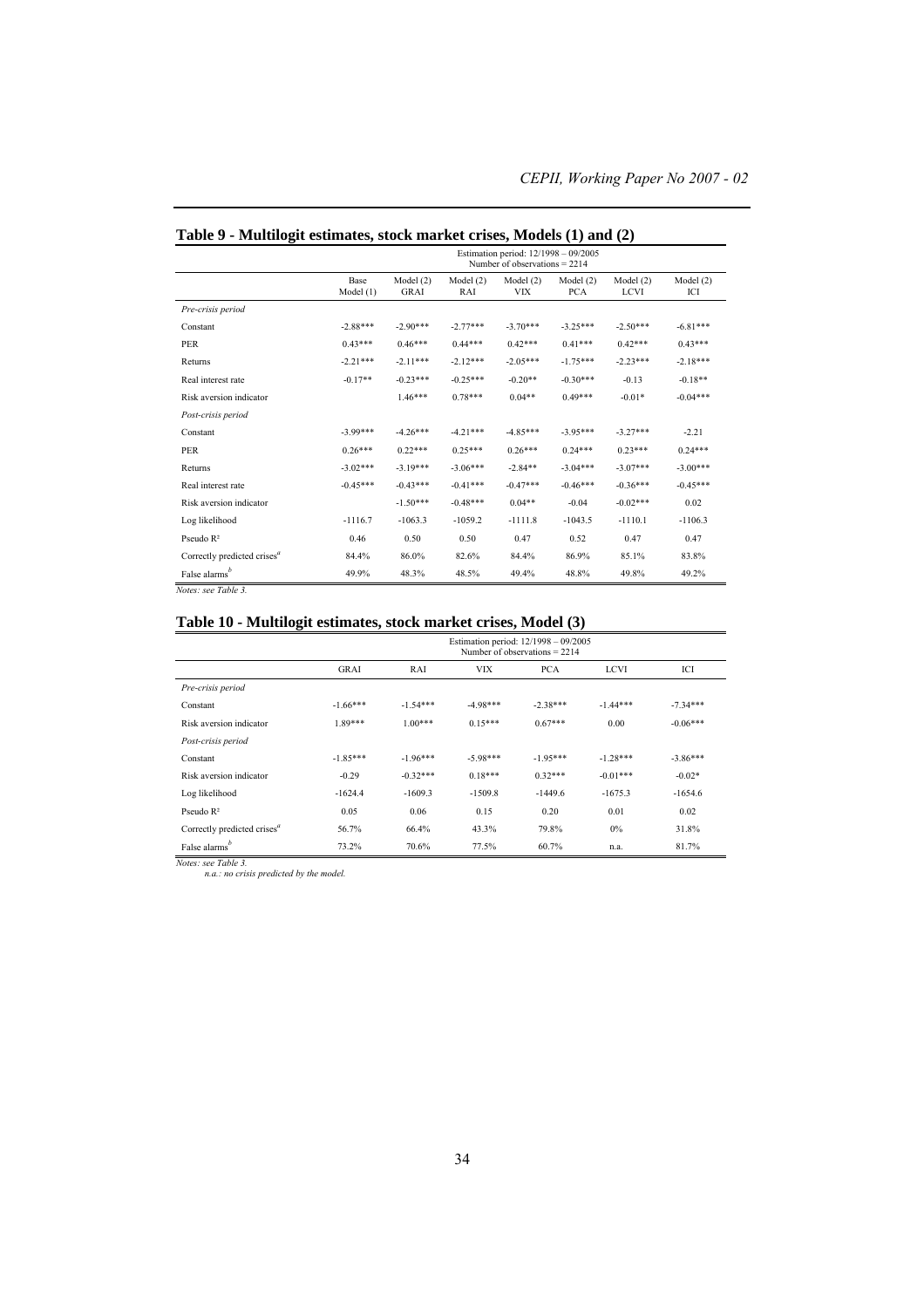|                                       |                                             | Estimation period: $12/1998 - 09/2005$<br>Number of observations $= 1950$ |                          |
|---------------------------------------|---------------------------------------------|---------------------------------------------------------------------------|--------------------------|
|                                       |                                             | Model(2)                                                                  | Model $(3)$              |
| Constant                              |                                             | $-6.33***$                                                                | $-714***$                |
| PER                                   |                                             | $0.34***$                                                                 |                          |
| Returns                               |                                             | $-1.61***$                                                                |                          |
| Real interest rate                    |                                             | $-0.21**$                                                                 |                          |
| <b>United States</b>                  | OAS speculative grade corporate bond spread | $-0.04***$                                                                | $-0.06***$               |
|                                       | OAS investment grade corporate bond spread  | $0.08***$                                                                 | $0.10***$                |
|                                       | Swap spread                                 | 0.02                                                                      | 0.01                     |
| Euro area                             | OAS speculative grade corporate bond spread | $0.01**$                                                                  | $0.02***$                |
|                                       | OAS investment grade corporate bond spread  | $1.76 \cdot 10^{-3}$                                                      | $0.05**$                 |
|                                       | Swap spread                                 | $-0.07***$                                                                | $-0.10***$               |
| Emerging countries                    | <b>EMBI</b> Global spread                   | $-2.40 \cdot 10^{-3}$ **                                                  | $-1.46 \cdot 10^{-3}$ ** |
|                                       | Corporate bond spread                       | $3.95 \cdot 10^{-3***}$                                                   | $4.83 \cdot 10^{-3}$ *** |
| Log likelihood                        |                                             | $-443.4$                                                                  | $-537.9$                 |
| Pseudo $R^2$                          |                                             | 0.45                                                                      | 0.35                     |
| Correctly predicted<br>$c$ rises $^a$ |                                             | 88.2%                                                                     | 76.3%                    |
| False alarms <sup>b</sup>             |                                             | 44.7%                                                                     | 50.6%                    |
| Notes: see Table 4.                   |                                             |                                                                           |                          |

**Table 11 - Logit estimates, stock market crises, Models (2) and (3) with the 8 spreads used in the PCA**

|  | Table 12 - Logit estimates, stock market reversals, Models (1) and (2) |  |  |
|--|------------------------------------------------------------------------|--|--|
|  |                                                                        |  |  |

|                                         | Estimation period: 12/1998 - 09/2005<br>Number of observations $= 1970$ |                     |                    |                         |                           |                            |                    |
|-----------------------------------------|-------------------------------------------------------------------------|---------------------|--------------------|-------------------------|---------------------------|----------------------------|--------------------|
|                                         | Base<br>Model(1)                                                        | Model $(2)$<br>GRAI | Model $(2)$<br>RAI | Model (2)<br><b>VIX</b> | Model $(2)$<br><b>PCA</b> | Model $(2)$<br><b>LCVI</b> | Model $(2)$<br>ICI |
| Constant                                | $-1.92***$                                                              | $-1.84***$          | $-1.80***$         | $-4.60***$              | $-2.23***$                | $-4.81***$                 | $-7.16***$         |
| PER                                     | $0.26***$                                                               | $0.26***$           | $0.26***$          | $0.17***$               | $0.11***$                 | $0.24***$                  | $0.24***$          |
| Returns                                 | $0.77***$                                                               | $0.87**$            | $0.81***$          | $0.97***$               | $118***$                  | $0.84***$                  | $0.78***$          |
| Real interest rate                      | $0.58***$                                                               | $0.52***$           | $0.55***$          | $0.43***$               | $0.34***$                 | $0.22**$                   | $0.55***$          |
| Risk aversion indicator                 |                                                                         | $168***$            | $0.46***$          | $0.12***$               | $0.57***$                 | $0.06***$                  | $0.05***$          |
| Log likelihood                          | $-703.9$                                                                | $-673.0$            | $-692.1$           | $-661.8$                | $-594.6$                  | $-616.3$                   | $-686.1$           |
| Pseudo $R^2$                            | 0.11                                                                    | 0.15                | 0.13               | 0.16                    | 0.23                      | 0.21                       | 0.13               |
| Correctly predicted crises <sup>a</sup> | 51.2%                                                                   | 53.0%               | 48.8%              | 59.0%                   | 69.5%                     | 65.6%                      | 53.3%              |
| False alarms <sup>b</sup>               | 65.1%                                                                   | 65.1%               | 67.6%              | 61.3%                   | 57.2%                     | 59.3%                      | 63.8%              |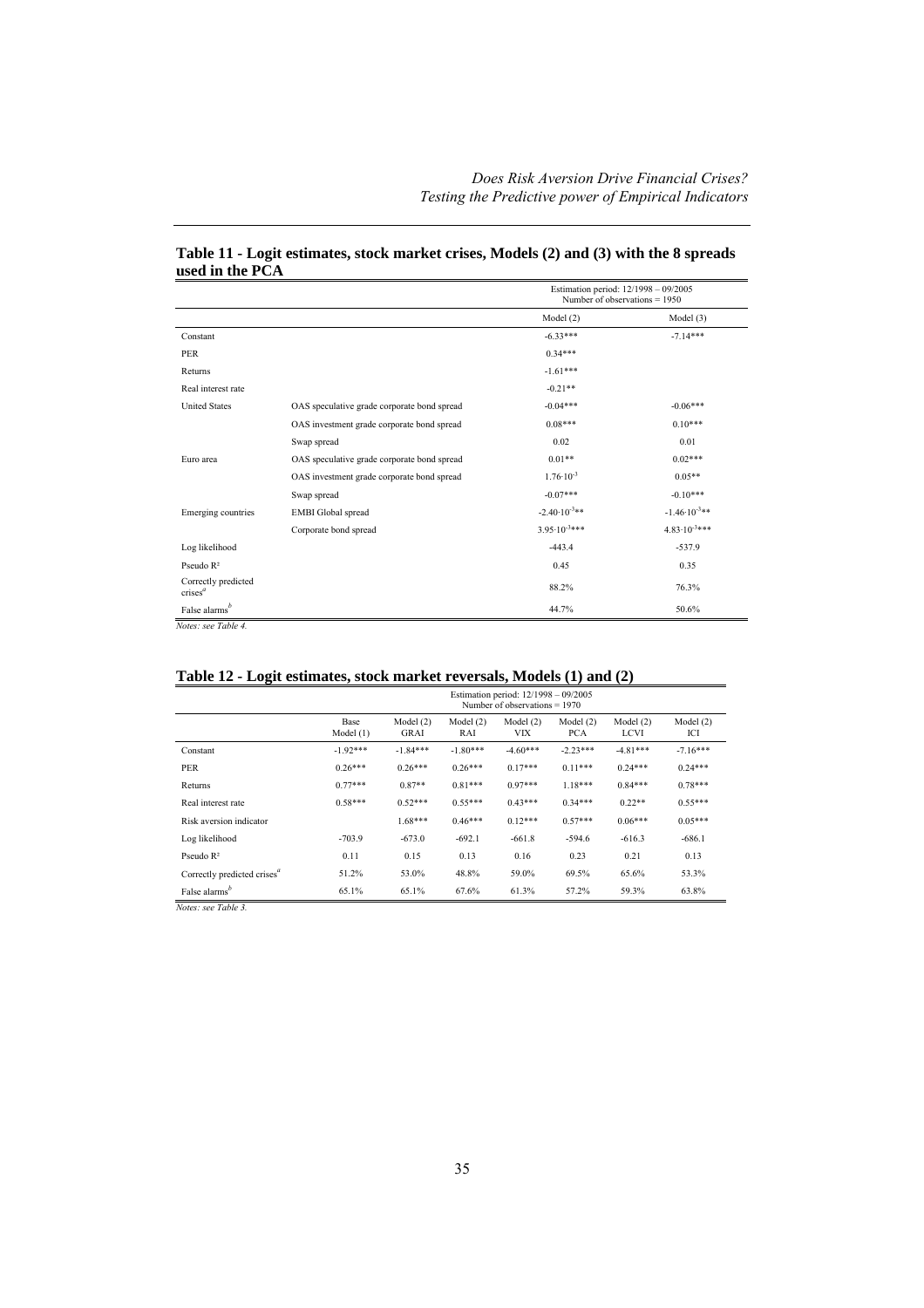#### Table 13 - Logit estimates, stock market reversals, Model (3)

|                                         | Estimation period: 12/1998 - 09/2005<br>Number of observations $= 1970$ |            |            |            |             |            |  |
|-----------------------------------------|-------------------------------------------------------------------------|------------|------------|------------|-------------|------------|--|
|                                         | GRAI                                                                    | RAI        | <b>VIX</b> | <b>PCA</b> | <b>LCVI</b> | ICI        |  |
| Constant                                | $-171***$                                                               | $-1.67***$ | $-3.14***$ | $-193***$  | $-4.42***$  | $-6.91***$ |  |
| Risk aversion indicator                 | $126***$                                                                | $0.38***$  | $0.06***$  | $0.31***$  | $0.05***$   | $0.05***$  |  |
| Log likelihood                          | $-793.5$                                                                | $-805.1$   | $-796.2$   | $-758.1$   | $-707.7$    | $-795.4$   |  |
| Pseudo $\mathbb{R}^2$                   | 0.02                                                                    | 0.01       | 0.02       | 0.06       | 0.11        | 0.02       |  |
| Correctly predicted crises <sup>a</sup> | 28.1%                                                                   | $0\%$      | 2.8%       | 35.1%      | 45.6%       | 25.6%      |  |
| False alarms <sup>b</sup>               | 71.5%                                                                   | n.a.       | 97.2%      | 80.2%      | 72.6%       | 73.4%      |  |

*Notes: see Table 3. n.a.: no crisis predicted by the model.*

## **Table 14 - Multilogit estimates, stock market reversals, Models (2) and (3)**

|                                         | Estimation period: 12/1998 - 09/2005<br>Number of observations $= 2214$ |                            |                    |                           |                           |                          |                    |
|-----------------------------------------|-------------------------------------------------------------------------|----------------------------|--------------------|---------------------------|---------------------------|--------------------------|--------------------|
|                                         | Base<br>Model (1)                                                       | Model $(2)$<br><b>GRAI</b> | Model $(2)$<br>RAI | Model $(2)$<br><b>VIX</b> | Model $(2)$<br><b>PCA</b> | Model (2)<br><b>LCVI</b> | Model $(2)$<br>ICI |
| Pre-crisis period                       |                                                                         |                            |                    |                           |                           |                          |                    |
| Constant                                | $-1.92***$                                                              | $-1.84***$                 | $-1.80***$         | $-4.70***$                | $-2.21***$                | $-4.88***$               | $-7.30***$         |
| <b>PER</b>                              | $0.26***$                                                               | $0.26***$                  | $0.26***$          | $0.17**$                  | 010                       | $0.24***$                | $0.24***$          |
| Returns                                 | $0.76***$                                                               | $0.86***$                  | $0.80***$          | $0.97**$                  | $116***$                  | $0.83***$                | $0.78***$          |
| Real interest rate                      | $0.59***$                                                               | $0.54***$                  | $0.56***$          | $0.43***$                 | $0.35**$                  | $0.23***$                | $0.56***$          |
| Risk aversion indicator                 |                                                                         | $163***$                   | $0.46***$          | $0.13***$                 | $0.56***$                 | $0.06***$                | $0.06***$          |
| Post-crisis period                      |                                                                         |                            |                    |                           |                           |                          |                    |
| Constant                                | $-2.03***$                                                              | $-2.42***$                 | $-1.95***$         | $-3.54***$                | $-2.61***$                | $-3.37***$               | $-11.94***$        |
| PER                                     | $-0.08$                                                                 | $-0.03$                    | $-0.12$            | $-0.11$                   | $-0.20**$                 | $-0.05***$               | $-0.11$            |
| Returns                                 | $-0.38***$                                                              | $-0.22**$                  | $-0.28***$         | $-0.16**$                 | $0.25***$                 | $-0.35***$               | $-0.33***$         |
| Real interest rate                      | $0.64***$                                                               | $0.55***$                  | $0.57***$          | $0.58***$                 | $0.50**$                  | $0.47***$                | $0.62***$          |
| Risk aversion indicator                 |                                                                         | $4.24***$                  | $1.34***$          | $0.07***$                 | $0.70***$                 | $0.03***$                | $0.10***$          |
| Log likelihood                          | $-1420.5$                                                               | $-12620$                   | $-13430$           | $-13702$                  | $-12107$                  | $-13164$                 | $-13586$           |
| Pseudo $\mathbb{R}^2$                   | 014                                                                     | 0.28                       | 0.21               | 0.19                      | 0.32                      | 0.23                     | 0.20               |
| Correctly predicted crises <sup>a</sup> | 51.2%                                                                   | 53.0%                      | 49.1%              | 59.3%                     | 69.5%                     | 66.7%                    | 53.3%              |
| False alarms <sup>b</sup>               | 65.4%                                                                   | 65.1%                      | 67.3%              | 61.7%                     | 57.0%                     | 58.9%                    | 63.9%              |

*Notes: see Table 3.*

#### **Table 15 - Multilogit estimates, stock market reversals, Model (3)**

|                                         | Estimation period: 12/1998 - 09/2005<br>Number of observations $= 2214$ |            |            |            |             |             |  |
|-----------------------------------------|-------------------------------------------------------------------------|------------|------------|------------|-------------|-------------|--|
|                                         | GRAI                                                                    | RAI        | <b>VIX</b> | <b>PCA</b> | <b>LCVI</b> | ICI         |  |
| Pre-crisis period                       |                                                                         |            |            |            |             |             |  |
| Constant                                | $-1.71***$                                                              | $-1.67***$ | $-3.27***$ | $-1.94***$ | $-4.49***$  | $-6.98***$  |  |
| Risk aversion indicator                 | $1.25***$                                                               | $0.38***$  | $0.07***$  | $0.33***$  | $0.05***$   | $0.05***$   |  |
| Post-crisis period                      |                                                                         |            |            |            |             |             |  |
| Constant                                | $-2.36***$                                                              | $-1.88***$ | $-4.00***$ | $-2.70***$ | $-3.68***$  | $-11.89***$ |  |
| Risk aversion indicator                 | $4.35***$                                                               | $1.47***$  | $0.09***$  | $0.66***$  | $0.04***$   | $0.10***$   |  |
| Log likelihood                          | $-1410.3$                                                               | $-1490.7$  | $-1537.0$  | $-1389.9$  | $-1446.1$   | $-1513.5$   |  |
| Pseudo $R^2$                            | 0.15                                                                    | 0.08       | 0.04       | 0.17       | 0.12        | 0.06        |  |
| Correctly predicted crises <sup>a</sup> | 28.1%                                                                   | $0\%$      | 3.9%       | 35.1%      | 45.6%       | 25.6%       |  |
| False alarms <sup>b</sup>               | 71.53%                                                                  | n.a.       | 96.3%      | 80.2%      | 72.6%       | 73.4%       |  |

*n.a.: no crisis predicted by the model.*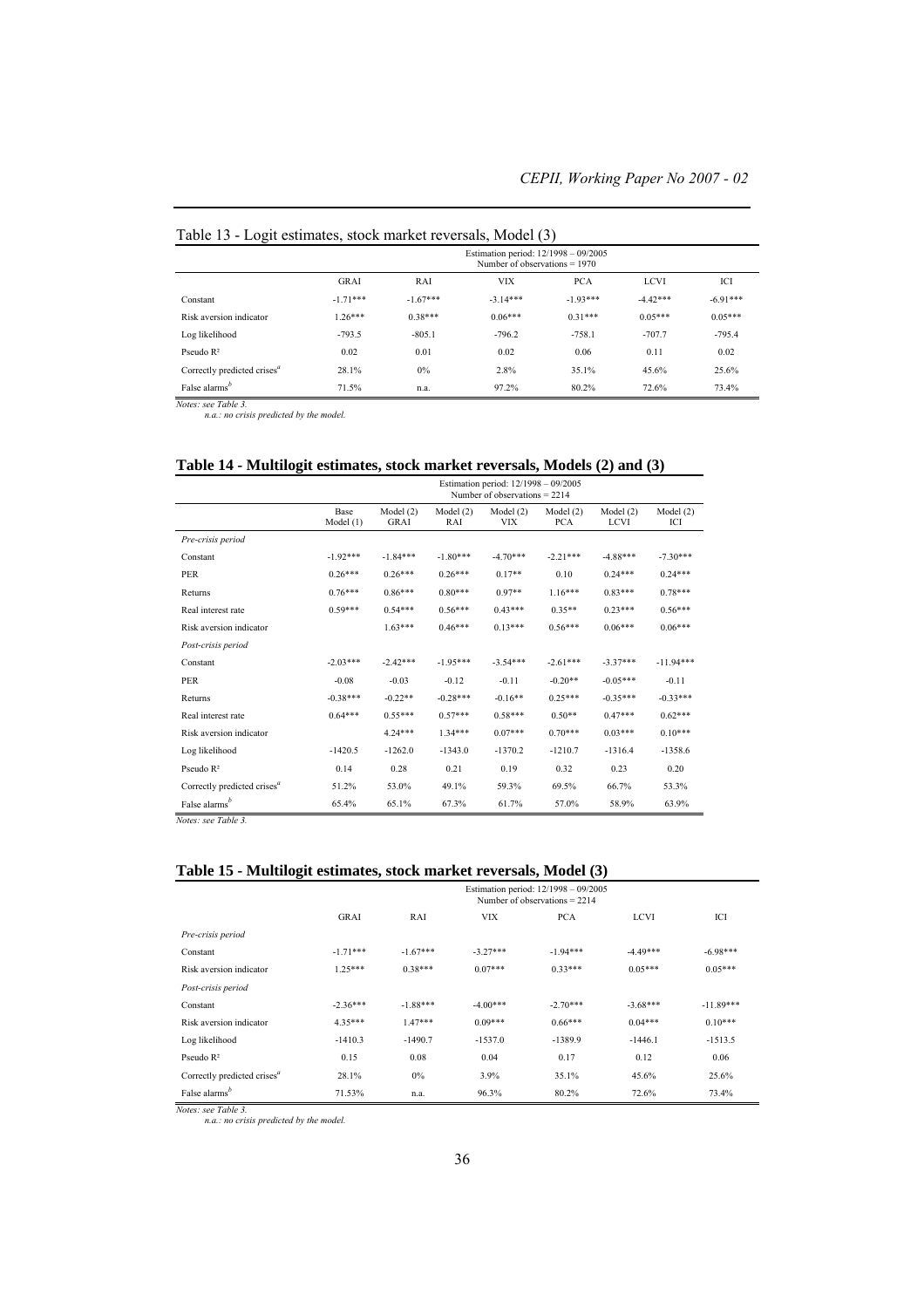#### **APPENDIX 1: THE DATABASE**

#### *The GRAI*

The currency GRAI comprises 12 to 15 currencies quoted against the dollar according to the periods for which the data are available: the Norwegian krone, the Czech koruna, the Swedish krona, the Deutsche Mark then the euro from 1999, the Australian dollar, the Canadian dollar, the Hong Kong dollar, the Singapore dollar, the New Zealand dollar, the Swiss franc, pound sterling, the Mexican peso, the South African rand, the yen and the Polish zloty.

The currency RAI is made up of 12 currencies over the whole period as a different number of series over time would produce abrupt changes in the regression coefficient, which would distort the calculation.

The stock market GRAI and RAI include the major stock market indices of 27 developed and emerging economies: Argentina, Australia, Austria, Belgium, Brazil, Canada, Denmark, Finland, France, Germany, Greece, Hong Kong, Indonesia, Ireland, Italy, Japan, Malaysia, Netherlands, Norway, New Zealand, Portugal, South Africa, Spain, Sweden, Turkey, the United Kingdom and the United States.

#### *Components of the PCA*

l

Eight risk premia are used in the PCA. The data are taken from Bloomberg:

- $\bullet$  4 OAS corporate bond spreads for the euro area and the United States:  $\frac{7}{1}$  for each area, one spread for investment grade and another for speculative grade. These spreads are calculated by Merrill Lynch;
- $\bullet$  2 spreads for emerging markets: first, the EMBI Global, representing the risk premium on their dollar-denominated external sovereign debt, calculated since mid-1998 by J.P. Morgan on a large panel of emerging market countries; and second, an index of corporate debt, denominated in dollars or euro and issued abroad, of a large number of emerging market countries. This index is calculated by the bank Merrill Lynch and satisfies certain liquidity conditions;
- 2 swap spreads*,* one for the euro area and one for the United States.

<sup>7</sup> For this, we use bonds that have an optional component – the option adjusted duration – to calculate the credit spread between two bonds with the same maturity (Lubochinsky, 2002).

<sup>8</sup> The Emerging Markets Bond Index Global (EMBI Global) is an index that represents the average price of bonds in emerging market countries.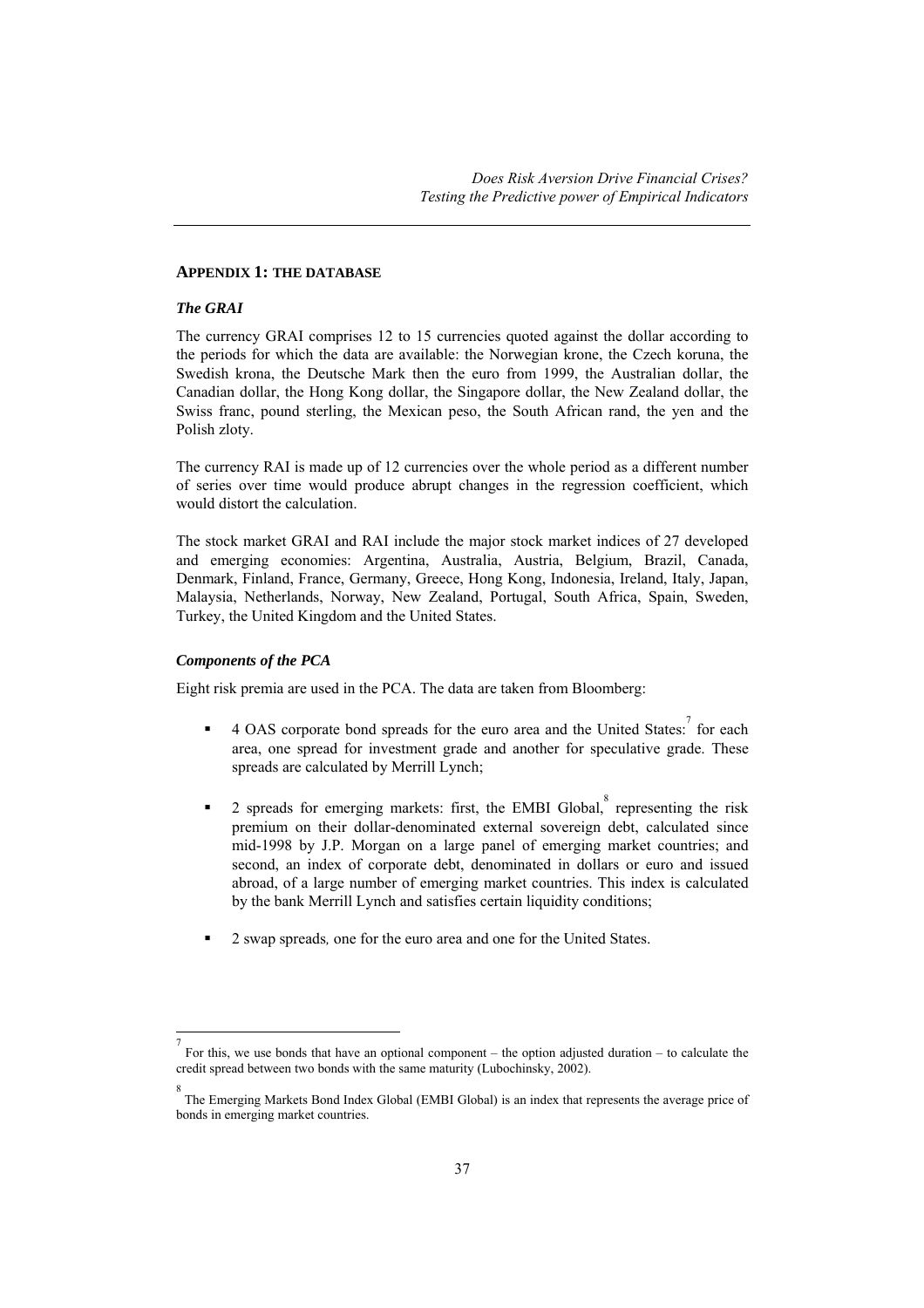#### *Crisis indicators*

#### *Currency crisis*

The countries selected are the following: Argentina, Brazil, Bulgaria, Chile, Colombia, Czech Republic, Estonia, Hungary, Indonesia, Latvia, Lithuania, Mexico, Philippines, Poland, Romania, Singapore, South Korea, Thailand, Uruguay and Venezuela.

The sample period is from March 1995 to September 2005.

The data were taken from the IMF's International Financial Statistics (IFS) database for the 1995-2005 period as monthly data (quarterly data were made monthly by means of linear interpolation): total reserves minus gold, line 1 l.d; money, line 34, quasi-money, line 35, to obtain the reserves/M2 ratio; real exchange rate, line ae, consumer prices, line 64, to calculate the real exchange rate; and money market rate, lines 60, 60b or 60a (depending on the availability of data and in this order of preference), to calculate the real interest rate (with the aid of consumer prices).

#### *Stock market crisis*

The countries selected are the following: Argentina, Australia, Austria, Belgium, Brazil, Canada, Denmark, Finland, France, Germany, Greece, Hong Kong, Indonesia, Ireland, Italy, Japan, Malaysia, Netherlands, Norway, New Zealand, Portugal, South Africa, Spain, Sweden, Turkey, the United Kingdom, and the United States.

The estimation period is from December 1995 to September 2005.

The indices, taken from Bloomberg, are the following: DAX (Germany), S&P/TSX Composite (Canada), DJIA (United States), CAC 40 (France), OMX Stockholm 30 (Sweden), AEX (Pays-Bas), BEL20 (Belgium), MIB30 (Italia), Nikkei (Japan), FTSE 100 (United Kingdom), IBEX 35 (Spain), PSI General (Portugal), OMX Copenhagen 20 (Denmark), OMX Helsinki (Finland), ATX (Austria), Irish overall (Ireland), OBX (Norway), ASE General (Greece), ISE National 100 (Turkey), Johannesburg Stock Exchange (South Africa), S&P/ASX 200 (Australia), NZX Top 10 (New Zealand), Hang Seng (Hong Kong), Kuala Lumpur Composite (Malaysia), Jakarta Composite (Indonesia), MERVAL (Argentina), BOVESPA Stock (Brazil). The returns have been calculated using these indices. The PER on these indices have also been obtained from Bloomberg. Interest rates have been taken from the IMF's IFS database and calculated in the same way as for currency crises.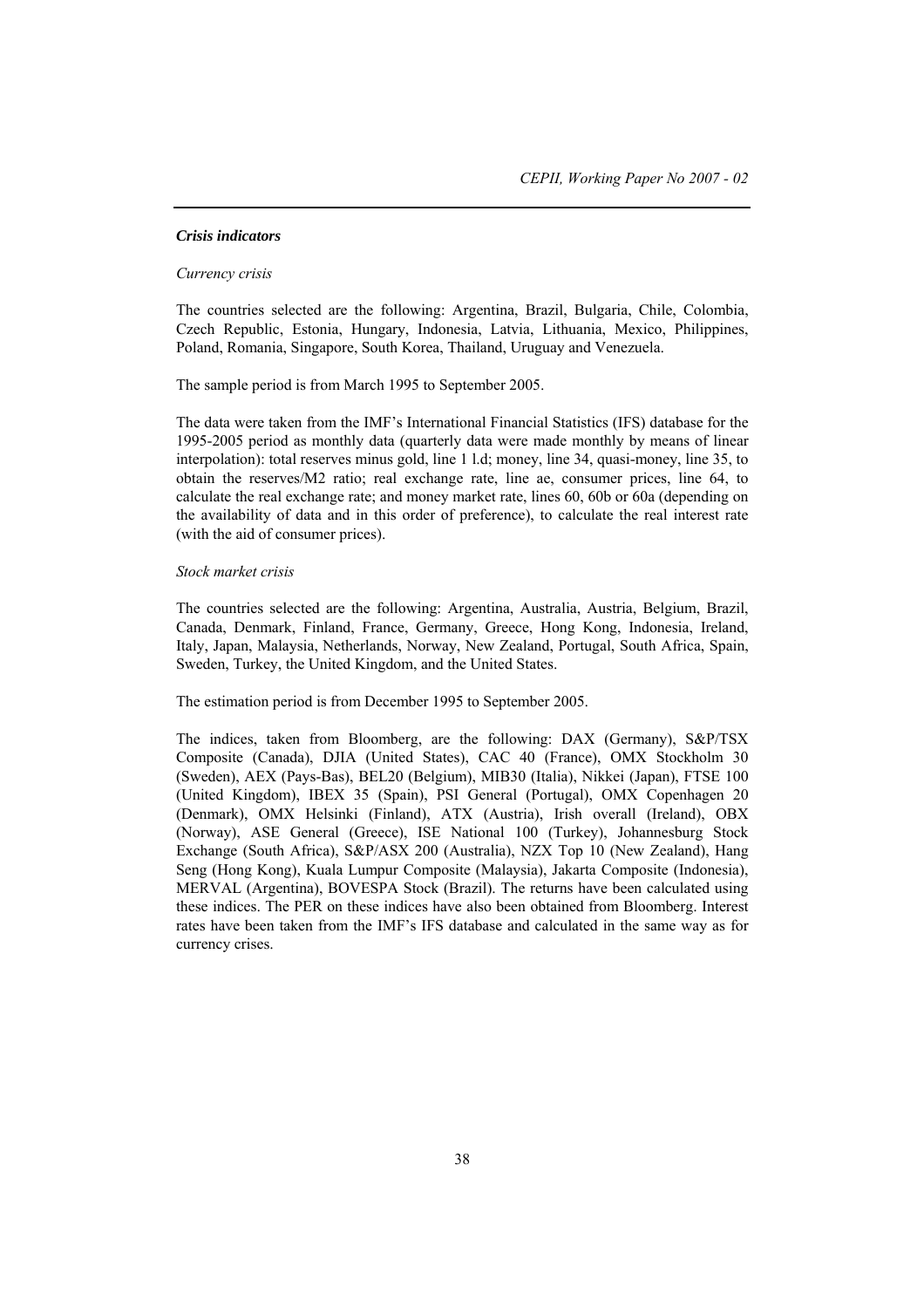

### **APPENDIX 2: RISK AVERSION INDICATORS GRAPHS**

*Note:* vertical columns: Asian crisis (07/1997 – 12/1997), Russian crisis and failure of LTCM (08/1998 – 09/1998) and downtrend on the main stock<br>markets (09/2000 – 09/2002). Vertical line: terrorist attacks September, 11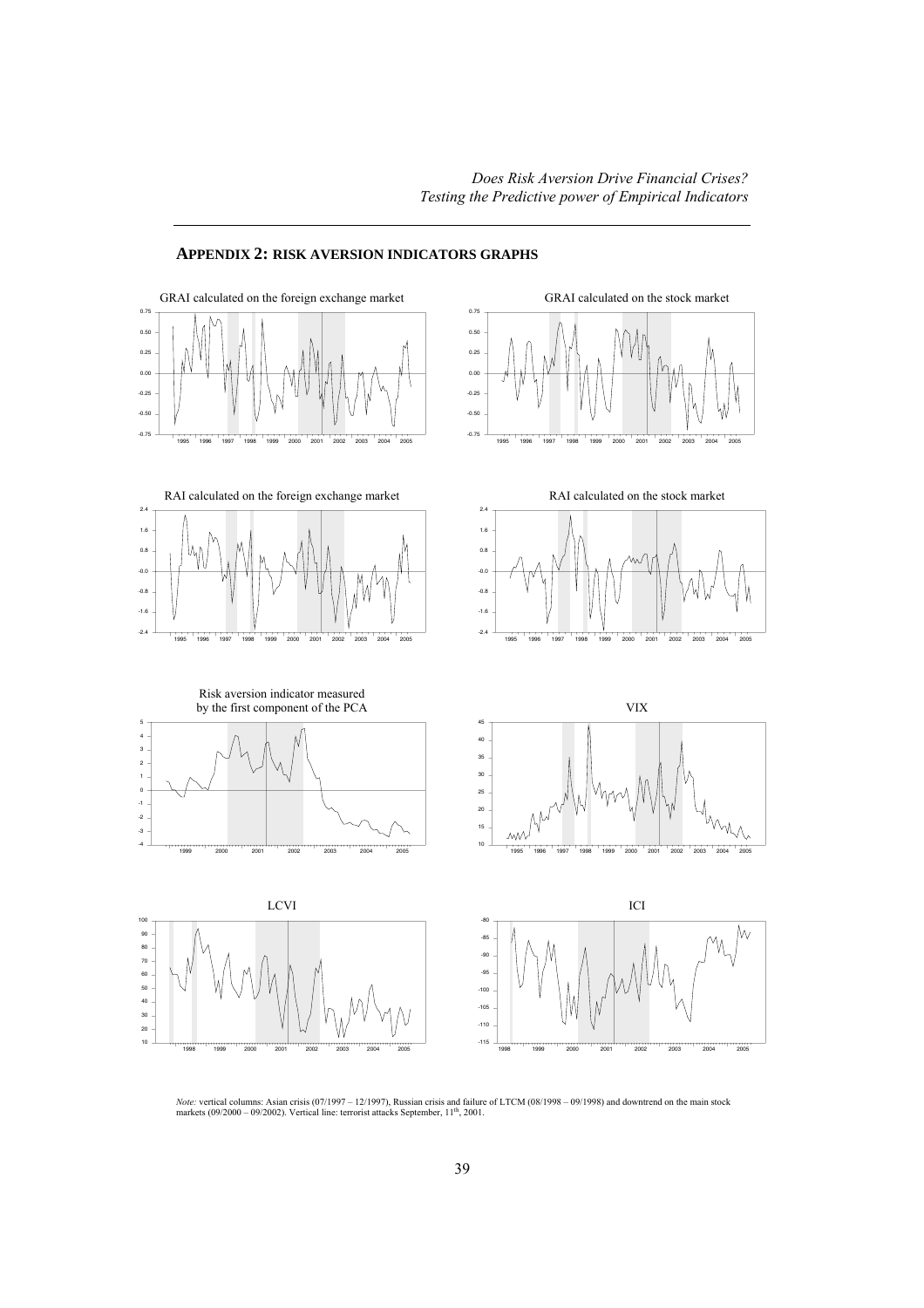## **APPENDIX 3: CURRENCY AND STOCK MARKET CRISES**

## **1. Identification of crises**

| Estimation period: 07/1995 - 09/2005 |                             |                      |                                   |  |
|--------------------------------------|-----------------------------|----------------------|-----------------------------------|--|
|                                      | Currency crises             |                      | Stock market crises               |  |
| Argentina                            | January 2002                | Argentina            | May 2002                          |  |
| <b>Brazil</b>                        | January 1999                | Australia            | September 2002                    |  |
| Bulgaria                             | May 1996                    | Austria              | September 1998                    |  |
| Chilli                               |                             | Belgium              | September 2002                    |  |
| Colombia                             | September 1998              | <b>Brazil</b>        | <b>July 2002</b>                  |  |
| Czech Republic                       | May 1997 et August 1998     | Canada               | September 2001 and September 2002 |  |
| Estonia                              | June 2003                   | Denmark              | <b>July 2002</b>                  |  |
| Hungary                              |                             | Finland              | August 2001                       |  |
| Indonesia                            | April 1997                  | France               | <b>July 2002</b>                  |  |
| Korea                                | December 1997               | Germany              | September 2002                    |  |
| Latvia                               |                             | Greece               | September 2001                    |  |
| Lithuania                            |                             | Hong Kong            | <b>July 1998</b>                  |  |
| Mexico                               |                             | Indonesia            |                                   |  |
| Philippines                          | September 1997              | Ireland              | <b>July 2002</b>                  |  |
| Poland                               | August 1998 and March 2005  | Italy                | <b>July 2002</b>                  |  |
| Romania                              | July 1996 and November 1999 | Japan                | September 2001                    |  |
| Singapore                            | December 1997               | Malaysia             | January 1998                      |  |
| Thailand                             | <b>July 1997</b>            | Netherlands          | September 2002                    |  |
| Uruguay                              | April 2002                  | New Zealand          | August 1998                       |  |
| Venezuela                            | February 2002               | Norway               | September 2002                    |  |
|                                      |                             | Portugal             | September 2001 and September 2002 |  |
|                                      |                             | South Africa         | August 1998                       |  |
|                                      |                             | Spain                | September 2001 and September 2002 |  |
|                                      |                             | Sweden               | June 2002                         |  |
|                                      |                             | Turkey               | November 2000                     |  |
|                                      |                             | United Kingdom       | <b>July 2002</b>                  |  |
|                                      |                             | <b>United States</b> | September 2001 and September 2002 |  |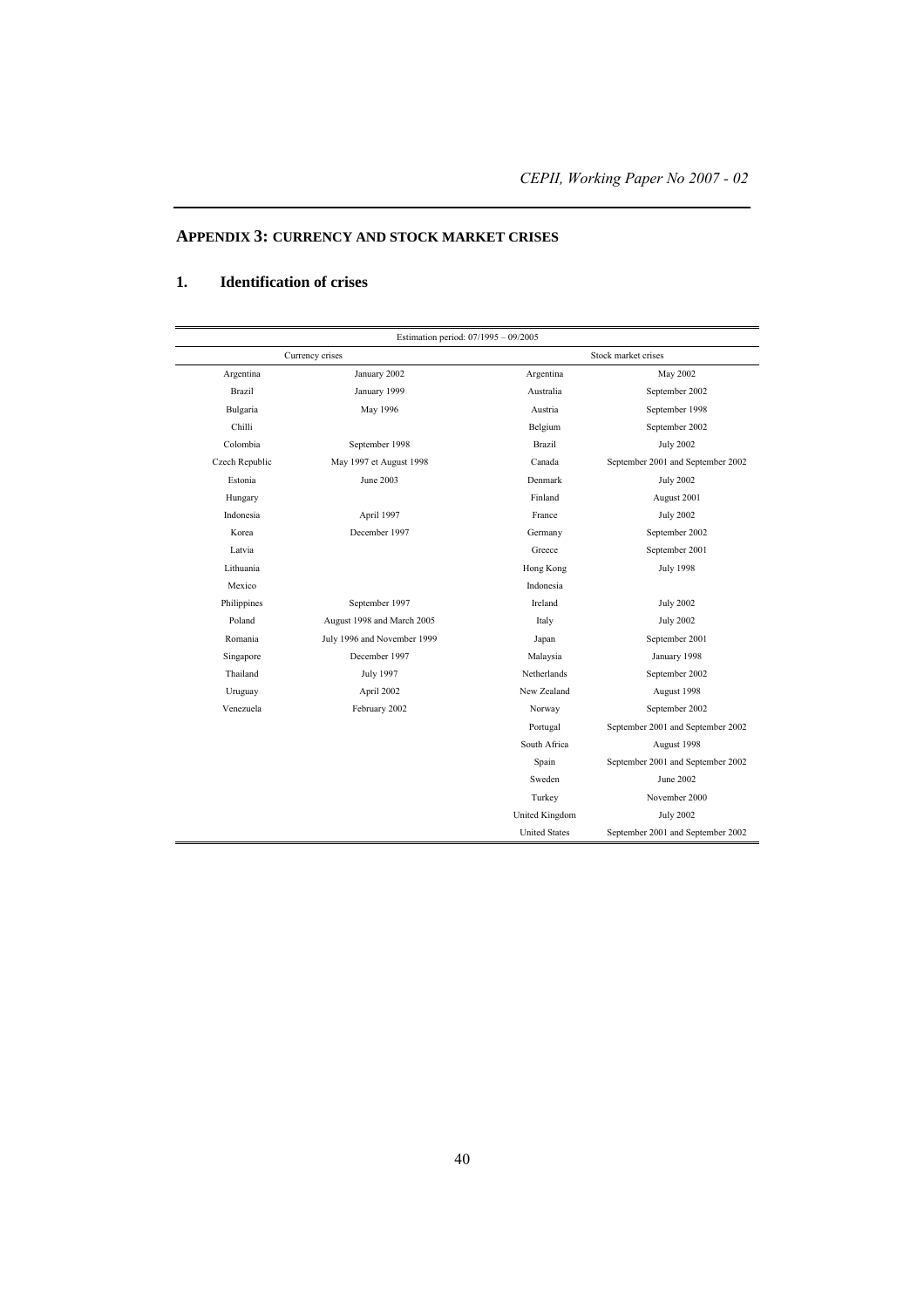*Does Risk Aversion Drive Financial Crises? Testing the Predictive power of Empirical Indicators*



Number of identified crises by year

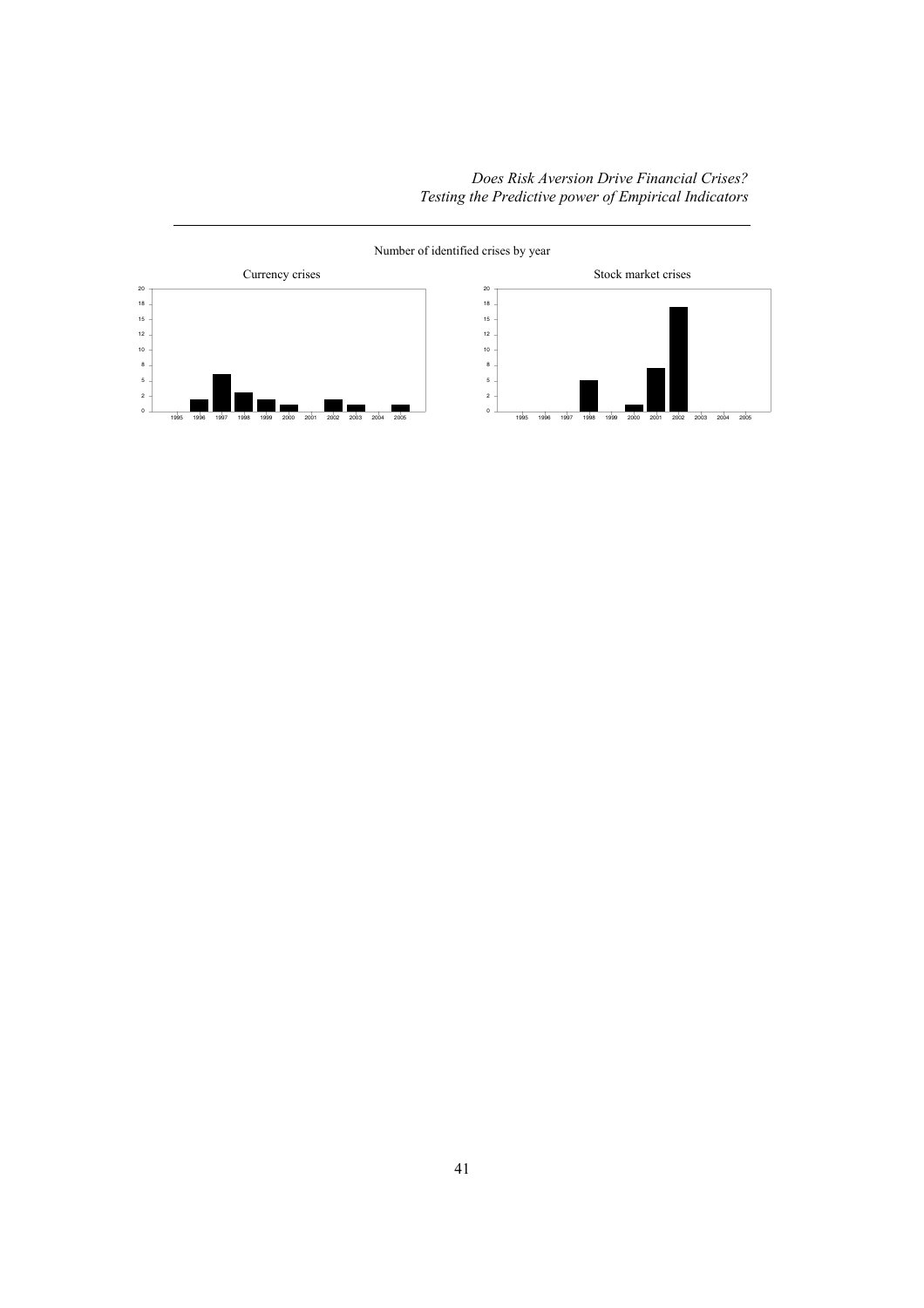

*Note:* vertical lines: identified crises. Vertical columns: pre-crisis periods.



#### Identification of stock market crises: CMAX (full line) and crisis threshold (dotted line) for 4 selected countries

*Note:* vertical lines: identified crises. Vertical columns: pre-crisis periods. Identification of stock market reversals: CMAX (full line) and crisis threshold (dotted line) for 4 selected countries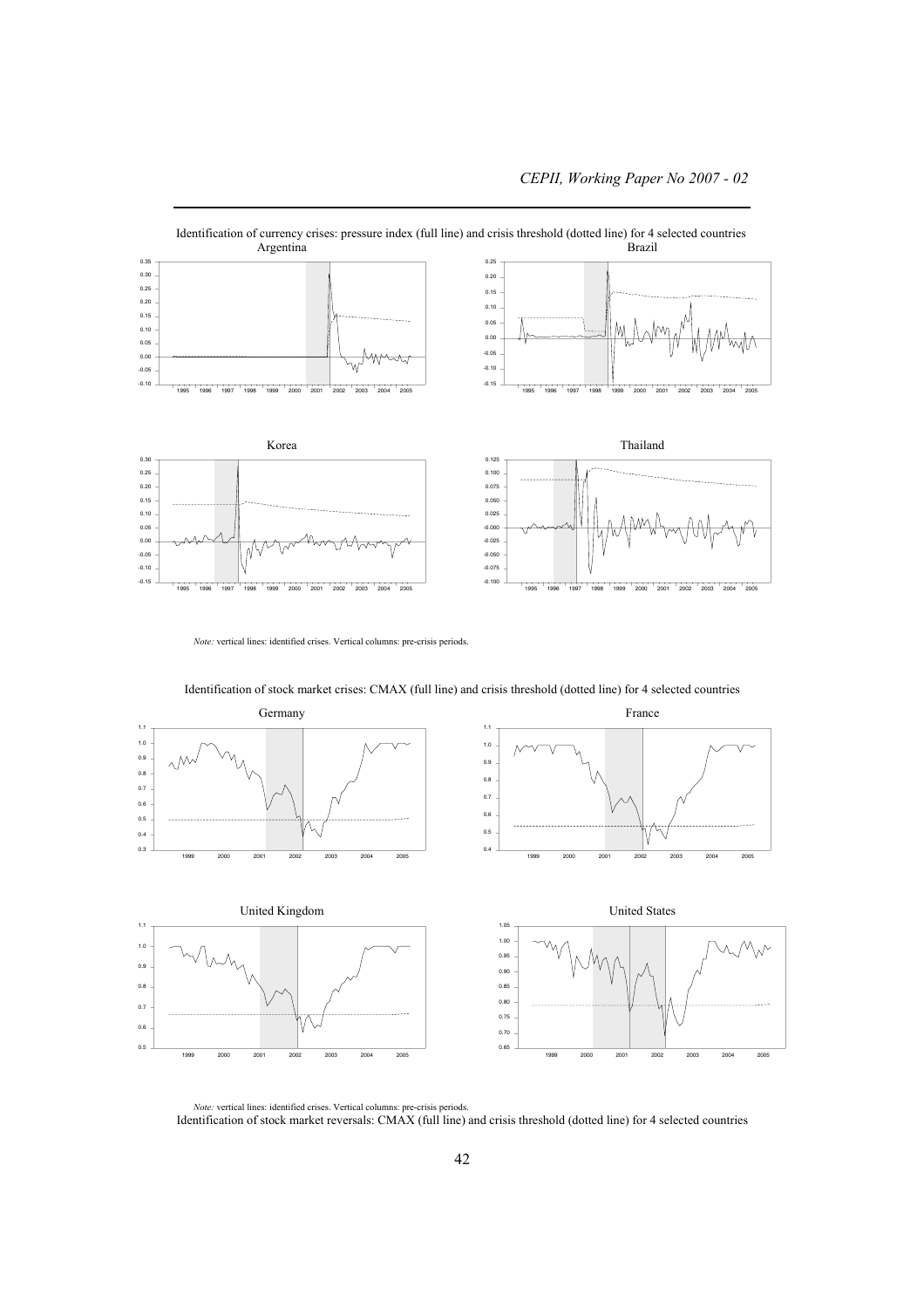

*Does Risk Aversion Drive Financial Crises? Testing the Predictive power of Empirical Indicators*

*Note:* vertical lines: identified reversals. Vertical columns: pre-crisis periods.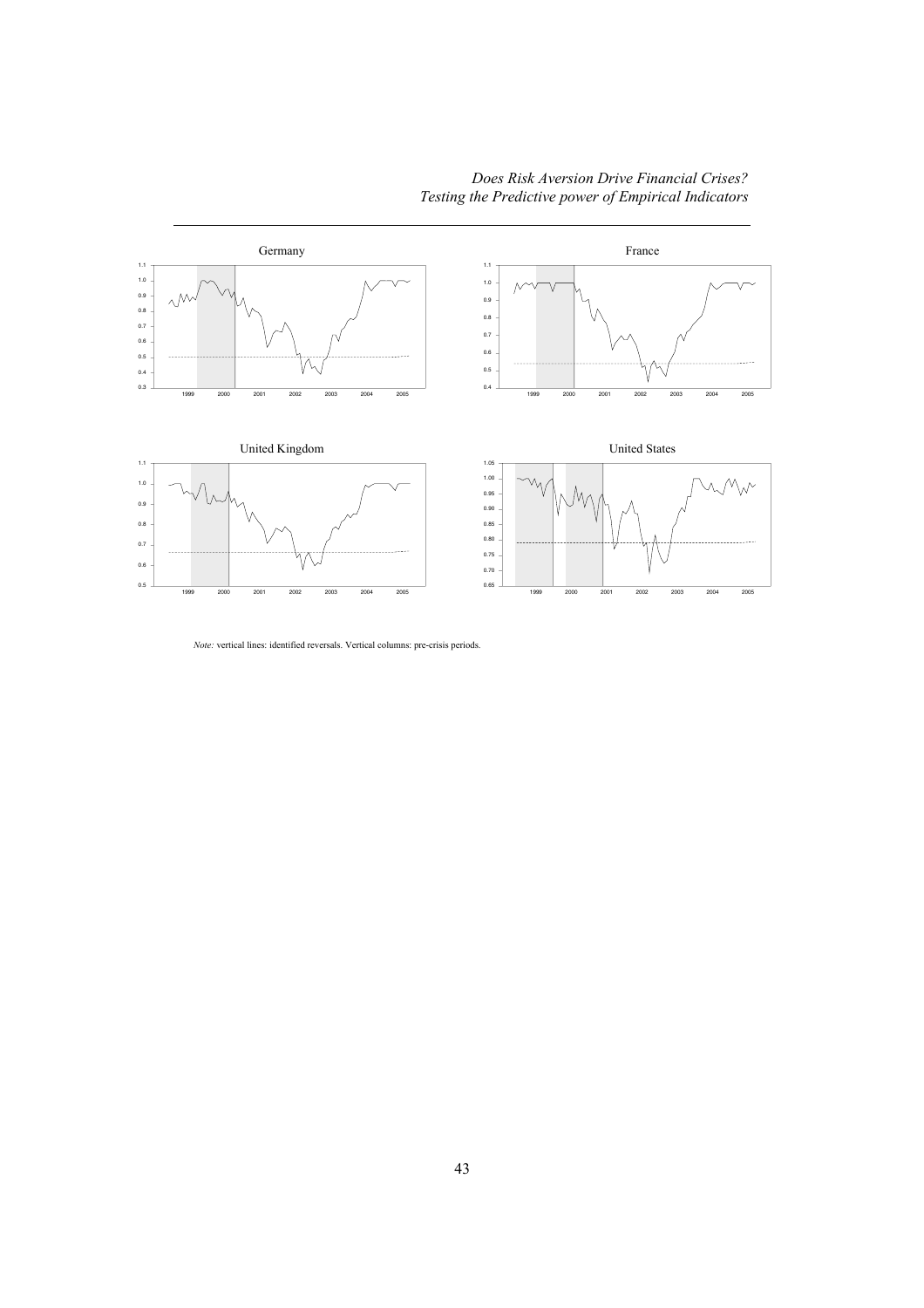

## **2. Simulation with control variables**

*Note:* vertical lines: identified crises. Vertical columns: pre-crisis periods.



Stock market crisis probabilities for 4 selected countries Logit estimates, Model (1)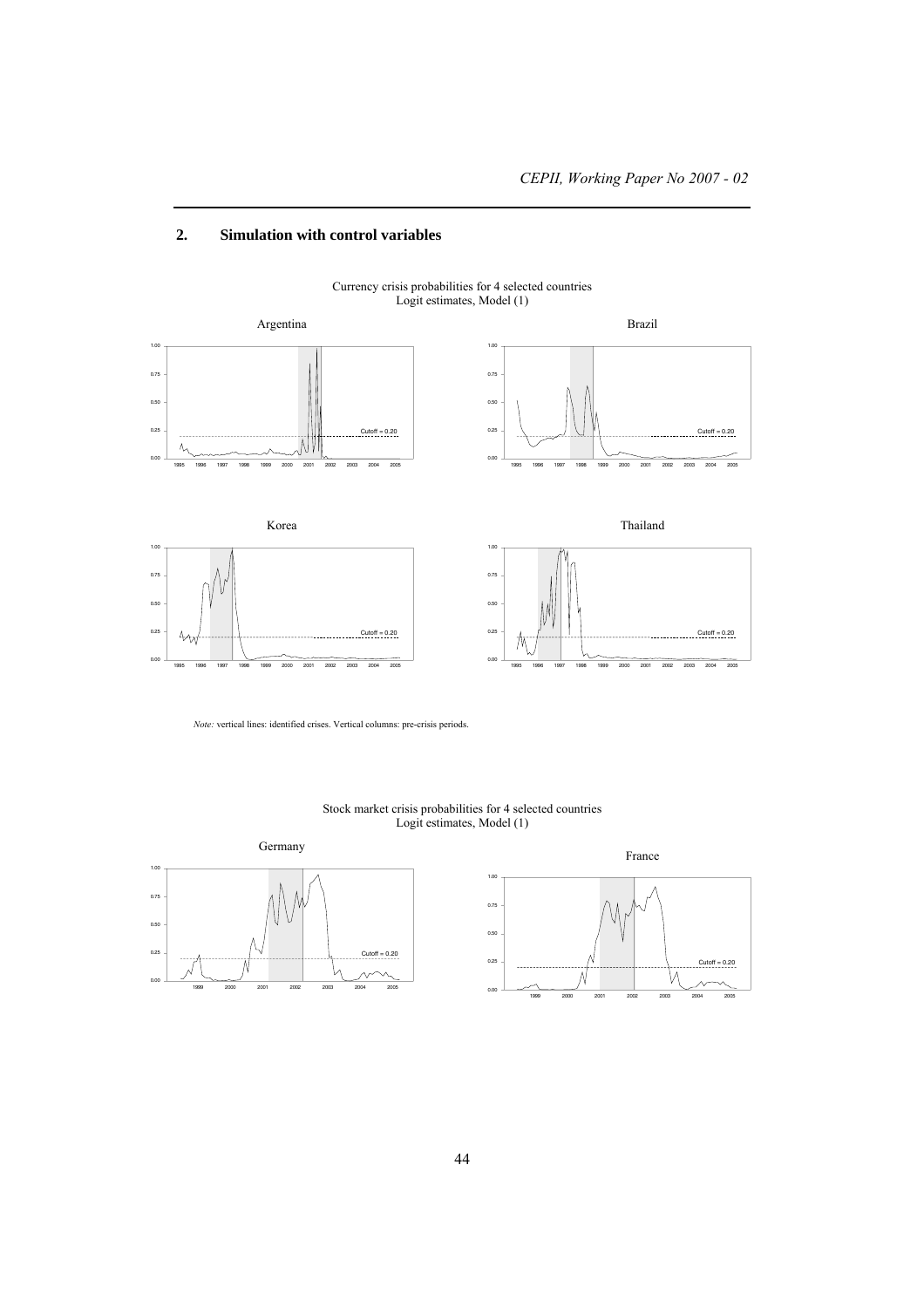

*Note:* vertical lines: identified crises. Vertical columns: pre-crisis periods.





*Note:* vertical lines: identified reversals. Vertical columns: pre-crisis periods.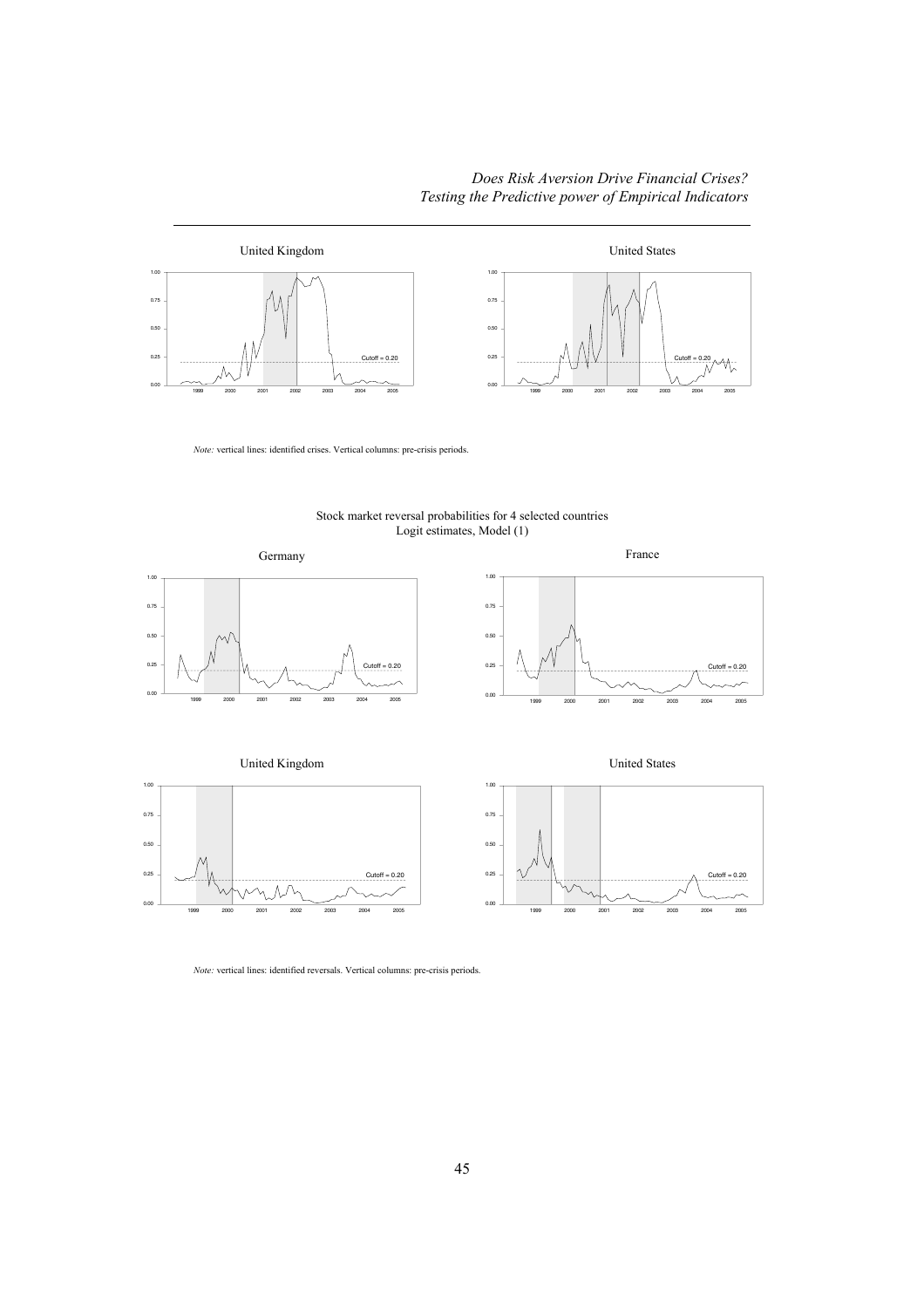| $N_{0}$            | <b>Title</b>                                                                                                                                | <b>Authors</b>                                                                                    |
|--------------------|---------------------------------------------------------------------------------------------------------------------------------------------|---------------------------------------------------------------------------------------------------|
| 2007-01            | World Growth and International Capital Flows in the<br>XXI <sup>st</sup> Century: A prospective analysis with the<br><b>INGENUE 2 model</b> | M. Aglietta, V. Borgy<br>J. Château, M. Juillard<br>J. le Cacheux,<br>G. Le Garrec &.<br>V. Touzé |
| 2006-27            | Current Account Reversals and Long Term<br>Imbalances: Application to the Central and Eastern<br><b>European Countries</b>                  | K. Benhima & O.<br>Havrylchyk                                                                     |
| 2006-26            | Do Legal Origins and Brankruptcy Laws: the<br>European Experience (1808-1914)                                                               | J. Sgard                                                                                          |
| 2006-25            | Taux d'intérêt et marchés boursiers : une analyse<br>empirique de l'intégration financière internationale                                   | V. Borgy & V. Mignon                                                                              |
| 2006-24            | On Legal Origins & Bankruptcy Laws : the European<br>Experience (1808-1914)                                                                 | J. Sgard                                                                                          |
| 2006-23<br>2006-22 | Market Access Impact on Individual Wage: Evidence<br>from China<br>FDI in Chinese Cities: Spillovers and Impact on<br>Growth                | L. Hering & S. Poncet<br>N. Madariaga                                                             |
| 2006-21            | Are Financial Distortions an Impediment to Economic<br>Growth? Evidence from China                                                          | & S. Poncet<br>A. Guariglia<br>& S. Poncet                                                        |
| 2006-20            | World Consistent Equilibrium Exchange Rates                                                                                                 | A. Bénassy-Quéré,<br>A. Lahrèche-Révil<br>$&V.$ Mignon                                            |
| 2006-19            | Institutions and Bilateral Asset Holdings                                                                                                   | V. Salins<br>& A. Bénassy-Quéré                                                                   |
| 2006-18            | Vertical Production Networks: Evidence from France                                                                                          | M. Fouquin,<br>L. Nayman                                                                          |

# **List of working papers released by CEPII<sup>9</sup>**

l

<sup>9</sup> Working papers are circulated free of charge as far as stocks are available; thank you to send your request to CEPII, Sylvie Hurion, 9, rue Georges-Pitard, 75015 Paris, or by fax : (33) 01 53 68 55 04 or by e-mail sylvie.hurion @ cepii.fr. Also available on: \\www.cepii.fr. Working papers with \* are out of print. They can nevertheless be consulted and downloaded from this website.

<sup>9</sup> Les documents de travail sont diffusés gratuitement sur demande dans la mesure des stocks disponibles. Merci d'adresser votre demande au CEPII, Sylvie Hurion, 9, rue Georges-Pitard, 75015 Paris, ou par fax : (33) 01 53 68 55 04 ou par e-mail sylvie.hurion @ cepii.fr. Egalement disponibles sur : \\www.cepii.fr. Les documents de travail comportant \* sont épuisés. Ils sont toutefois consultable sur le web CEPII.

<sup>10</sup> We thank Agnès Benassy-Quéré for her valuable remarks and suggestions on a previous version of the paper.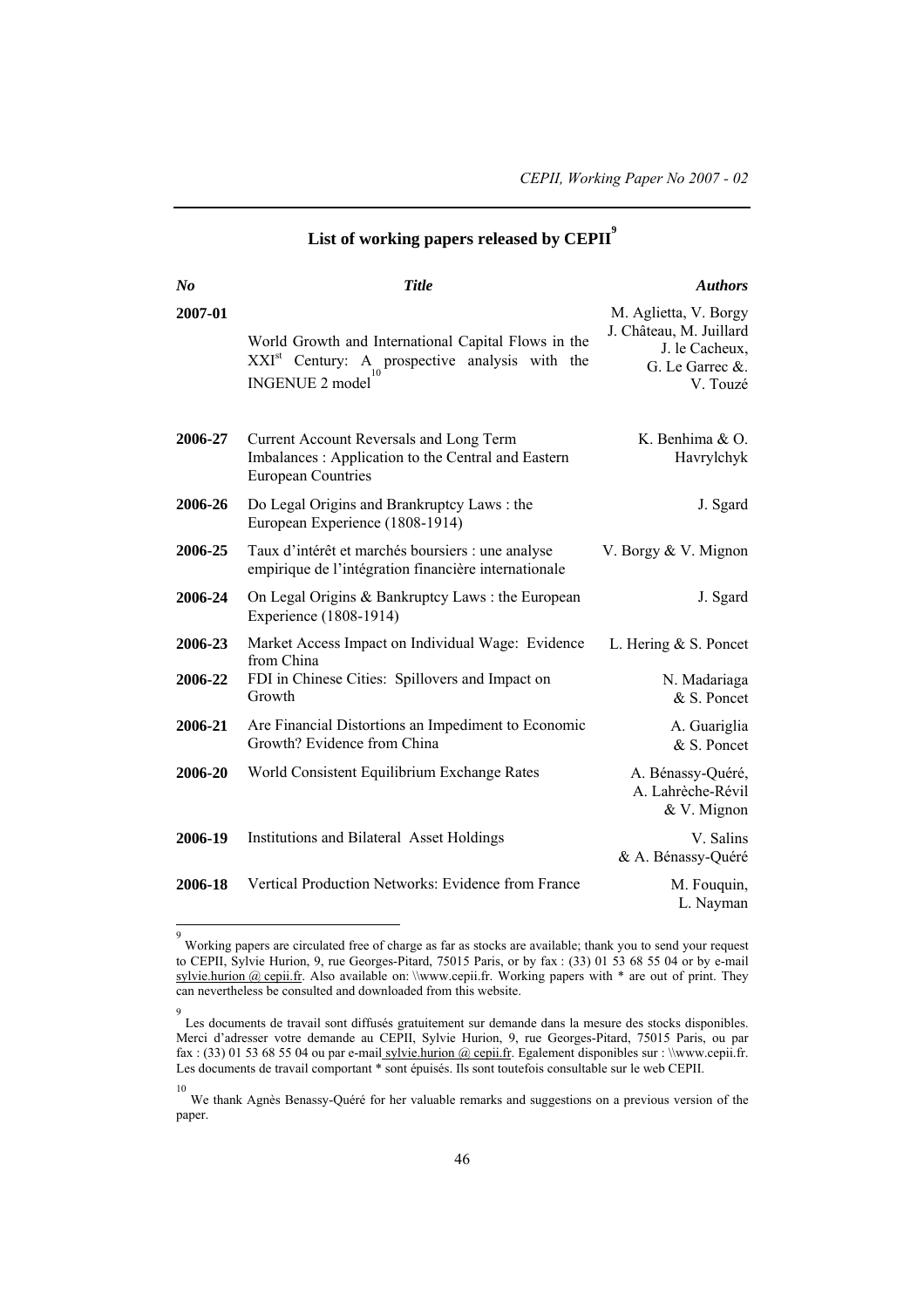|         |                                                                                                                      | & L. Wagner                                     |
|---------|----------------------------------------------------------------------------------------------------------------------|-------------------------------------------------|
| 2006-17 | Import Prices, Variety and the Extensive Margin of<br>Trade                                                          | G. Gaulier<br>& I. Méjean                       |
| 2006-16 | The Long Term Growth Prospects of the World                                                                          | S. Poncet                                       |
| 2006-15 | Economy: Horizon 2050<br>Economic Integration in Asia: Bilateral Free Trade<br>Agreements Versus Asian Single Market | M. H. Bchir<br>& M. Fouquin                     |
| 2006-14 | Foreign Direct Investment in China: Reward or<br>Remedy?                                                             | O. Havrylchyk<br>& S. Poncet                    |
| 2006-13 | Short-Term Fiscal Spillovers in a Monetary Union                                                                     | A. Bénassy-Quéré                                |
| 2006-12 | Can Firms' Location Decisions Counteract the<br>Balassa-Samuelson Effect?                                            | I. Méjean                                       |
| 2006-11 | Who's Afraid of Tax Competition? Harmless Tax<br>Competition from the New European Member States                     | A. Lahrèche-Révil                               |
| 2006-10 | A Quantitative Assessment of the Outcome of the<br>Doha Development Agenda                                           | Y. Decreux<br>& L. Fontagné                     |
| 2006-09 | Disparities in Pension Financing in Europe: Economic<br>and Financial Consequences                                   | J. Château<br>& X. Chojnicki                    |
| 2006-08 | Base de données CHELEM-BAL du CEPII                                                                                  | H. Boumellassa<br>& D. Ünal-Kesenci             |
| 2006-07 | Deindustrialisation and the Fear of Relocations in the<br>Industry                                                   | H. Boulhol<br>& L. Fontagné                     |
| 2006-06 | A Dynamic Perspective for the Reform of the Stability<br>and Gowth Pact                                              | C. Deubner                                      |
| 2006-05 | China's Emergence and the Reorganisation of Trade<br>Flows in Asia                                                   | G. Gaulier, F. Lemoine<br>& D. Ünal-Kesenci     |
| 2006-04 | Who Pays China's Bank Restructuring Bill?                                                                            | G. Ma                                           |
| 2006-03 | Structural Determinants of the Exchange-Rate Pass-<br>Through                                                        | G. Gaulier,<br>A. Lahrèche-Révil<br>& I. Méjean |
| 2006-02 | Exchange-Rate Pass-Through at the Product Level                                                                      | G. Gaulier,<br>A. Lahrèche-Révil<br>& I. Méjean |
| 2006-01 | Je t'aime, moi non plus : Bilateral Opinions and<br><b>International Trade</b>                                       | A.C. Disdier<br>& T. Mayer                      |
| 2005-23 | World Trade Competitiveness: A Disaggregated<br>View by Shift-Share Analysis                                         | A. Cheptea, G. Gaulier<br>& S. Zignago          |
| 2005-22 | Chômage et réformes du marché du travail au Japon                                                                    | E. Dourille-Feer                                |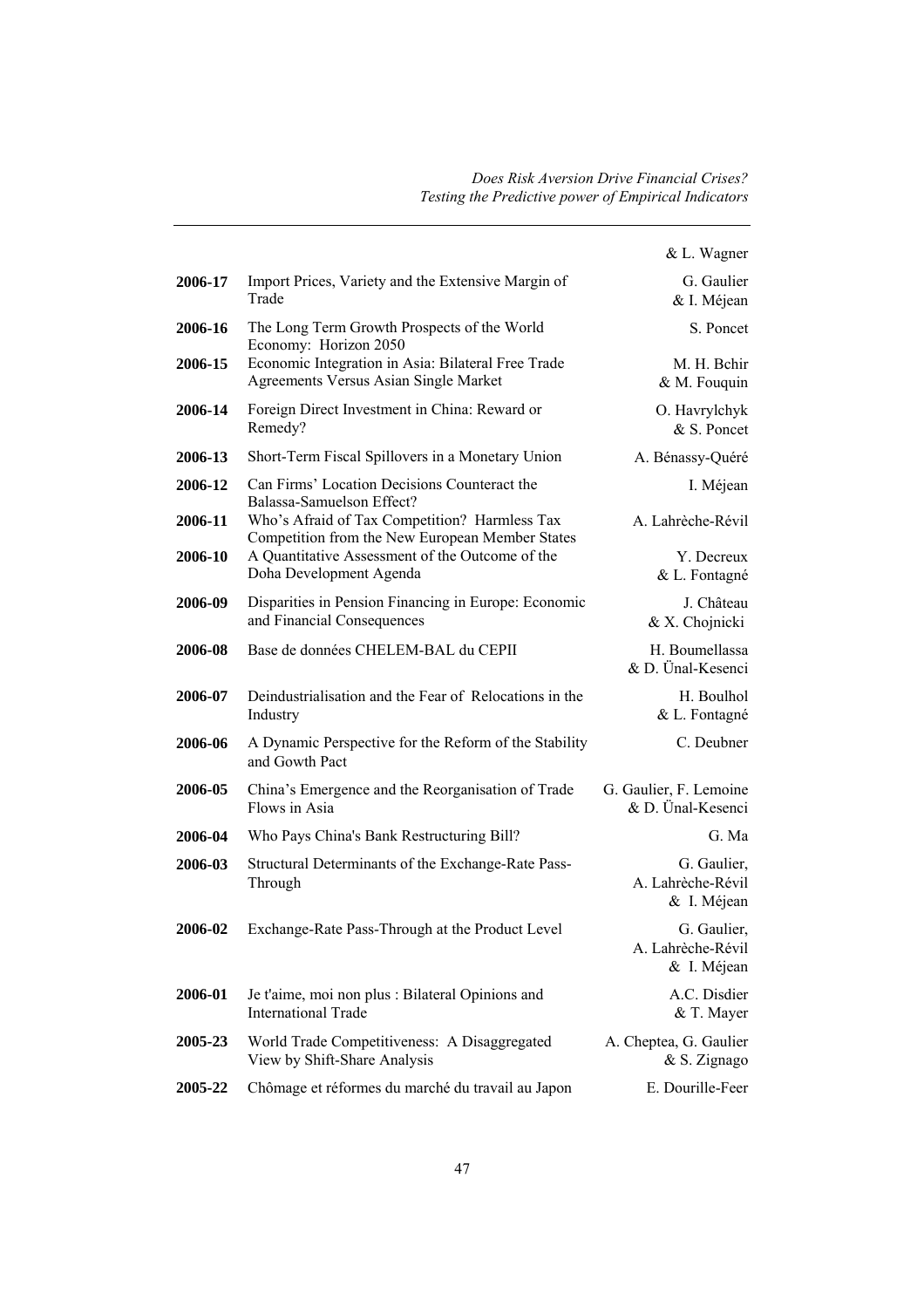| 2005-21 | Profitability of Foreign and Domestic Banks in<br>Central and Eastern Europe: Does the Mode of Entry<br>Matter?                                  | O. Havrylchyk $\&$<br>E. Jurzyk                      |
|---------|--------------------------------------------------------------------------------------------------------------------------------------------------|------------------------------------------------------|
| 2005-20 | ECB Governance in an Enlarged Eurozone                                                                                                           | A. Bénassy-Quéré &<br>E. Turkisch                    |
| 2005-19 | What Are EU Trade Preferences Worth for Sub-<br>Saharan Africa and Other Developing Countries?                                                   | F. Candau & S. Jean                                  |
| 2005-18 | Binding Overhang and Tariff-Cutting Formulas                                                                                                     | M.H. Bchir, S. Jean &<br>D. Laborde                  |
| 2005-17 | International Trade and Income Distribution:<br>Reconsidering the Evidence                                                                       | I. Bensidoun, S. Jean &<br>A. Sztulman               |
| 2005-16 | China and the Relationship between the Oil Price and<br>the Dollar                                                                               | A. Bénassy-Quéré,<br>V. Mignon & A. Penot            |
| 2005-15 | Consequences of Alternative Formulas for<br><b>Agricultural Tariff Cuts</b>                                                                      | S. Jean, D. Laborde &<br>W. Martin                   |
| 2005-14 | Is Erosion of Tariff Preferences a Serious Concern?                                                                                              | A. Bouët, L. Fontagné<br>& S. Jean                   |
| 2005-13 | The Consequences of Agricultural Trade<br>Liberalization for Developing Countries:<br>Distinguishing Between Genuine Benefits and False<br>Hopes | J.C. Bureau, S. Jean<br>A. Matthews                  |
| 2005-12 | From Bound Duties to Actual Protection: Industrial<br>Liberalisation in the Doha Round                                                           | M.H. Bchir,<br>L. Fontagné & S. Jean                 |
| 2005-11 | Impact de l'ouverture financière sur les inégalités<br>internes dans les pays émergents                                                          | A. Bénassy-Quéré &<br>V. Salins                      |
| 2005-10 | Disentangling Horizontal and Vertical Intra-Industry<br>Trade                                                                                    | L. Fontagné,<br>M. Freudenberg &<br>G. Gaulier       |
| 2005-09 | China's Integration in East Asia: Production Sharing,<br>FDI & High-Tech Trade                                                                   | G. Gaulier, F. Lemoine<br>D. Ünal-Kesenci            |
| 2005-08 | Tax Competition and Public Input                                                                                                                 | A. Bénassy-Quéré,<br>N. Gobalraja &<br>A. Trannoy    |
| 2005-07 | Trade Liberalisation, Growth and Poverty in Senegal:<br>A Dynamic Microsimulation CGE Model Analysis                                             | N. Annabi, F. Cissé,<br>J. Cockburn &<br>B. Decaluwé |
| 2005-06 | Migration, Trade and Wages                                                                                                                       | A. Hijzen & P. Wright                                |
| 2005-05 | Institutional Determinants of Foreign Investment                                                                                                 | A. Bénassy-Quéré,<br>M. Coupet & T. Mayer            |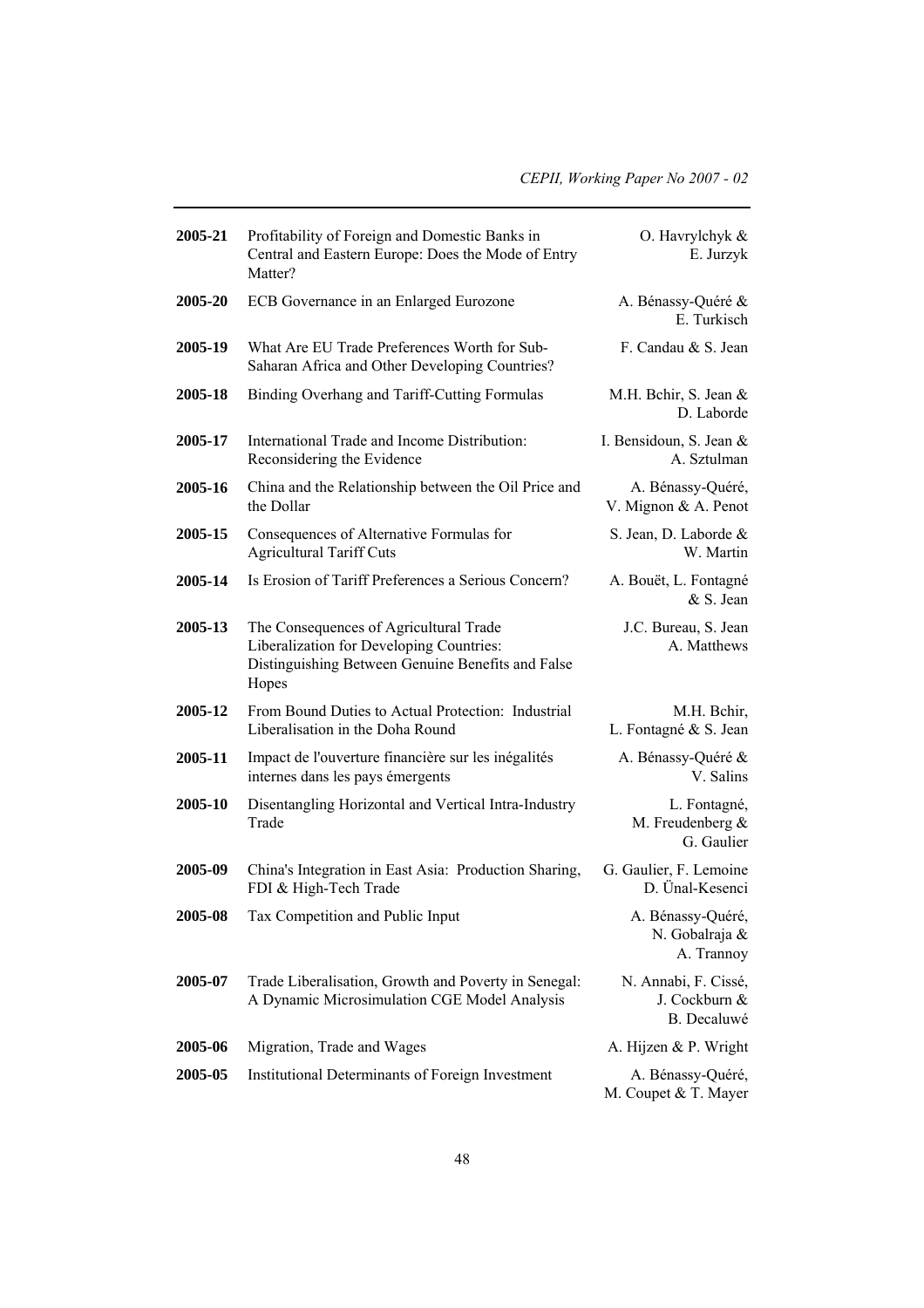| 2005-04 | L'économie indienne : changements structurels et<br>perspectives à long terme                                                                                           | S. Chauvin &<br>F. Lemoine                                                  |
|---------|-------------------------------------------------------------------------------------------------------------------------------------------------------------------------|-----------------------------------------------------------------------------|
| 2005-03 | Programme de travail du CEPII pour 2005                                                                                                                                 |                                                                             |
| 2005-02 | Market Access in Global and Regional Trade                                                                                                                              | T. Mayer<br>& S. Zignago                                                    |
| 2005-01 | Real Equilibrium Exchange Rate in China                                                                                                                                 | V. Coudert &<br>C. Couharde                                                 |
| 2004-22 | A Consistent, ad-valorem Equivalent Measure of<br>Applied Protection Across the World: The MAcMap-<br><b>HS6</b> Database                                               | A. Bouët, Y. Decreux,<br>L. Fontagné, S. Jean<br>& D. Laborde               |
| 2004-21 | IMF in Theory: Sovereign Debts, Judicialisation and<br>Multilateralism                                                                                                  | J. Sgard                                                                    |
| 2004-20 | The Impact of Multilateral Liberalisation on European<br>Regions: a CGE Assessment                                                                                      | S. Jean & D. Laborde                                                        |
| 2004-19 | La compétitivité de l'agriculture et des industries<br>agroalimentaires dans le Mercosur et l'Union<br>européenne dans une perspective de libéralisation<br>commerciale | N. Mulder, A. Vialou,<br>B. David,<br>M. Rodriguez &<br>M. Castilho         |
| 2004-18 | Multilateral Agricultural Trade Liberalization: The<br>Contrasting Fortunes of Developing Countries in the<br>Doha Round                                                | A. Bouët, J.C. Bureau,<br>Y. Decreux & S. Jean                              |
| 2004-17 | UK in or UK out? A Common Cycle Analysis<br>between the UK and the Euro Zone                                                                                            | J. Garnier                                                                  |
| 2004-16 | Regionalism and the Regionalisation of International<br>Trade                                                                                                           | G. Gaulier, S. Jean &<br>D. Ünal-Kesenci                                    |
| 2004-15 | The Stock-Flow Approach to the Real Exchange Rate<br>of CEE Transition Economies                                                                                        | B. Egert,<br>A. Lahrècche-Révil &<br>K. Lommatzsch                          |
| 2004-14 | Vieillissement démographique, épargne et retraite :<br>une analyse à l'aide d'un modèle d'équilibre général à<br>agents hétérogènes                                     | C. Bac & J. Chateau                                                         |
| 2004-13 | Burden Sharing and Exchange-Rate Misalignments<br>within the Group of Twenty                                                                                            | A. Bénassy-Quéré,<br>P. Duran-Vigneron,<br>A. Lahrèche-Révil &<br>V. Mignon |
| 2004-12 | Regulation and Wage Premia                                                                                                                                              | S. Jean & G. Nicoletti                                                      |
| 2004-11 | The Efficiency of Fiscal Policies: a Survey of the<br>Literature                                                                                                        | S. Capet                                                                    |
| 2004-10 | La réforme du marché du travail en Allemagne : les                                                                                                                      | S. Capet                                                                    |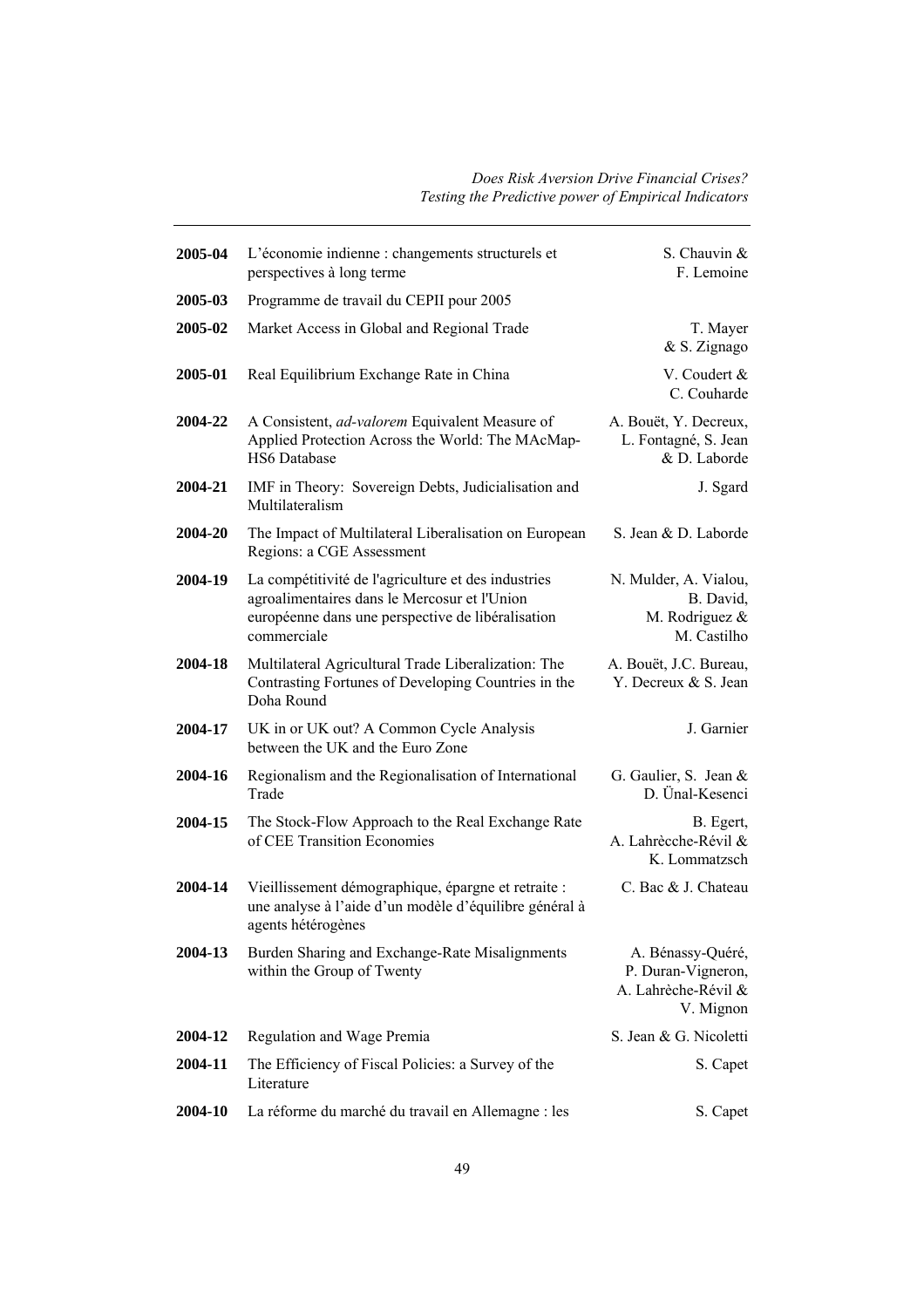| 2004-09 | Typologie et équivalence des systèmes de retraites                                                 | P. Villa                                |
|---------|----------------------------------------------------------------------------------------------------|-----------------------------------------|
| 2004-08 | South – South Trade: Geography Matters                                                             | S. Coulibaly &<br>L. Fontagné           |
| 2004-07 | Current Accounts Dynamics in New EU Members:<br>Sustainability and Policy Issues                   | P. Zanghieri                            |
| 2004-06 | Incertitude radicale et choix du modèle                                                            | P. Villa                                |
| 2004-05 | Does Exchange Rate Regime Explain Differences in<br>Economic Results for Asian Countries?          | V. Coudert $&$<br>M. Dubert             |
| 2004-04 | Trade in the Triad: How Easy is the Access to Large<br>Markets?                                    | L. Fontagné, T. Mayer<br>$&$ S. Zignago |
| 2004-03 | Programme de travail du CEPII pour 2004                                                            |                                         |
| 2004-02 | Technology Differences, Institutions and Economic<br>Growth: a Conditional Conditional Convergence | H. Boulhol                              |
| 2004-01 | Croissance et régimes d'investissement                                                             | P. Villa                                |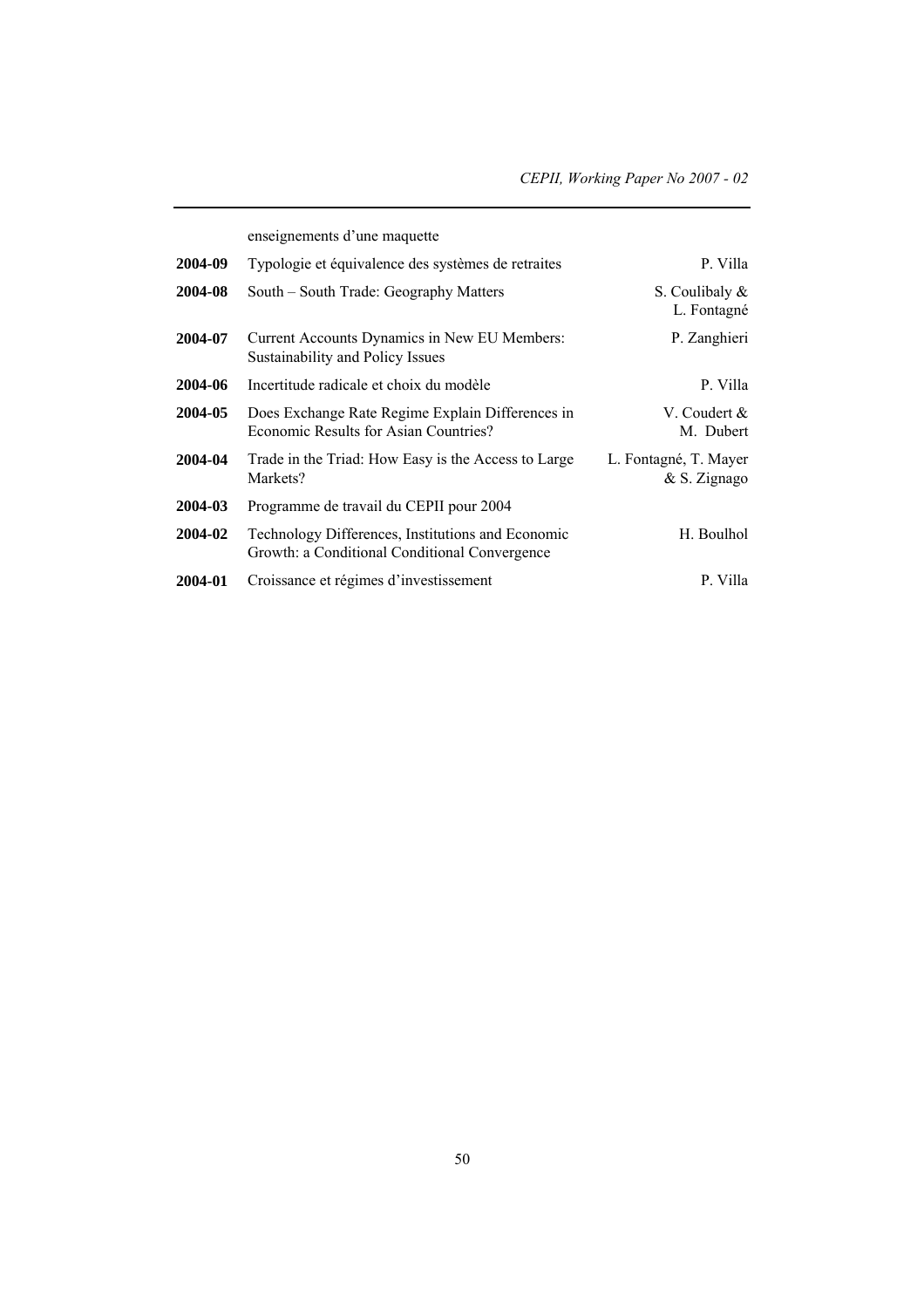## **CEPII** DOCUMENTS DE TRAVAIL / WORKING PAPERS

Si vous souhaitez recevoir des Documents de travail, merci de remplir le coupon-réponse ci-joint et de le retourner à :

Should you wish to receive copies of the CEPII's Working papers, just fill the reply card and return it to:

Sylvie HURION - Publications CEPII – 9, rue Georges-Pitard – 75740 Paris – Fax:  $(33)$  1.53.68.55.04 sylvie.hurion@cepii.fr

| Désire recevoir les <b>Document de travail</b> du CEPII n° : |  |  |  |
|--------------------------------------------------------------|--|--|--|
|                                                              |  |  |  |
|                                                              |  |  |  |
|                                                              |  |  |  |
|                                                              |  |  |  |
|                                                              |  |  |  |
|                                                              |  |  |  |
|                                                              |  |  |  |
|                                                              |  |  |  |
|                                                              |  |  |  |
|                                                              |  |  |  |